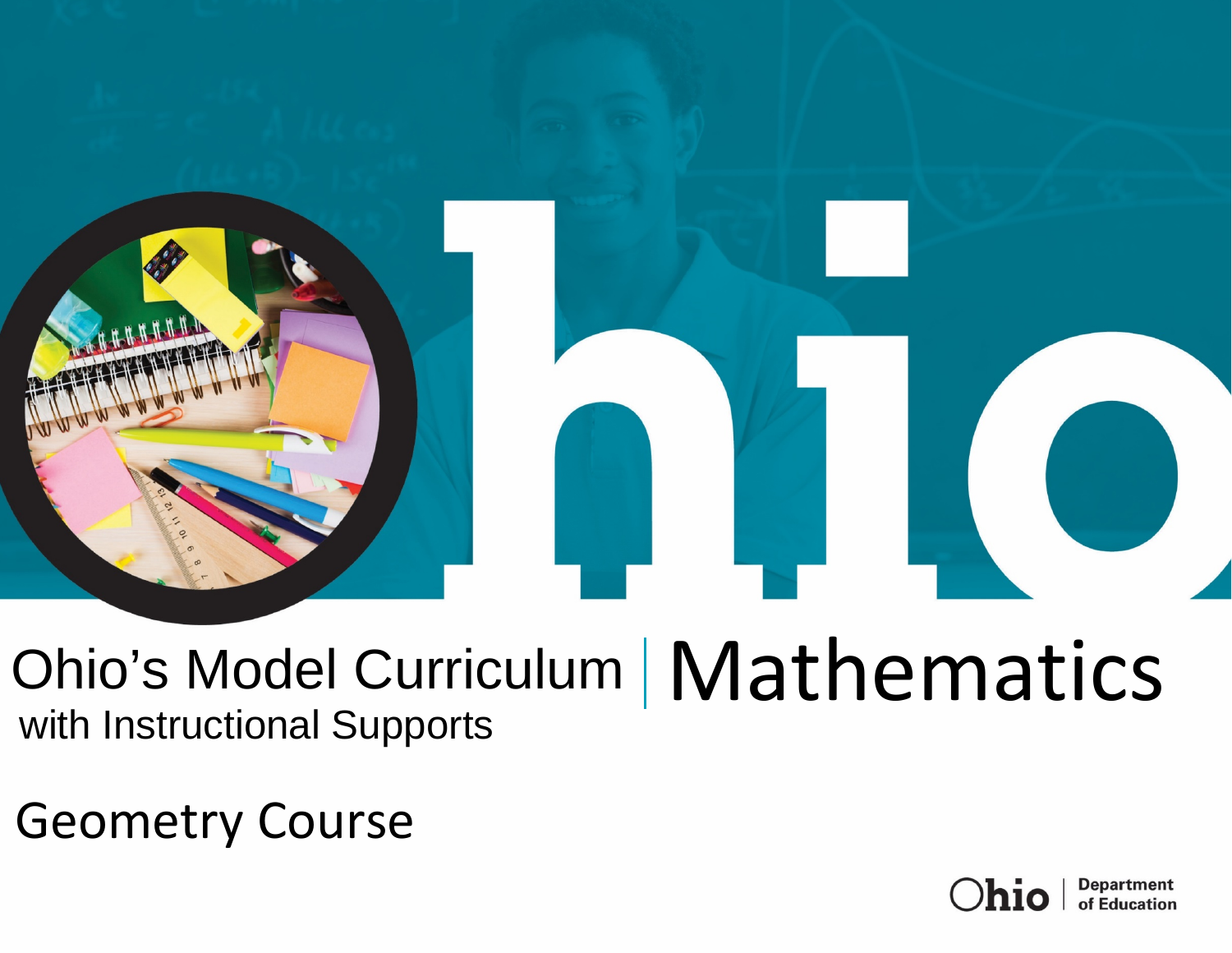# Mathematics Model Curriculum

with Instructional Supports

# **Geometry Course**

### **TABLE OF CONTENTS**

| <b>INTRODUCTION</b>                                 |    |
|-----------------------------------------------------|----|
| <b>STANDARDS FOR MATHEMATICAL PRACTICE-GEOMETRY</b> |    |
| MODELING $(\star)$                                  | 10 |

### **[GEOMETRY](#page-11-0) (G) 12**

| <b>CONGRUENCE (G.CO)</b>                                                                      | 12 |
|-----------------------------------------------------------------------------------------------|----|
| <b>EXPERIMENT WITH TRANSFORMATIONS IN THE PLANE. (G.CO.1-5)</b>                               | 12 |
| <b>Expectations for Learning</b>                                                              | 12 |
| <b>Content Elaborations</b>                                                                   | 13 |
| <b>Instructional Strategies</b>                                                               | 14 |
| <b>Instructional Tools/Resources</b>                                                          | 14 |
| <b>UNDERSTAND CONGRUENCE IN TERMS OF RIGID MOTIONS. (G.CO.6-8)</b>                            | 15 |
| <b>Expectations for Learning</b>                                                              | 15 |
| <b>Content Elaborations</b>                                                                   | 16 |
| <b>Instructional Strategies</b>                                                               | 17 |
| <b>Instructional Tools/Resources</b>                                                          | 17 |
| PROVE GEOMETRIC THEOREMS BOTH FORMALLY AND INFORMALLY USING A VARIETY OF METHODS. (G.CO.9-11) | 18 |
| <b>Expectations for Learning</b>                                                              | 18 |
| <b>Content Elaborations</b>                                                                   | 19 |
| <b>Instructional Strategies</b>                                                               | 20 |
| <b>Instructional Tools/Resources</b>                                                          | 20 |

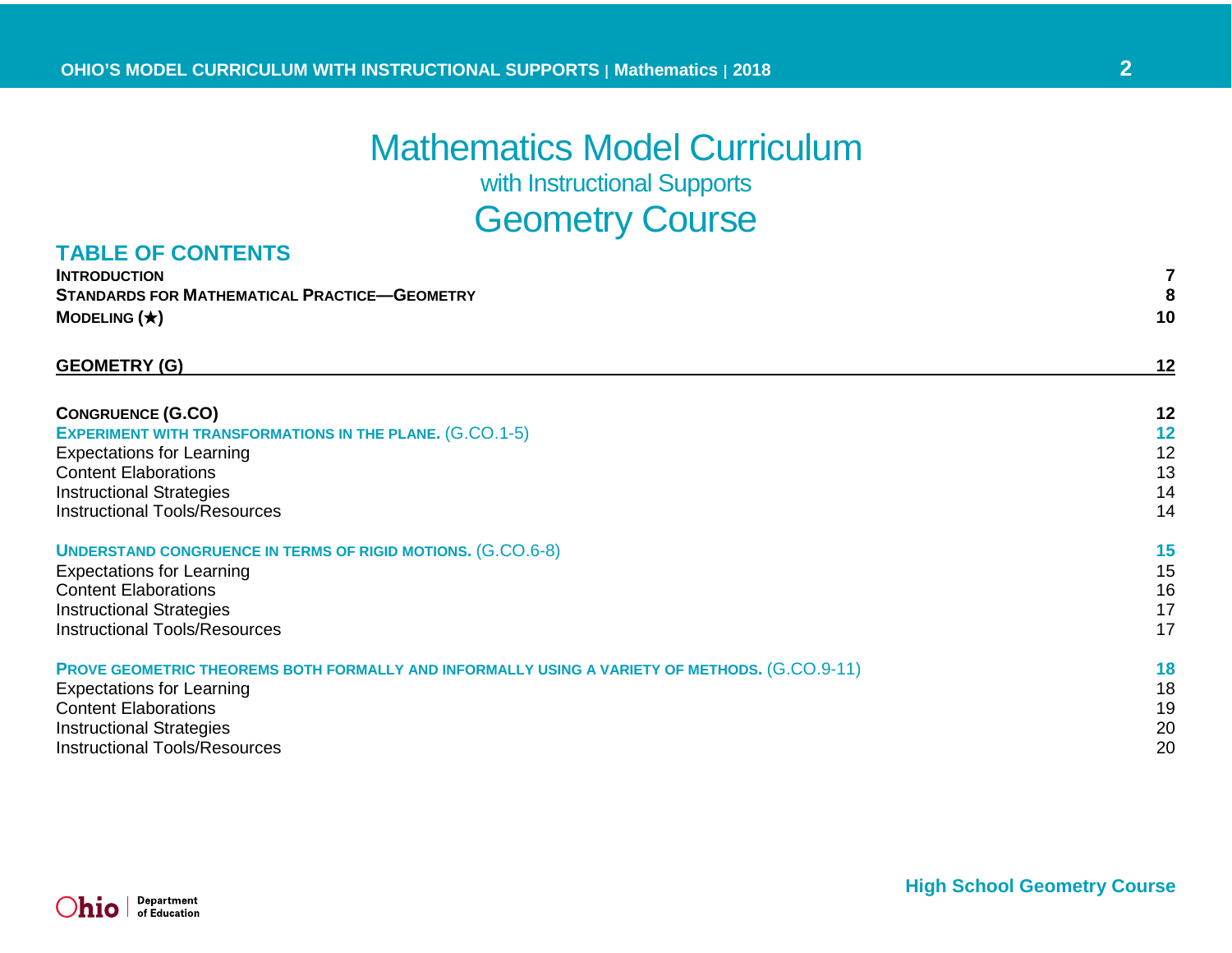| <b>GEOMETRY, CONTINUED (G)</b>                                                                                     | 21 |
|--------------------------------------------------------------------------------------------------------------------|----|
| <b>CONGRUENCE, CONTINUED (G.CO)</b>                                                                                | 21 |
| <b>MAKE GEOMETRIC CONSTRUCTIONS. (G.CO.12-13)</b>                                                                  | 21 |
| <b>Expectations for Learning</b>                                                                                   | 21 |
| <b>Content Elaborations</b>                                                                                        | 22 |
| <b>Instructional Strategies</b>                                                                                    | 23 |
| <b>Instructional Tools/Resources</b>                                                                               | 23 |
| <b>CLASSIFY AND ANALYZE GEOMETRIC FIGURES. (G.CO.14)</b>                                                           | 24 |
| <b>Expectations for Learning</b>                                                                                   | 24 |
| <b>Content Elaborations</b>                                                                                        | 25 |
| <b>Instructional Strategies</b>                                                                                    | 26 |
| <b>Instructional Tools/Resources</b>                                                                               | 26 |
| SIMILARITY, RIGHT TRIANGLES, AND TRIGONOMETRY (G.SRT)                                                              | 27 |
| <b>UNDERSTAND SIMILARITY IN TERMS OF SIMILARITY TRANSFORMATIONS. (G.SRT.1-3)</b>                                   | 27 |
| <b>Expectations for Learning</b>                                                                                   | 27 |
| <b>Content Elaborations</b>                                                                                        | 28 |
| <b>Instructional Strategies</b>                                                                                    | 29 |
| <b>Instructional Tools/Resources</b>                                                                               | 29 |
| PROVE AND APPLY THEOREMS BOTH FORMALLY AND INFORMALLY INVOLVING SIMILARITY USING A VARIETY OF METHODS. (G.SRT.4-5) | 30 |
| <b>Expectations for Learning</b>                                                                                   | 30 |
| <b>Content Elaborations</b>                                                                                        | 31 |
| <b>Instructional Strategies</b>                                                                                    | 32 |
| <b>Instructional Tools/Resources</b>                                                                               | 32 |
| <b>DEFINE TRIGONOMETRIC RATIOS, AND SOLVE PROBLEMS INVOLVING RIGHT TRIANGLES. (G.SRT.6-8)</b>                      | 33 |
| <b>Expectations for Learning</b>                                                                                   | 33 |
| <b>Content Elaborations</b>                                                                                        | 34 |
| <b>Instructional Strategies</b>                                                                                    | 35 |
| <b>Instructional Tools/Resources</b>                                                                               | 35 |

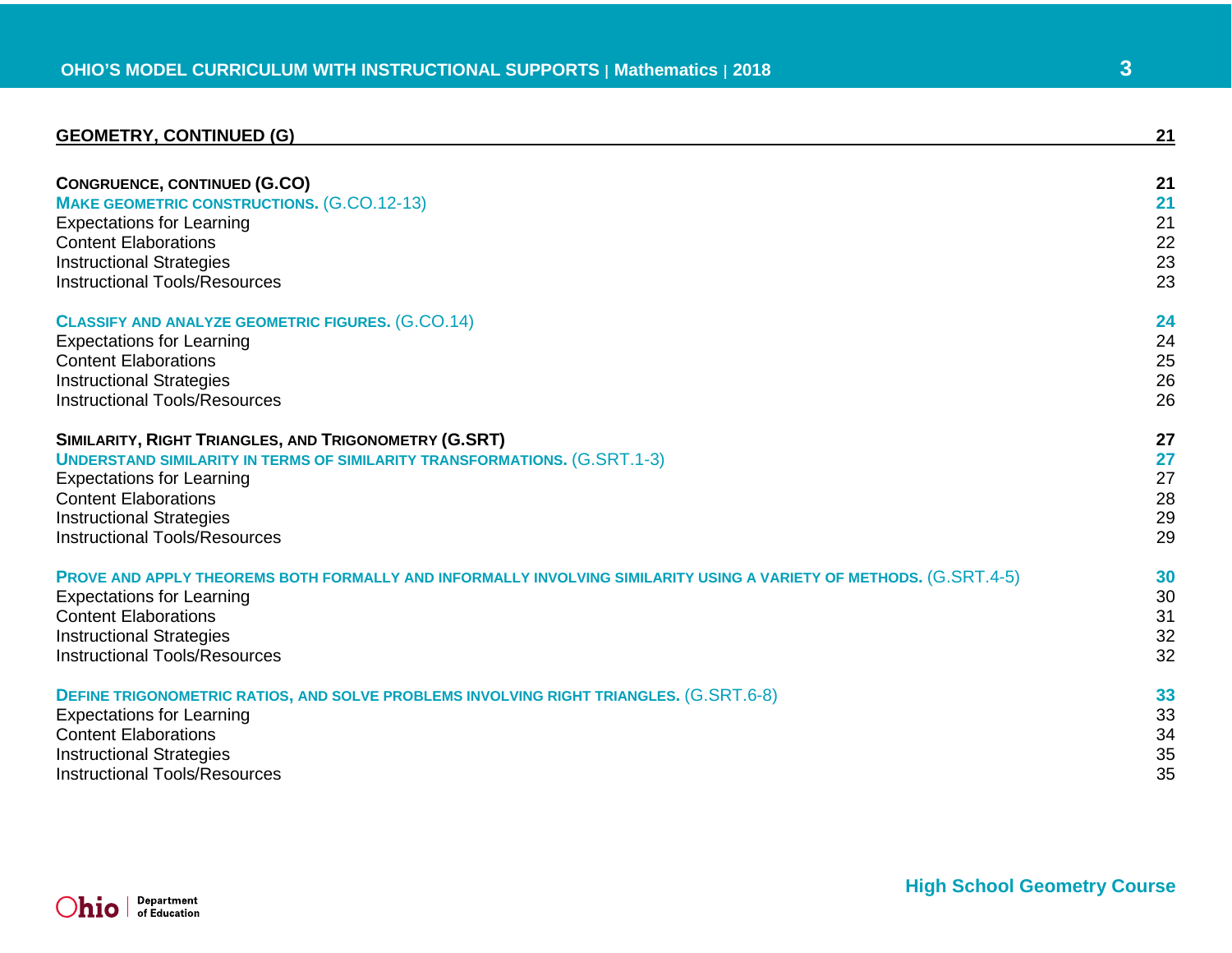### **[GEOMETRY, CONTINUED \(G.C\)](#page-35-0) 36**

| <b>CIRCLES (G.C)</b>                                                                                                      | 36 |
|---------------------------------------------------------------------------------------------------------------------------|----|
| <b>UNDERSTAND AND APPLY THEOREMS ABOUT CIRCLES. (G.C.1-4)</b>                                                             | 36 |
| <b>Expectations for Learning</b>                                                                                          | 36 |
| <b>Content Elaborations</b>                                                                                               | 38 |
| <b>Instructional Strategies</b>                                                                                           | 39 |
| <b>Instructional Tools/Resources</b>                                                                                      | 39 |
| FIND ARC LENGTHS AND AREAS OF SECTORS OF CIRCLES. (G.C.5)                                                                 | 40 |
| <b>Expectations for Learning</b>                                                                                          | 40 |
| <b>Content Elaborations</b>                                                                                               | 41 |
| <b>Instructional Strategies</b>                                                                                           | 42 |
| <b>Instructional Tools/Resources</b>                                                                                      | 42 |
| <b>EXPRESSING GEOMETRIC PROPERTIES WITH EQUATIONS (G.GPE)</b>                                                             | 43 |
| TRANSLATE BETWEEN THE GEOMETRIC DESCRIPTION AND THE EQUATION FOR A CONIC SECTION. (G.GPE.1)                               | 43 |
| <b>Expectations for Learning</b>                                                                                          | 43 |
| <b>Content Elaborations</b>                                                                                               | 44 |
| <b>Instructional Strategies</b>                                                                                           | 45 |
| <b>Instructional Tools/Resources</b>                                                                                      | 45 |
| USE COORDINATES TO PROVE SIMPLE GEOMETRIC THEOREMS ALGEBRAICALLY AND TO VERIFY SPECIFIC GEOMETRIC STATEMENTS. (G.GPE.4-7) | 46 |
| <b>Expectations for Learning</b>                                                                                          | 46 |
| <b>Content Elaborations</b>                                                                                               | 47 |
| <b>Instructional Strategies</b>                                                                                           | 48 |
| <b>Instructional Tools/Resources</b>                                                                                      | 48 |
| <b>GEOMETRIC MEASUREMENT AND DIMENSION (G.GMD)</b>                                                                        | 49 |
| <b>EXPLAIN VOLUME FORMULAS, AND USE THEM TO SOLVE PROBLEMS. (G.GMD.1, 3)</b>                                              | 49 |
| <b>Expectations for Learning</b>                                                                                          | 49 |
| <b>Content Elaborations</b>                                                                                               | 50 |
| <b>Instructional Strategies</b>                                                                                           | 51 |
| <b>Instructional Tools/Resources</b>                                                                                      | 51 |

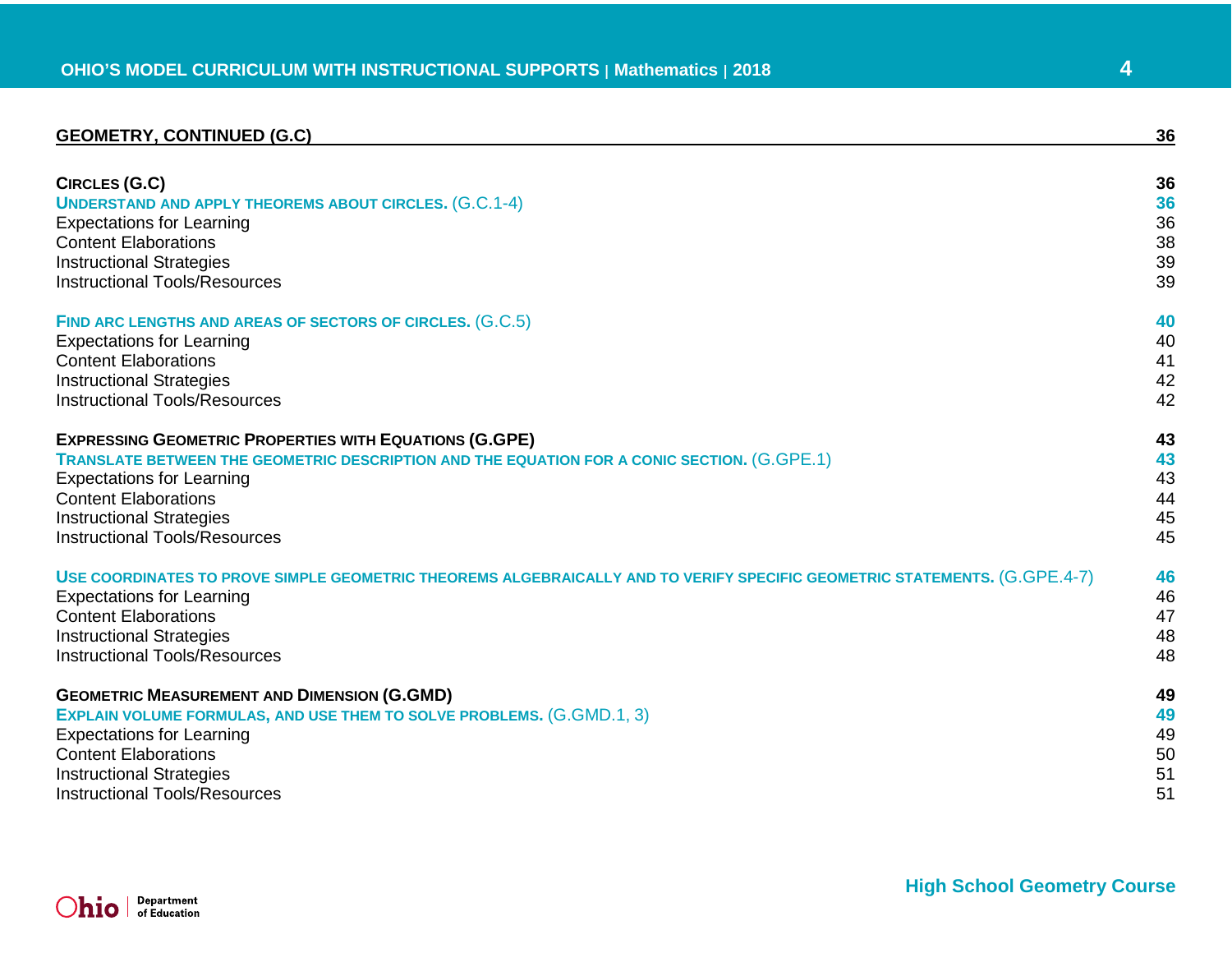| 52 |
|----|
|    |
| 52 |
| 52 |
| 52 |
| 53 |
| 54 |
| 54 |
| 55 |
| 55 |
| 56 |
| 57 |
| 57 |
|    |
| 58 |
| 58 |
| 58 |
| 59 |
| 60 |
| 60 |
| 61 |
|    |
| 61 |
| 61 |
| 61 |
| 62 |
| 63 |
| 63 |
|    |

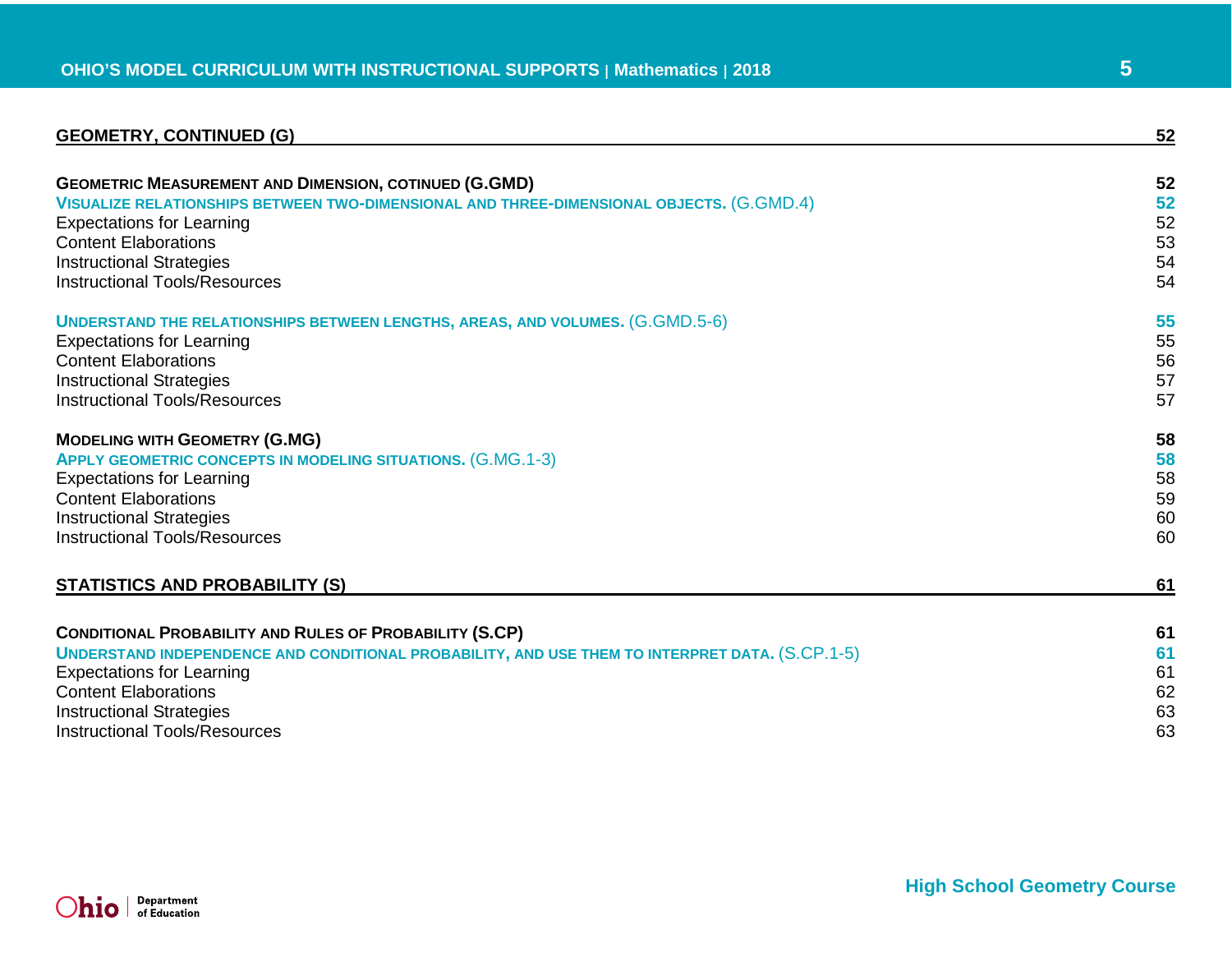| STATISTICS AND PROBABILITY, CONTINUED (S)                                                                           |    |
|---------------------------------------------------------------------------------------------------------------------|----|
| CONDITIONAL PROBABILITY AND RULES OF PROBABILITY, CONTINUED (S.CP)                                                  | 64 |
| USE THE RULES OF PROBABILITY TO COMPUTE PROBABILITIES OF COMPOUND EVENTS IN A UNIFORM PROBABILITY MODEL. (S.CP.6-9) | 64 |
| <b>Expectations for Learning</b>                                                                                    | 64 |
| <b>Content Elaborations</b>                                                                                         | 65 |
| <b>Instructional Strategies</b>                                                                                     | 66 |
| <b>Instructional Tools/Resources</b>                                                                                | 66 |
| <b>ACKNOWLEDGMENTS</b>                                                                                              | 67 |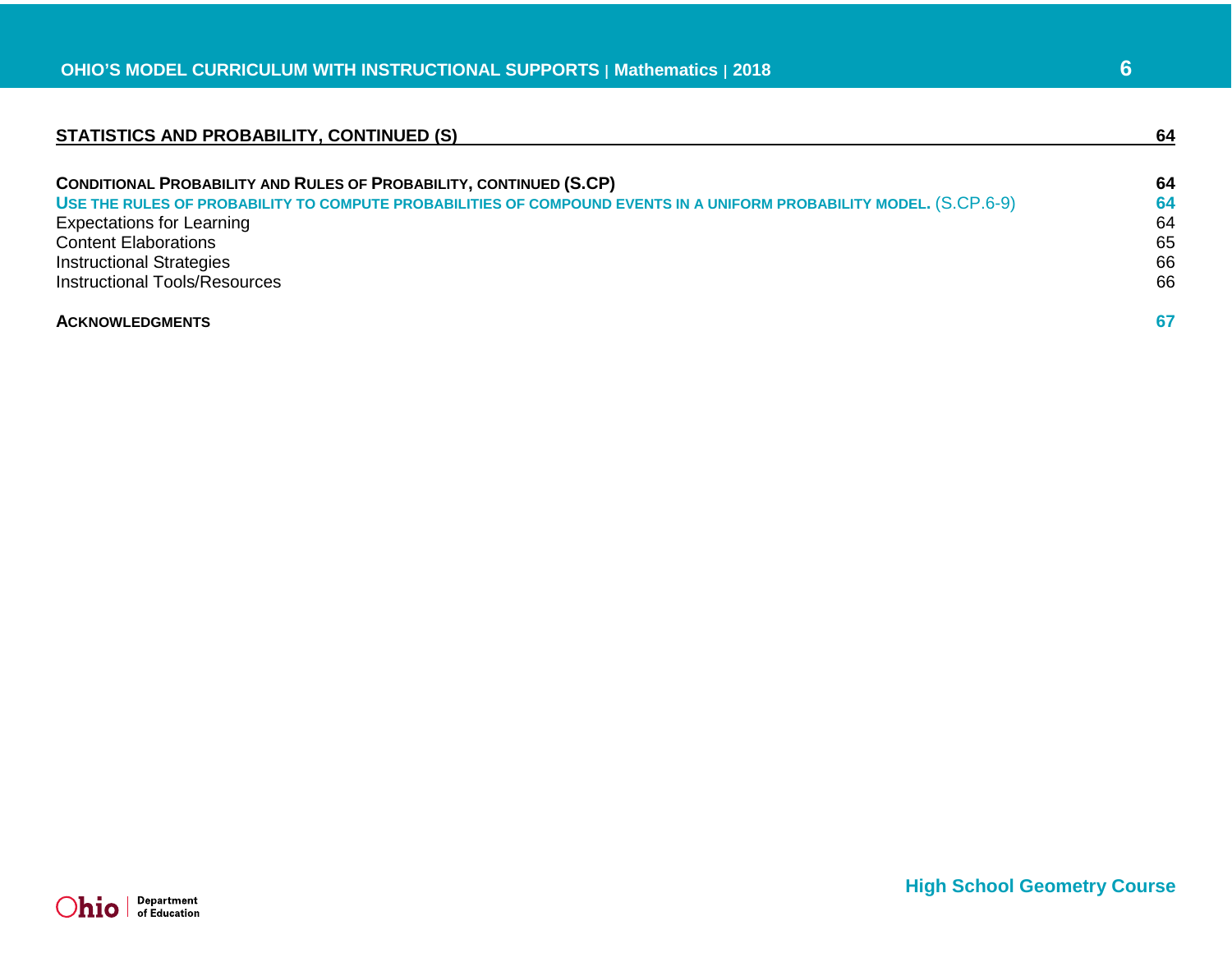# <span id="page-6-0"></span>**Introduction PURPOSE OF THE MODEL CURRICULUM**

Just as the standards are required by Ohio Revised Code, so is the development of the model curriculum for those standards. Throughout the development of the standards (2016-17) and the model curriculum (2017-18), the Ohio Department of Education (ODE) has involved educators from around the state at all levels, Pre-K–16. The model curriculum reflects best practices and the expertise of Ohio educators, but it is not a complete a curriculum nor is it mandated for use. The purpose of Ohio's model curriculum is to provide clarity to the standards, a foundation for aligned assessments, and guidelines to assist educators in implementing the standards.

### **COMPONENTS OF THE MODEL CURRICULUM**

The model curriculum contains two sections: Expectations for Learning and Content Elaborations.

**Expectations for Learning:** This section begins with an introductory paragraph describing the cluster's position in the respective learning progression, including previous learning and future learning. Following are three subsections: Essential Understandings, Mathematical Thinking, and Instructional Focus.

- **Essential Understandings** are the important concepts students should develop. When students have internalized these conceptual understandings, application and transfer of learning results.
- **Mathematical Thinking** statements describe the mental processes and practices important to the cluster.
- **Instructional Focus** statements are key skills and procedures students should know and demonstrate.

Together these three subsections guide the choice of lessons and formative assessments and ultimately set the parameters for aligned state assessments.

**Content Elaborations:** This section provides further clarification of the standards, links the critical areas of focus, and connects related standards within a grade or course.

### **COMPONENTS OF INSTRUCTIONAL SUPPORTS**

The Instructional Supports section contains the **Instructional Strategies** and **Instructional Tools/Resources** sections which are designed to be fluid and improving over time, through additional research and input from the field. The **Instructional Strategies** are descriptions of effective and promising strategies for engaging students in observation, exploration, and problem solving targeted to the concepts and skills in the cluster of standards. Descriptions of common misconceptions as well as strategies for avoiding or overcoming them and ideas for adapting instructions to meet the needs of all students are threaded throughout. The **Instruction Tools/Resources** are links to relevant research, tools, and technology. In our effort to make sure that our Instructional Supports reflect best practices, this section is under revision and will be published in 2018.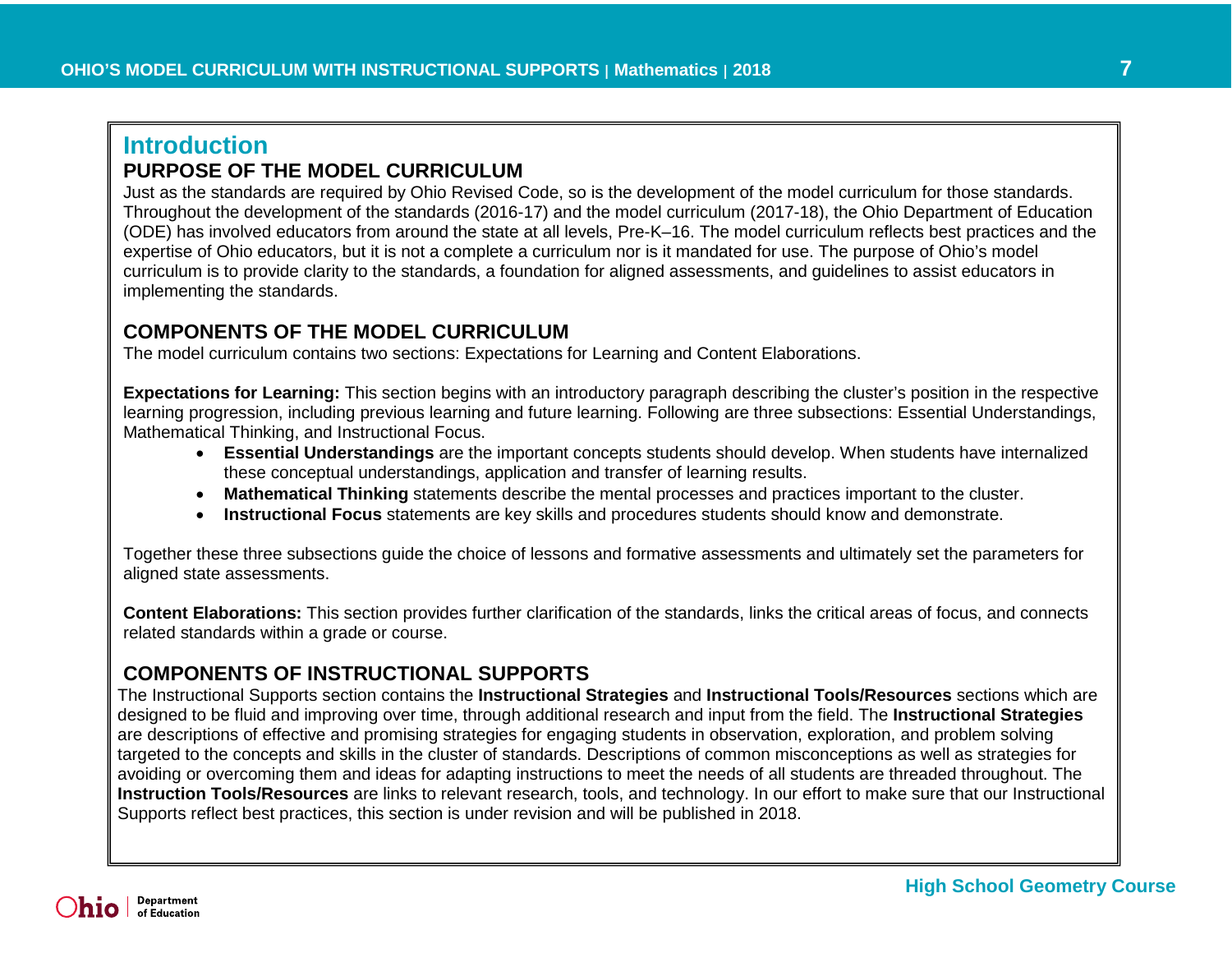### <span id="page-7-0"></span>**Standards for Mathematical Practice—Geometry**

The Standards for Mathematical Practice describe the skills that mathematics educators should seek to develop in their students. The descriptions of the mathematical practices in this document provide examples of how student performance will change and grow as students engage with and master new and more advanced mathematical ideas across the grade levels.

### **MP.1 Make sense of problems and persevere in solving them.**

Students construct accurate diagrams of geometry problems to help make sense of them. They organize their work so that others can follow their reasoning, e.g., in proofs.

### **MP.2 Reason abstractly and quantitatively.**

Students understand that the coordinate plane can be used to represent geometric shapes and transformations, and therefore they connect their understanding of number and algebra to geometry.

### **MP.3 Construct viable arguments and critique the reasoning of others.**

Students use formal and informal proofs to verify, prove, and justify geometric theorems with respect to congruence and similarity. These proofs can include paragraph proofs, flow charts, coordinate proofs, two-column proofs, diagrams without words, indirect proofs, or the use of dynamic software.

### **MP.4 Model with mathematics.**

Students apply their new mathematical understanding to real-world problems. They learn how transformational geometry and basic trigonometric functions can be used to model the physical world.

### **MP.5 Use appropriate tools strategically.**

Students make use of visual tools for representing geometry, such as simple patty paper, transparencies, or dynamic geometry software.

### **MP.6 Attend to precision.**

Students develop and use precise definitions of geometric terms. They verify that a particular shape has specific properties and justify the categorization of the shape, e.g., a rhombus versus a quadrilateral.

### **MP.7 Look for and make use of structure.**

Students construct triangles in quadrilaterals or other shapes and use congruence criteria of triangles to justify results about those shapes.

*Continued on next page*

Department of Education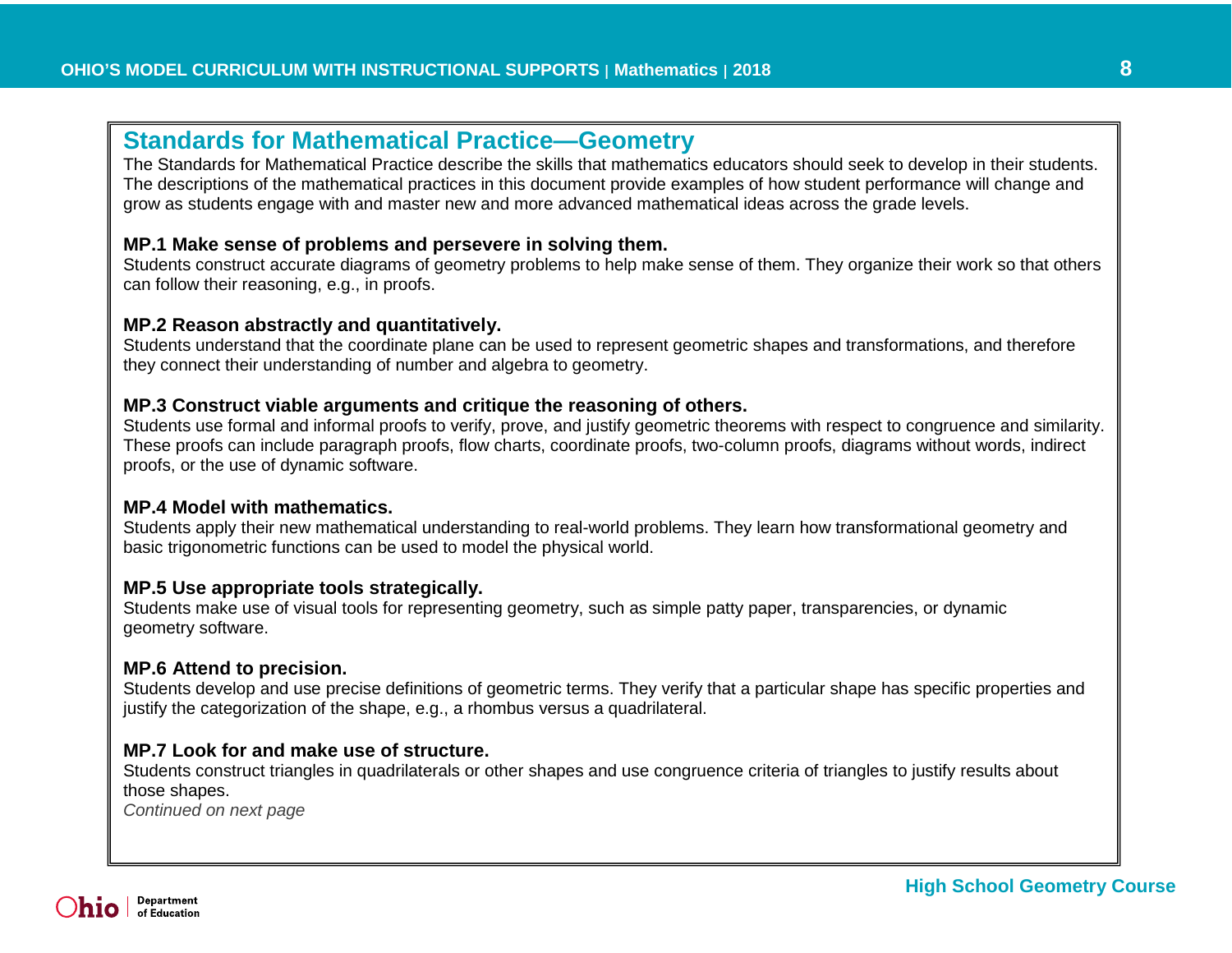# **Standards for Mathematical Practice, continued**

### **MP.8 Look for and express regularity in repeated reasoning.**

Students explore rotations, reflections, and translations, noticing that some attributes of shapes (e.g., parallelism, congruency, orientation) remain the same. They develop properties of transformations by generalizing these observations.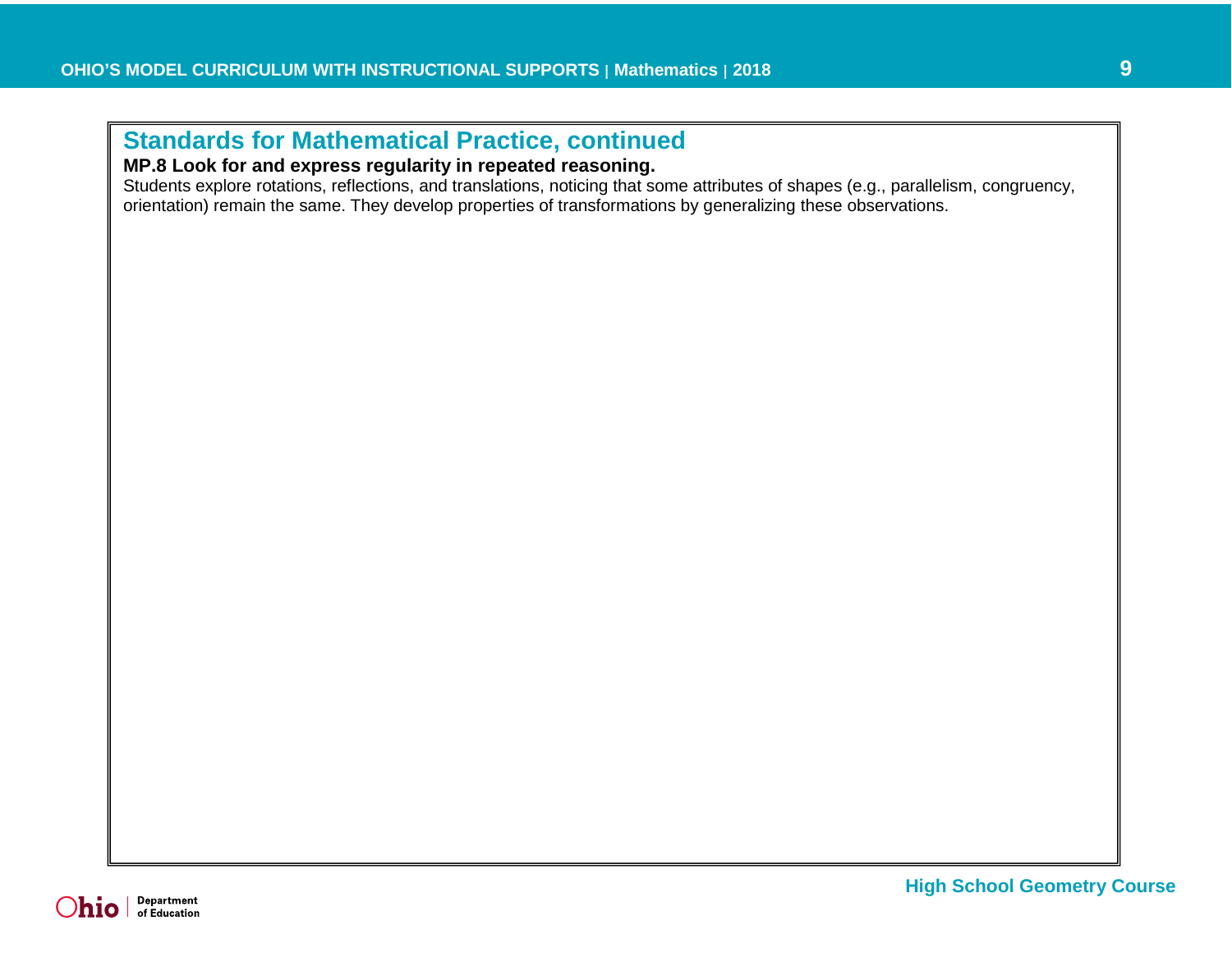### <span id="page-9-0"></span> **Modeling**

Modeling links classroom mathematics and statistics to everyday life, work, and decision-making. Modeling is the process of choosing and using appropriate mathematics and statistics to analyze empirical situations, to understand them better, and to improve decisions. Quantities and their relationships in physical, economic, public policy, social, and everyday situations can be modeled using mathematical and statistical methods. When making mathematical models, technology is valuable for varying assumptions, exploring consequences, and comparing predictions with data.

A model can be very simple, such as writing total cost as a product of unit price and number bought, or using a geometric shape to describe a physical object like a coin. Even such simple models involve making choices. It is up to us whether to model a coin as a three-dimensional cylinder, or whether a two-dimensional disk works well enough for our purposes. Other situations modeling a delivery route, a production schedule, or a comparison of loan amortizations—need more elaborate models that use other tools from the mathematical sciences. Real-world situations are not organized and labeled for analysis; formulating tractable models, representing such models, and analyzing them is appropriately a creative process. Like every such process, this depends on acquired expertise as well as creativity.

Some examples of such situations might include the following:

- Estimating how much water and food is needed for emergency relief in a devastated city of 3 million people, and how it might be distributed.
- Planning a table tennis tournament for 7 players at a club with 4 tables, where each player plays against each other player.
- Designing the layout of the stalls in a school fair so as to raise as much money as possible.
- Analyzing the stopping distance for a car.
- Modeling a savings account balance, bacterial colony growth, or investment growth.
- Engaging in critical path analysis, e.g., applied to turnaround of an aircraft at an airport.
- Analyzing risk in situations such as extreme sports, pandemics, and terrorism.
- Relating population statistics to individual predictions.

In situations like these, the models devised depend on a number of factors: How precise an answer do we want or need? What aspects of the situation do we most need to understand, control, or optimize? What resources of time and tools do we have? The range of models that we can create and analyze is also constrained by the limitations of our mathematical, statistical, and technical skills, and our ability to recognize significant variables and relationships among them. Diagrams of various kinds, spreadsheets and other technology, and algebra are powerful tools for understanding and solving problems drawn from different types of real-world situations.

*Continued on next page*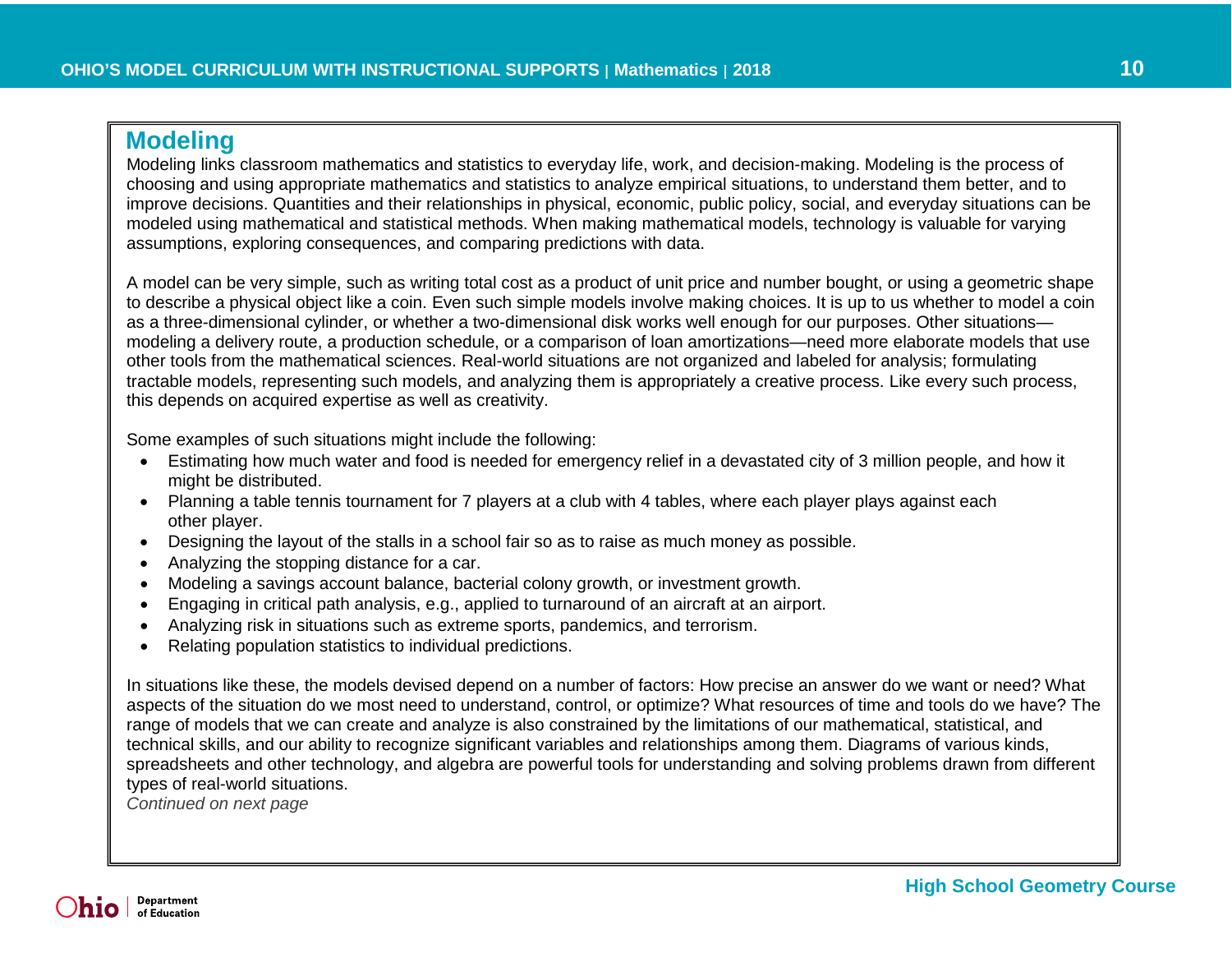## **Modeling, continued**

One of the insights provided by mathematical modeling is that essentially the same mathematical or statistical structure can sometimes model seemingly different situations. Models can also shed light on the mathematical structures themselves, for example, as when a model of bacterial growth makes more vivid the explosive growth of the exponential function. The basic modeling cycle is summarized in the diagram. It involves (1) identifying variables in the situation and selecting those that represent essential features, (2) formulating a model by creating and selecting geometric, graphical, tabular, algebraic, or statistical representations that describe relationships between the variables, (3) analyzing and performing operations on these relationships to draw conclusions, (4) interpreting the results of the mathematics in terms of the original situation, (5) validating the conclusions by comparing them with the situation, and then either improving the model or, if it is acceptable, (6) reporting on the conclusions and the reasoning behind them. Choices, assumptions, and approximations are present throughout this cycle.



In descriptive modeling, a model simply describes the phenomena or summarizes them in a compact form. Graphs of observations are a familiar descriptive model—for example, graphs of global temperature and atmospheric  $CO<sub>2</sub>$  over time. Analytic modeling seeks to explain data on the basis of deeper theoretical ideas, albeit with parameters that are empirically based; for example, exponential growth of bacterial colonies (until cut-off mechanisms such as pollution or starvation intervene) follows from a constant reproduction rate. Functions are an important tool for analyzing such problems. Graphing utilities, spreadsheets, computer algebra systems, and dynamic geometry software are powerful tools that can be used to model purely mathematical phenomena, e.g., the behavior of polynomials as well as physical phenomena.

### **Modeling Standards**

Modeling is best interpreted not as a collection of isolated topics but rather in relation to other standards. Making mathematical models is a Standard for Mathematical Practice, and specific modeling standards appear throughout the high school standards indicated by a star symbol  $(\star)$ .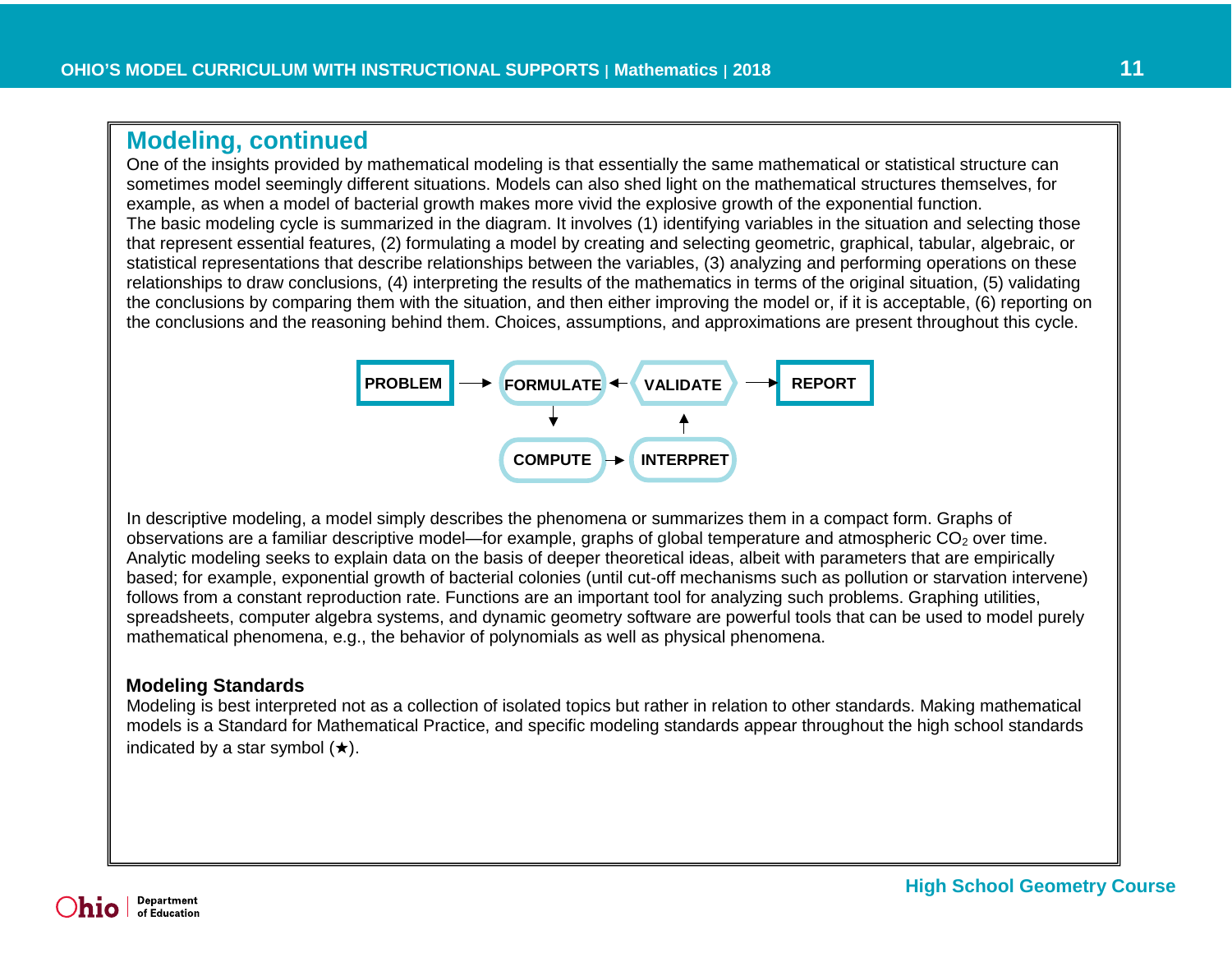# Mathematics Model Curriculum with Instructional Supports Geometry Course

# <span id="page-11-0"></span>**Geometry**

### <span id="page-11-1"></span>**CONGRUENCE**

### <span id="page-11-2"></span>**Experiment with transformations in the plane.**

- **G.CO.1** Know precise definitions of ray, angle, circle, perpendicular line, parallel line, and line segment, based on the undefined notions of point, line, distance along a line, and arc length.
- **G.CO.2** Represent transformations in the plane using, e.g., transparencies and geometry software; describe transformations as functions that take points in the plane as inputs and give other points as outputs. Compare transformations that preserve distance and angle to those that do not, e.g., translation versus horizontal stretch.
- **G.CO.3** Identify the symmetries of a figure, which are the rotations and reflections that carry it onto itself.
- **a.** Identify figures that have line symmetry; draw and use lines of symmetry to analyze properties of shapes.

*Continued on next page*

# **STANDARDS MODEL CURRICULUM**

### <span id="page-11-3"></span>**Expectations for Learning**

In middle school, students first learn about the basic rigid motions (translations, rotations, and reflections) and verify their properties experimentally. In this cluster, students formalize the notion of a transformation as a function from the plane to itself. Building on their hands-on work, students develop mathematical definitions of the basic rigid motions. These definitions serve as a logical basis for the theorems that students prove in Geometry. An important step in high school is to perform appropriate transformations and give precise descriptions of sequences of basic rigid motions that carry one figure onto another. Transformations provide language to be precise about symmetry; this is the first time students have encountered formal symmetry.

The student understanding of this cluster begins at van Hiele Level 1 (Analysis) and moves to Level 2 (Informal Deduction/Abstraction).

### **ESSENTIAL UNDERSTANDINGS**

- A transformation is a function from the plane to itself; input and output values are points, not numbers.
- Rigid motions are transformations that preserve distance and angle.
- Some transformations preserve distance and angle measures, and some do not.
- In order to perform a translation, a distance and a direction is required.
- A rotation requires a center and an angle.
- A reflection requires a line.
- The symmetries of a figure are the transformations that carry the figure onto itself.

*Continued on next page*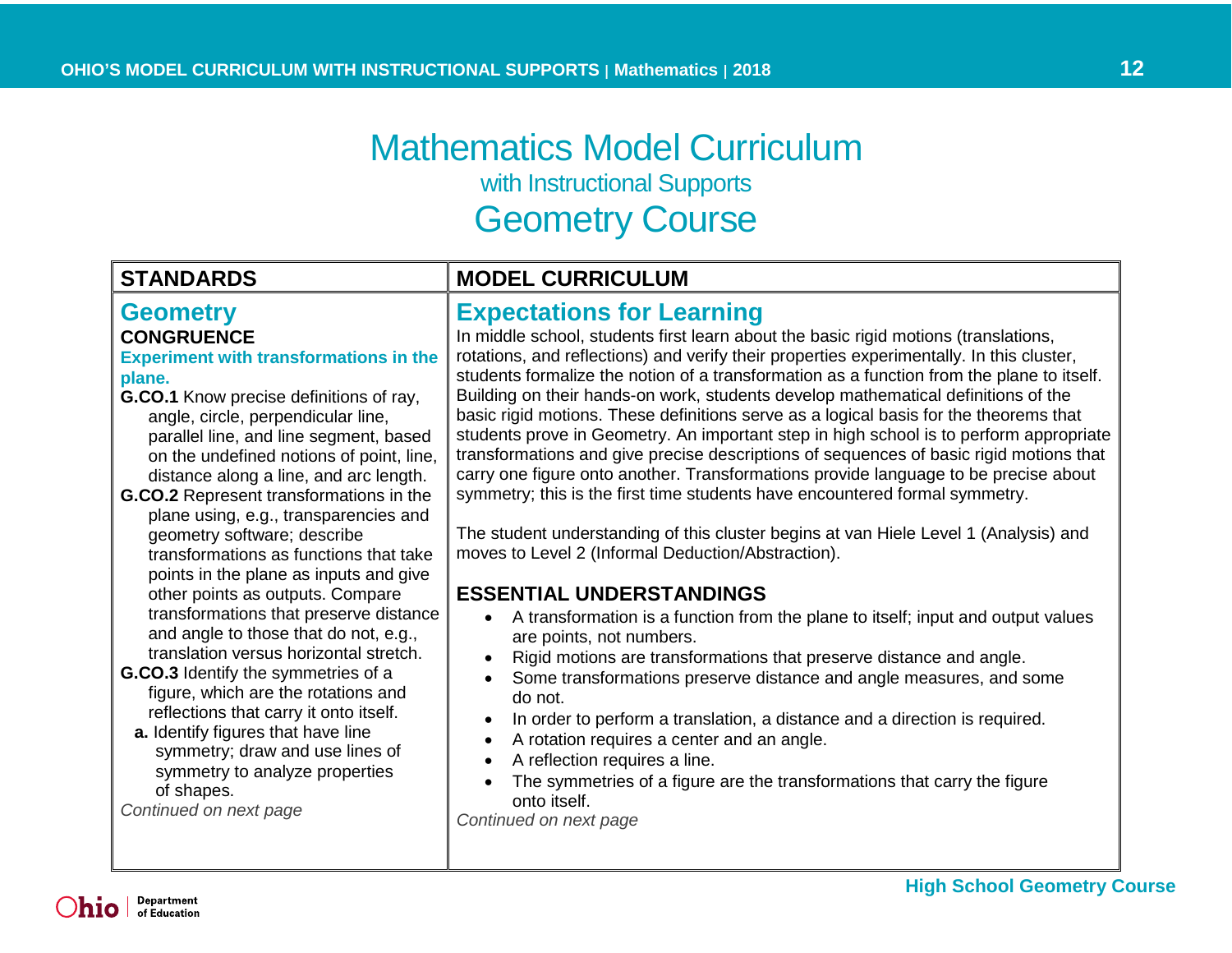- **b.** Identify figures that have rotational symmetry; determine the angle of rotation, and use rotational symmetry to analyze properties of shapes.
- **G.CO.4** Develop definitions of rotations, reflections, and translations in terms of angles, circles, perpendicular lines, parallel lines, and line segments.
- **G.CO.5** Given a geometric figure and a rotation, reflection, or translation, draw the transformed figure using items such as graph paper, tracing paper, or geometry software. Specify a sequence of transformations that will carry a given figure onto another.

# **Expectations for Learning, continued MATHEMATICAL THINKING**

- Use accurate and precise mathematical vocabulary and symbolic notations.
- Make connections between concepts, terms, and properties within the grade level and with previous grade levels.
- Recognize, apply, and justify mathematical concepts, terms, and their properties.

### **INSTRUCTIONAL FOCUS**

- Know precise definitions of basic terms: ray, angle, circle, perpendicular line, parallel line, and line segment.
- Develop and use appropriate geometric notation.
- Formalize definitions of basic rigid motions (translations, rotations, and reflections).
- Perform and identify transformations using a variety of tools.
- Identify the symmetries shown in a figure (rotational and line symmetries).

# <span id="page-12-0"></span>**Content Elaborations**

### **OHIO'S HIGH SCHOOL CRITICAL AREAS OF FOCUS**

• [Geometry, Number 2, page 4-5](http://education.ohio.gov/getattachment/Topics/Learning-in-Ohio/Mathematics/Ohio-s-Learning-Standards-in-Mathematics/Transitioning-to-the-2017-Learning-Standards-in-Ma/GEOMETRY-CAF.pdf.aspx#page=4)

### **CONNECTIONS ACROSS STANDARDS**

- Understand congruence in terms of rigid motion (G.CO.6-8).
- Prove and apply geometric theorems (G.CO.9).
- Make formal geometric constructions (G.CO.12).
- Justify the slope criteria for parallel and perpendicular lines (G.GPE.5).
- Understand similarity in terms of similarity transformations (G.SRT.1-2).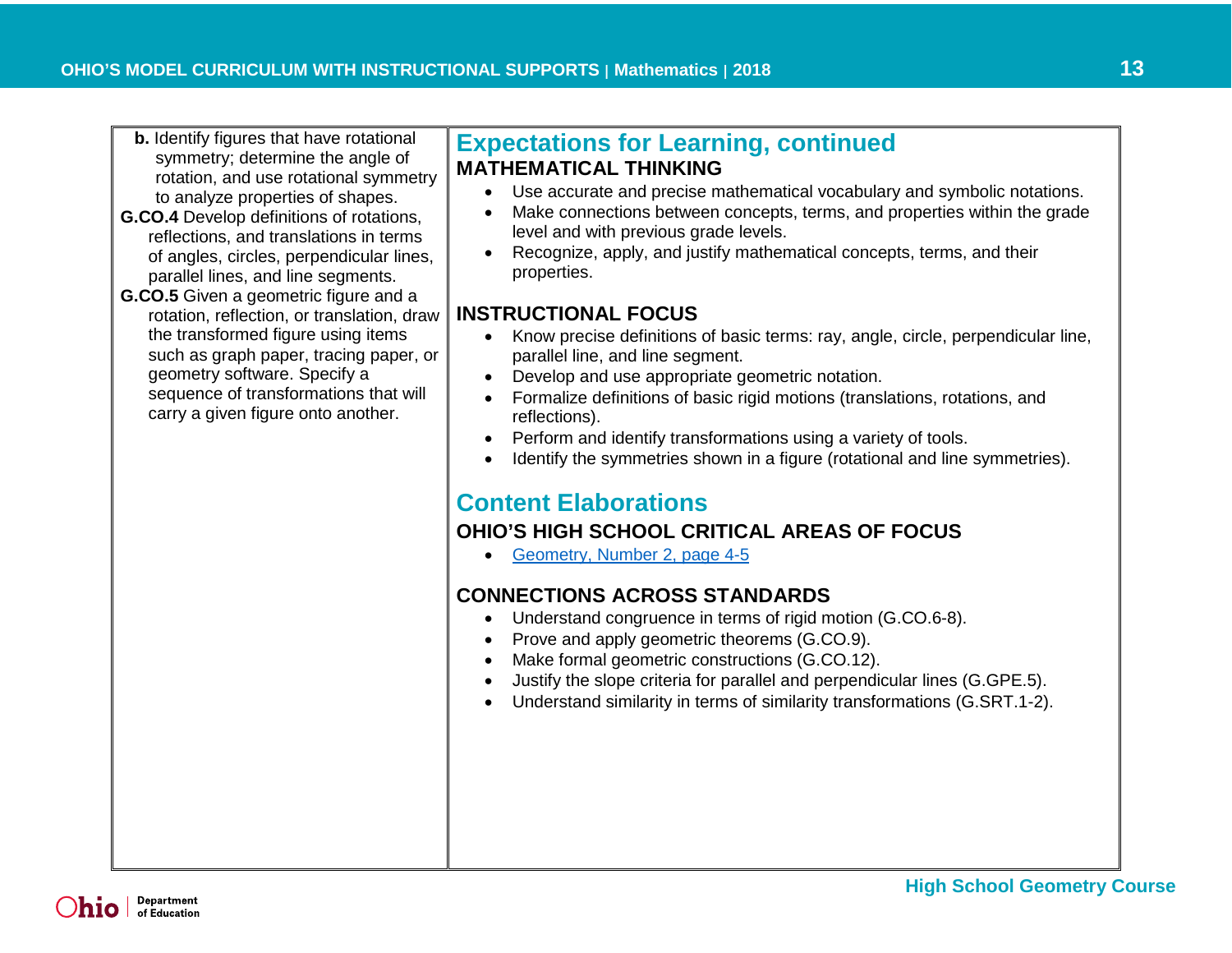<span id="page-13-0"></span>**Instructional Strategies**

*This section is under revision and will be published in 2018.* 

# <span id="page-13-1"></span>**Instructional Tools/Resources**

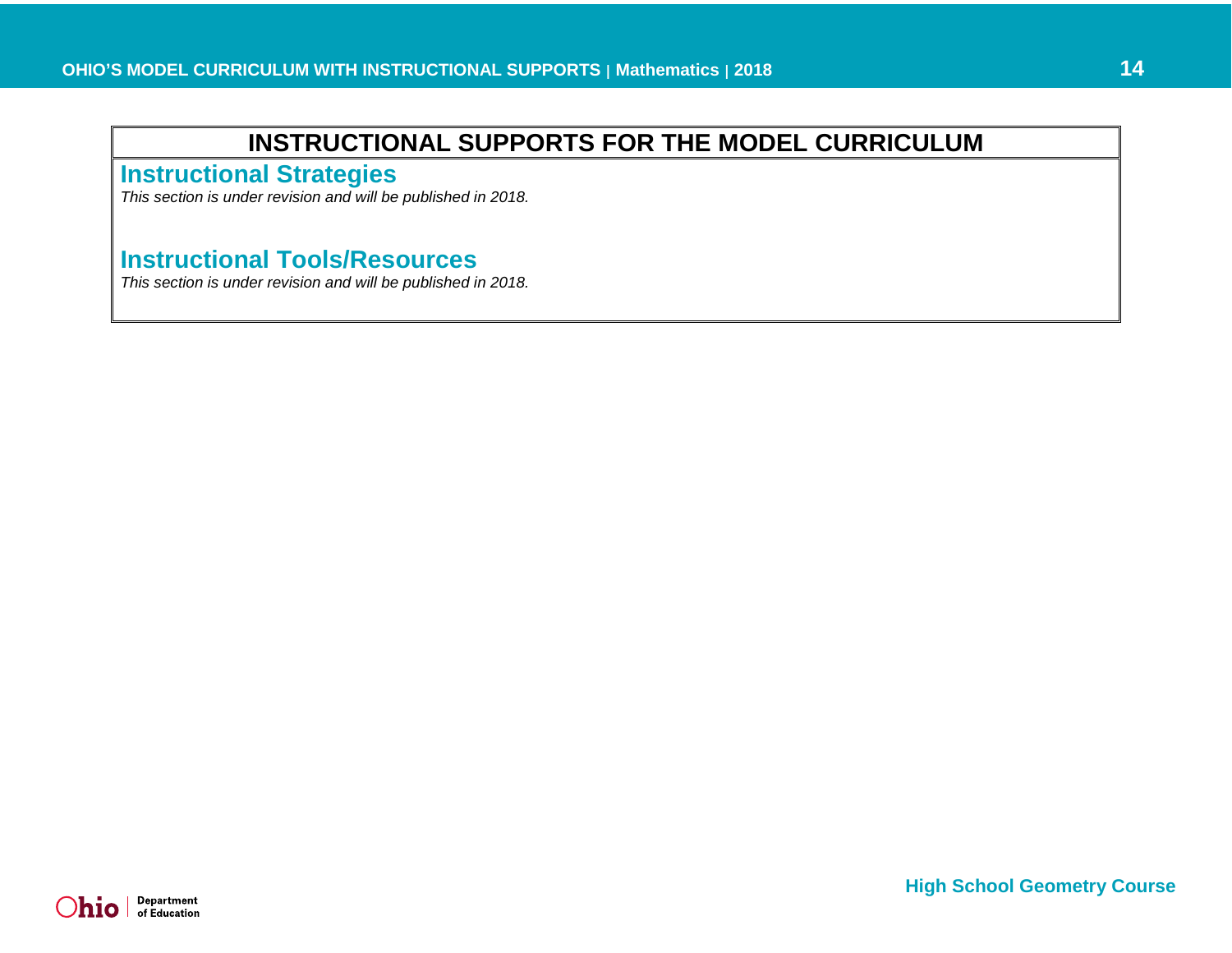### **Geometry CONGRUENCE**

### <span id="page-14-0"></span>**Understand congruence in terms of rigid motions.**

- **G.CO.6** Use geometric descriptions of rigid motions<sup>G</sup> to transform figures and to predict the effect of a given rigid motion on a given figure; given two figures, use the definition of congruence in terms of rigid motions to decide if they are congruent<sup>G</sup>.
- **G.CO.7** Use the definition of congruence in terms of rigid motions to show that two triangles are congruent if and only if corresponding pairs of sides and corresponding pairs of angles are congruent.
- **G.CO.8** Explain how the criteria for triangle congruence (ASA, SAS, and SSS) follow from the definition of congruence in terms of rigid motions.

# **STANDARDS MODEL CURRICULUM**

# <span id="page-14-1"></span>**Expectations for Learning**

In middle school, students understand congruence through a sequence of basic rigid motions (reflections, rotations, and translations). In this cluster, students will build on this knowledge to prove that two figures are congruent if there is a sequence of rigid motions carrying one onto the other. The triangle congruence criteria can then be established using the definition of congruence in terms of rigid motions. This is the time when students are first exposed to the criteria for triangle congruence; students should know and be able to use AAS, ASA, SAS, and SSS and understand that the criteria follow from rigid motions.

The student understanding of this cluster begins at van Hiele Level 1 (Analysis) and moves to Level 2 (Informal Deduction/Abstraction).

### **ESSENTIAL UNDERSTANDINGS**

• Two figures are defined to be congruent if one can be mapped onto the other by rigid motions.

### **MATHEMATICAL THINKING**

- Explain mathematical thinking.
- Recognize, apply, and justify mathematical concepts, terms, and their properties.
- Represent concepts symbolically.
- Use formal and informal reasoning.
- Use accurate and precise mathematical vocabulary.

### **INSTRUCTIONAL FOCUS**

- Use rigid transformations to determine if the figures are congruent
- Given congruent triangles, describe the rigid transformations that map one triangle onto the other
- Establish the criteria for triangle congruence (AAS, ASA, SAS, and SSS) in terms of rigid motions.
- Know and be able to use triangle congruence (AAS, ASA, SAS, and SSS) in solving problems.
- *Continued on next page*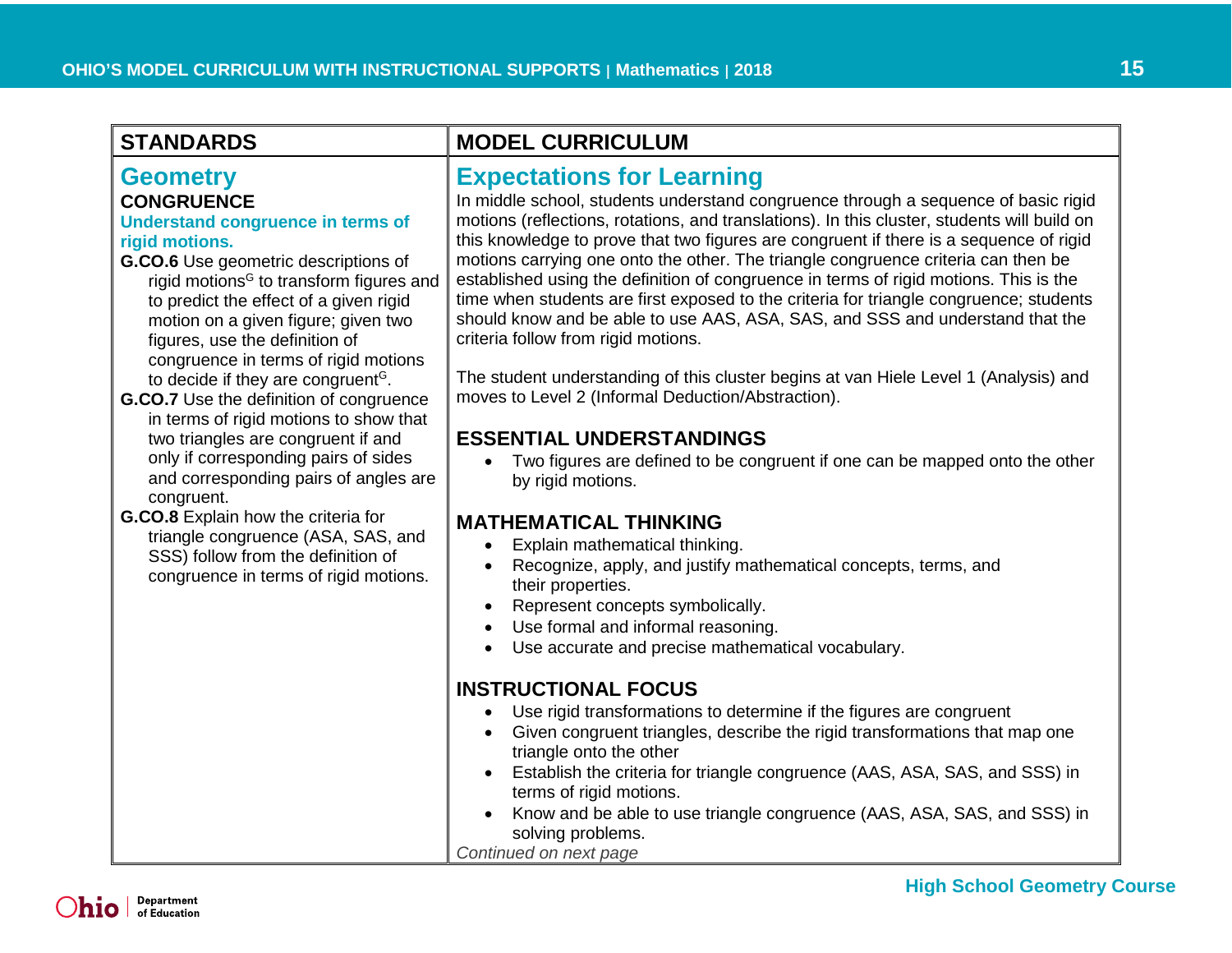<span id="page-15-0"></span>

| <b>Content Elaborations</b><br><b>OHIO'S HIGH SCHOOL CRITICAL AREAS OF FOCUS</b><br>Geometry, Number 2, pages 4-5                                                                                                                                                                                                                                             |
|---------------------------------------------------------------------------------------------------------------------------------------------------------------------------------------------------------------------------------------------------------------------------------------------------------------------------------------------------------------|
| <b>CONNECTIONS ACROSS STANDARDS</b><br>Experiment with transformations in the plane (G.CO.1-5).<br>Prove and apply theorems about triangles (G.CO.10).<br>Prove and apply theorems about parallelograms (G.CO.11).<br>Use coordinates to prove simple geometric theorems algebraically (G.GPE.4).<br>Prove and apply theorems involving similarity (G.SRT.5). |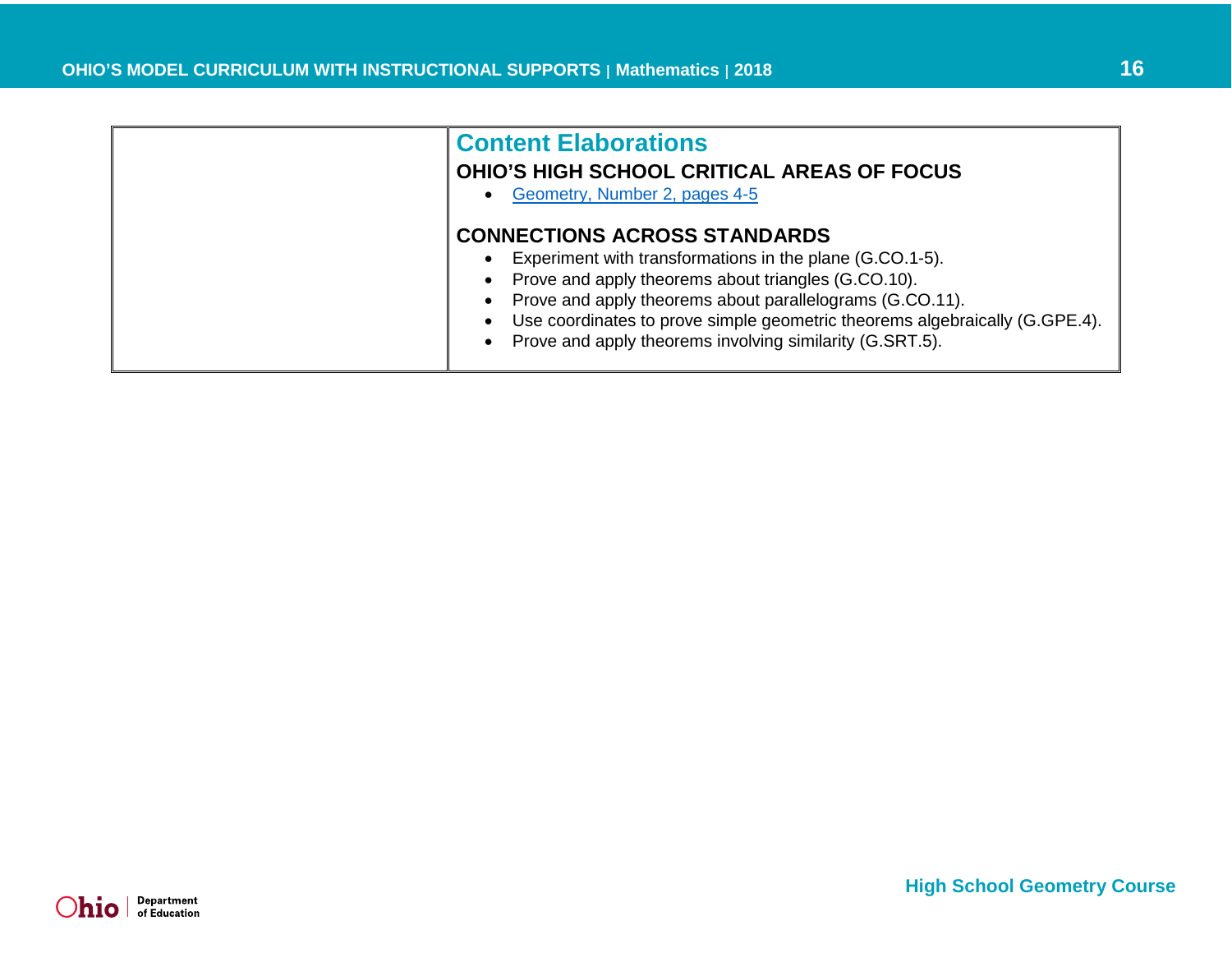<span id="page-16-0"></span>**Instructional Strategies**

*This section is under revision and will be published in 2018.* 

# <span id="page-16-1"></span>**Instructional Tools/Resources**

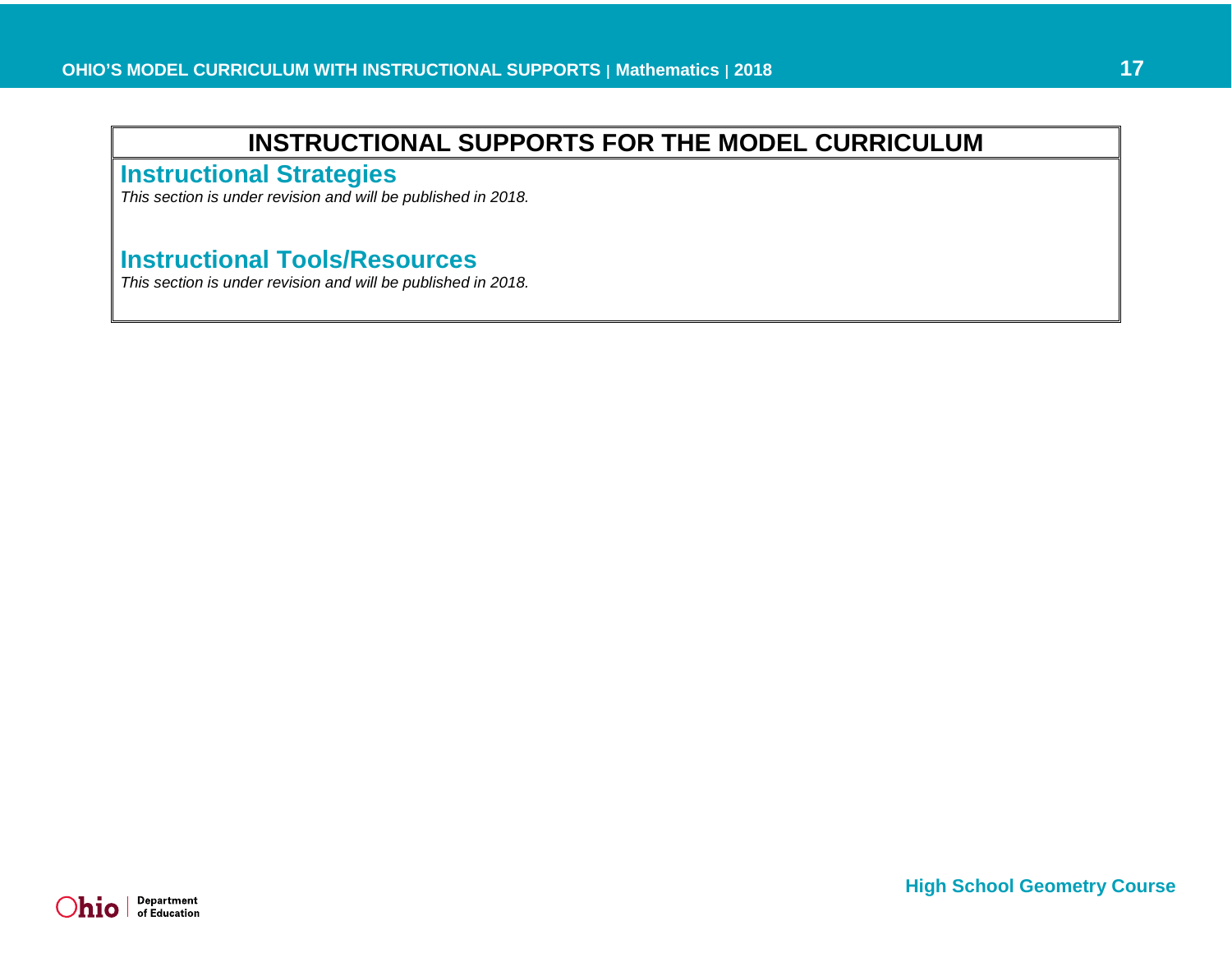<span id="page-17-0"></span>

| <b>Geometry</b><br><b>CONGRUENCE</b><br><b>Prove geometric theorems both</b><br>formally and informally using a variety<br>of methods.<br>G.CO.9 Prove and apply theorems about<br>lines and angles. Theorems include<br>but are not restricted to the following:                                | <b>Expecta</b><br>In middle so<br>angles, triar<br>conjectures<br>parallelogra<br>using a vari<br>apply these |
|--------------------------------------------------------------------------------------------------------------------------------------------------------------------------------------------------------------------------------------------------------------------------------------------------|---------------------------------------------------------------------------------------------------------------|
| vertical angles are congruent; when a<br>transversal crosses parallel lines,<br>alternate interior angles are congruent                                                                                                                                                                          | The student<br>Deduction/A                                                                                    |
| and corresponding angles are<br>congruent; points on a perpendicular<br>bisector of a line segment are exactly<br>those equidistant from the segment's<br>endpoints.<br><b>G.CO.10</b> Prove and apply theorems<br>about triangles. Theorems include but<br>are not restricted to the following: | <b>ESSENTI</b><br><b>The</b><br>A pr<br>Prod<br>a cla<br><b>Stuc</b><br>stan                                  |
| measures of interior angles of a<br>triangle sum to 180°; base angles of<br>isosceles triangles are congruent; the<br>amaantiainina midnainta af tura                                                                                                                                            | solv<br><b>MATHEM</b><br>Expl                                                                                 |

*segment joining midpoints of two sides of a triangle is parallel to the third side and half the length; the medians of a triangle meet at a point.*

*Continued on next page*

# **STANDARDS MODEL CURRICULUM**

### <span id="page-17-1"></span>**Expectations for Learning**

chool, students informally define and apply the relationships of lines, ngles, and parallelograms. For this cluster, students now develop and construct valid proofs about lines, angles, triangles, and ams. They should begin with informal proof and work toward formal proof iety of methods including coordinate-based methods. Also, students should relationships to real-world settings and to proofs.

It understanding of this cluster begins at van Hiele Level 2 (Informal Abstractions) and moves to Level 3 (Deduction).

### **AL UNDERSTANDINGS**

- process of proof can vary from informal to formal reasoning.
- roof is a deductive argument that explains why a claim must be true.
- of can rely on formal and informal language; there are many ways to justify aim, not all of which rely on technical vocabulary.
- dents should demonstrate a knowledge of the content listed in the dards and be able to apply those concepts in various problem ing settings.

### **MATICAL THINKING**

- lain mathematical thinking.
- Recognize, apply, and justify mathematical concepts, terms, and their properties.
- Represent concepts symbolically.
- Use formal and informal reasoning.
- Use accurate and precise mathematical vocabulary.
- Plan a solution pathway.
- Make and analyze mathematical conjectures.
- Solve real-world and mathematical problems accurately.
- Create a drawing and add components as appropriate.

*Continued on next page*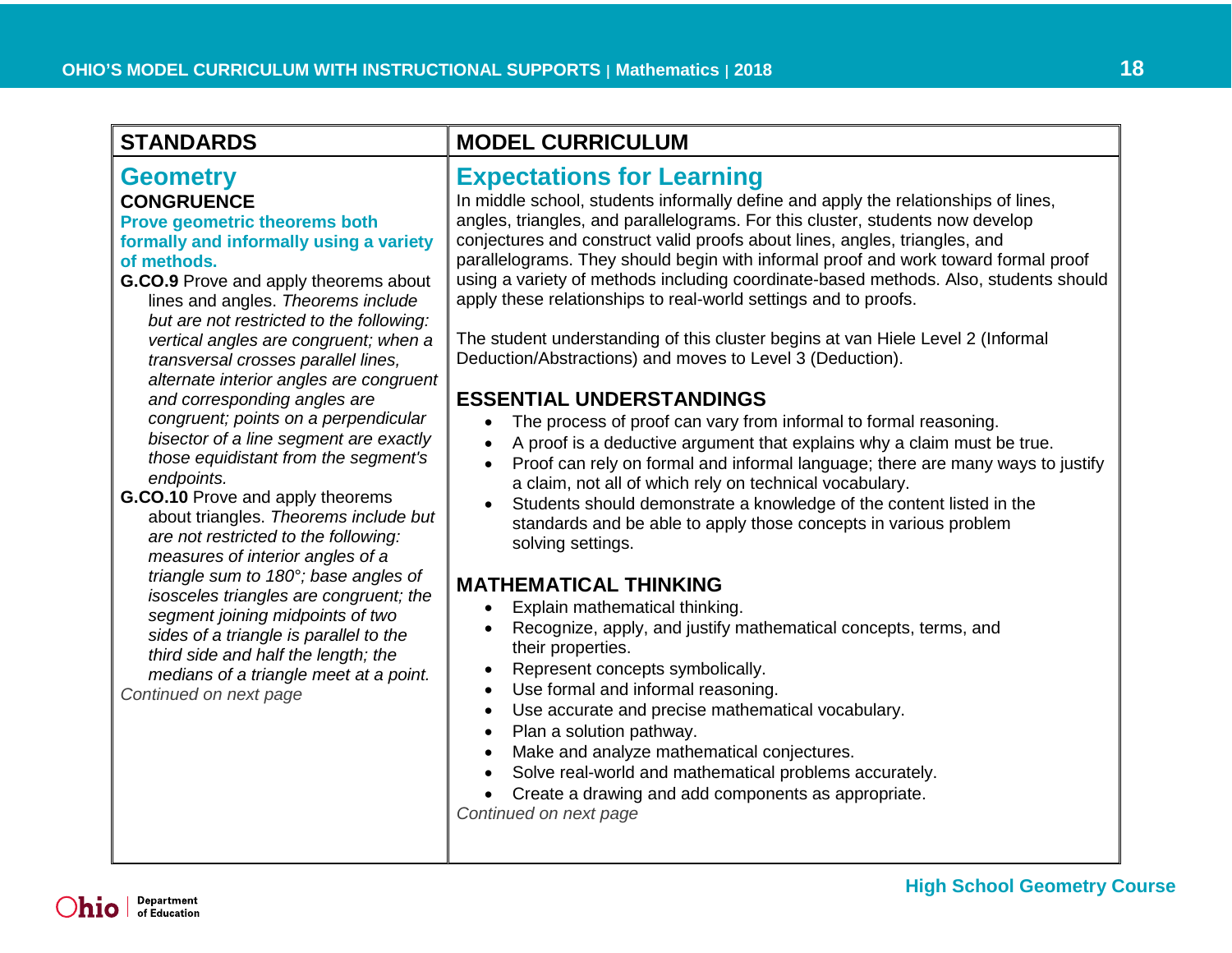<span id="page-18-0"></span>

| <b>G.CO.11</b> Prove and apply theorems | <b>Expectations for Learning, continued</b>                                                                                                                                                                                                                                                                                                                                                                                                      |
|-----------------------------------------|--------------------------------------------------------------------------------------------------------------------------------------------------------------------------------------------------------------------------------------------------------------------------------------------------------------------------------------------------------------------------------------------------------------------------------------------------|
| about parallelograms. Theorems          | <b>INSTRUCTIONAL FOCUS</b>                                                                                                                                                                                                                                                                                                                                                                                                                       |
| include but are not restricted to the   | Form conjectures about geometric relationships and examine their validity,                                                                                                                                                                                                                                                                                                                                                                       |
| following: opposite sides are           | providing evidence to support or refute the claim.                                                                                                                                                                                                                                                                                                                                                                                               |
| congruent, opposite angles are          | Using previously established facts about lines, angles, triangles, and                                                                                                                                                                                                                                                                                                                                                                           |
| congruent, the diagonals of a           | $\bullet$                                                                                                                                                                                                                                                                                                                                                                                                                                        |
| parallelogram bisect each other, and    | parallelograms, construct a valid argument for why a conjecture is true or                                                                                                                                                                                                                                                                                                                                                                       |
| conversely, rectangles are              | not true.                                                                                                                                                                                                                                                                                                                                                                                                                                        |
| parallelograms with congruent           | Solve problems involving lines, angles, triangles, and parallelograms by                                                                                                                                                                                                                                                                                                                                                                         |
| diagonals.                              | applying theorems.                                                                                                                                                                                                                                                                                                                                                                                                                               |
|                                         | <b>Content Elaborations</b><br><b>OHIO'S HIGH SCHOOL CRITICAL AREAS OF FOCUS</b><br>Geometry, Number 2, page 4-5<br><b>CONNECTIONS ACROSS STANDARDS</b><br>Experiment with transformations in the plane (G.CO.1, 3, 4).<br>Understand congruence in terms of rigid transformations (G.CO.6-8).<br>Use coordinates to prove simple geometric theorems algebraically<br>(G.GPE.4-5).<br>Prove and apply theorems involving similarity (G.SRT.4,5). |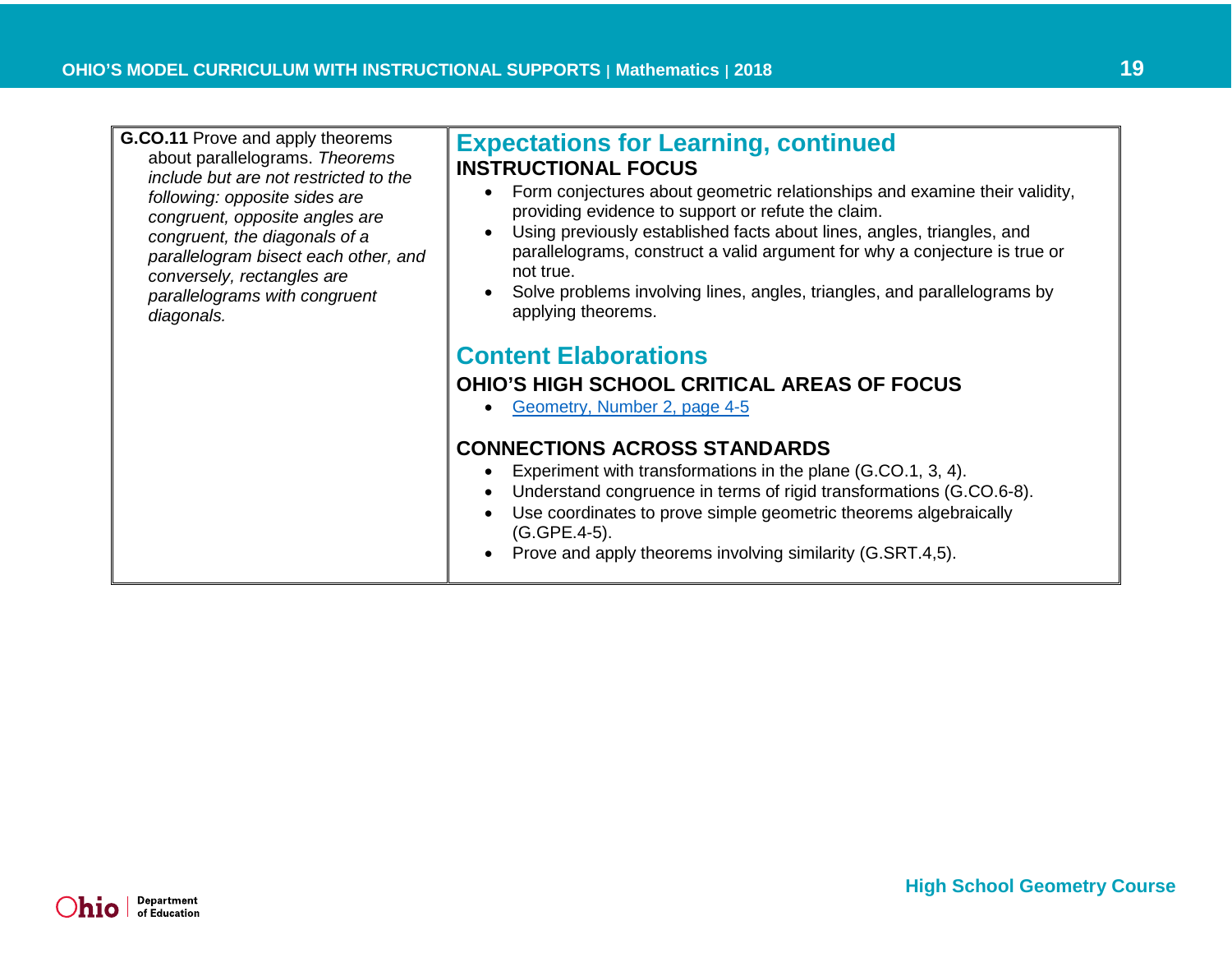<span id="page-19-0"></span>**Instructional Strategies**

*This section is under revision and will be published in 2018.* 

# <span id="page-19-1"></span>**Instructional Tools/Resources**

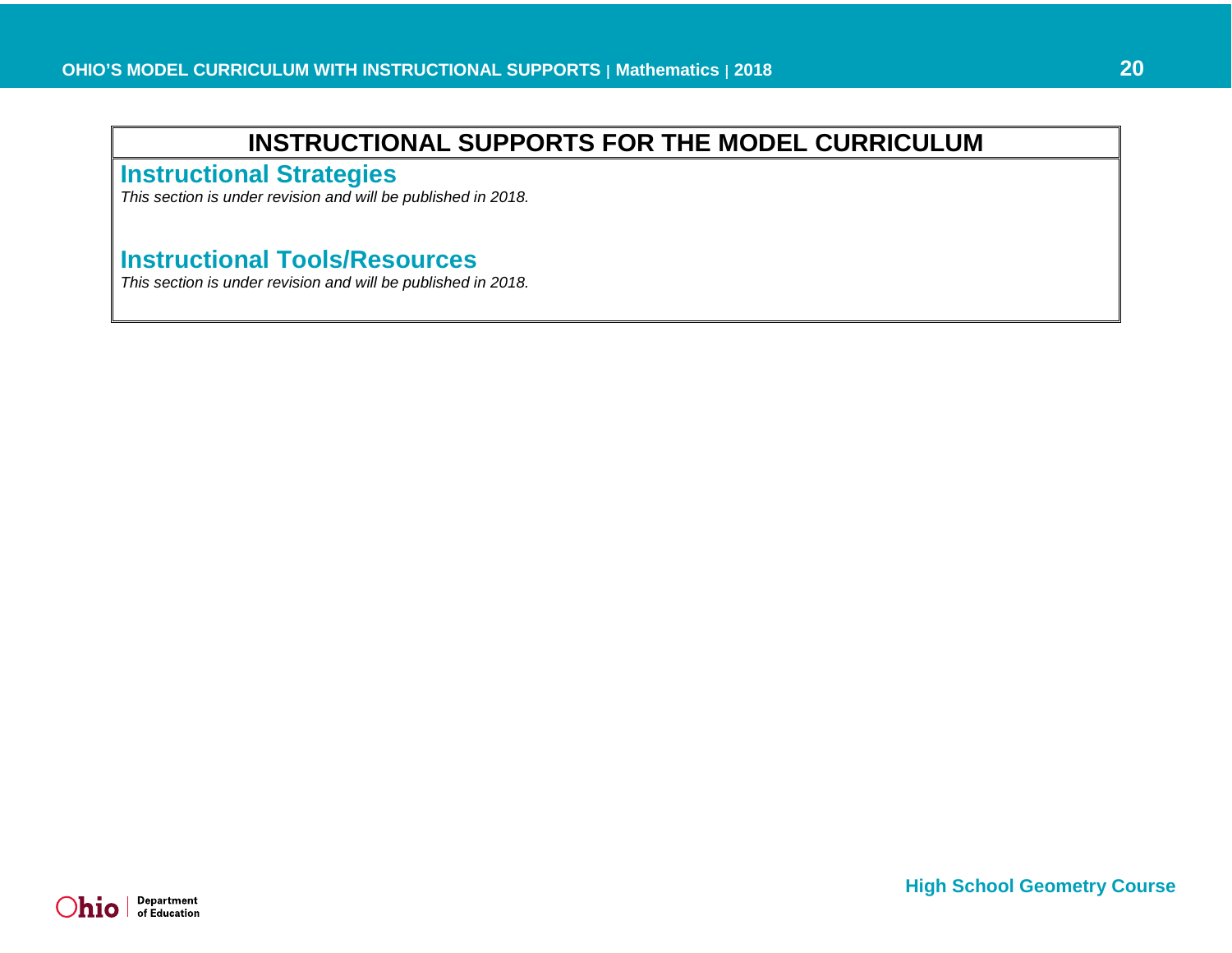### <span id="page-20-1"></span><span id="page-20-0"></span>**Geometry CONGRUENCE**

### <span id="page-20-2"></span>**Make geometric constructions.**

- **G.CO.12** Make formal geometric constructions with a variety of tools and methods (compass and straightedge, string, reflective devices, paper folding, dynamic geometric software, etc.). *Copying a segment; copying an angle; bisecting a segment; bisecting an angle; constructing perpendicular lines, including the perpendicular bisector of a line segment; and constructing a line parallel to a given line through a point not on the line.*
- **G.CO.13** Construct an equilateral triangle, a square, and a regular hexagon inscribed in a circle.

# **STANDARDS MODEL CURRICULUM**

# <span id="page-20-3"></span>**Expectations for Learning**

In elementary and middle school, students learn to use measurement tools to informally draw geometric shapes with given conditions. In this cluster, students make formal and precise constructions using a variety of tools, and they understand the geometric relationships upon which the constructions are based.

The student understanding of this cluster begins at van Hiele Level 1 (Analysis) and moves to Level 2 (Informal Deduction/Abstraction).

### **ESSENTIAL UNDERSTANDINGS**

- Construction is a process of reasoning that does not use a scale and does not use measurement.
- Simple constructions can be used to develop an understanding of mathematical relationships.

### **MATHEMATICAL THINKING**

- Make sound decisions about using tools.
- Strategically use technology to deepen understanding.
- Plan a pathway to complete constructions.
- Determine accuracy of results.
- Create a drawing and add components as appropriate.

### **INSTRUCTIONAL FOCUS**

- Distinguish between a rough sketch, a careful drawing with measurements, and a construction with compass and straightedge.
- Use a variety of geometric tools to make precise constructions.
- *Continued on next page*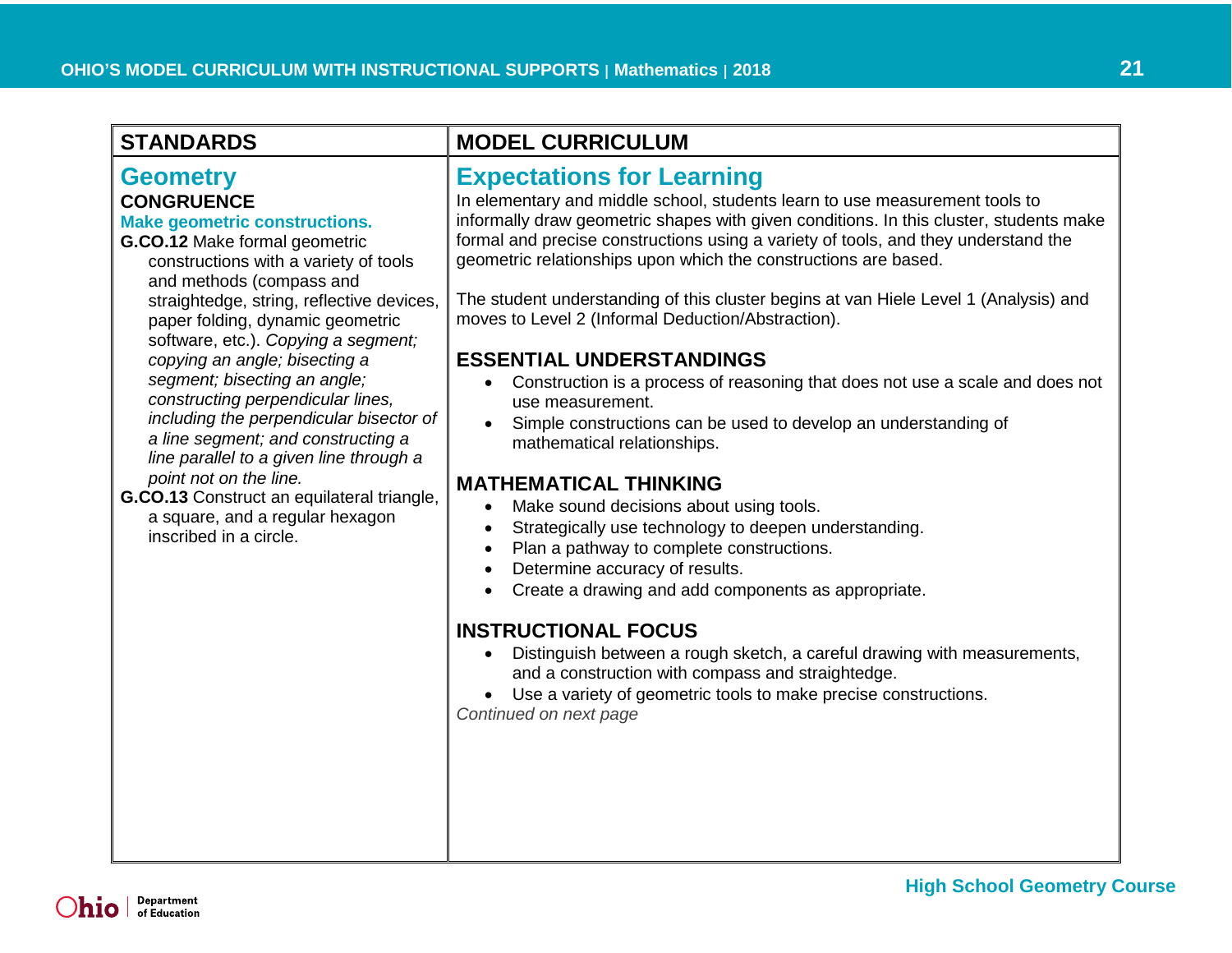<span id="page-21-0"></span>

| <b>Content Elaborations</b><br><b>OHIO'S HIGH SCHOOL CRITICAL AREAS OF FOCUS</b><br>Geometry, Number 2, pages 4-5                                                                                                                                                               |
|---------------------------------------------------------------------------------------------------------------------------------------------------------------------------------------------------------------------------------------------------------------------------------|
| <b>CONNECTIONS ACROSS STANDARDS</b><br>Experiment with transformations in the plane (G.CO.1, 5).<br>Understand and apply theorems about circles (G.C.3, (+)4).<br>Prove and apply geometric theorems (G.CO.9-11).<br>Prove and apply theorems involving similarity (G.SRT.4-5). |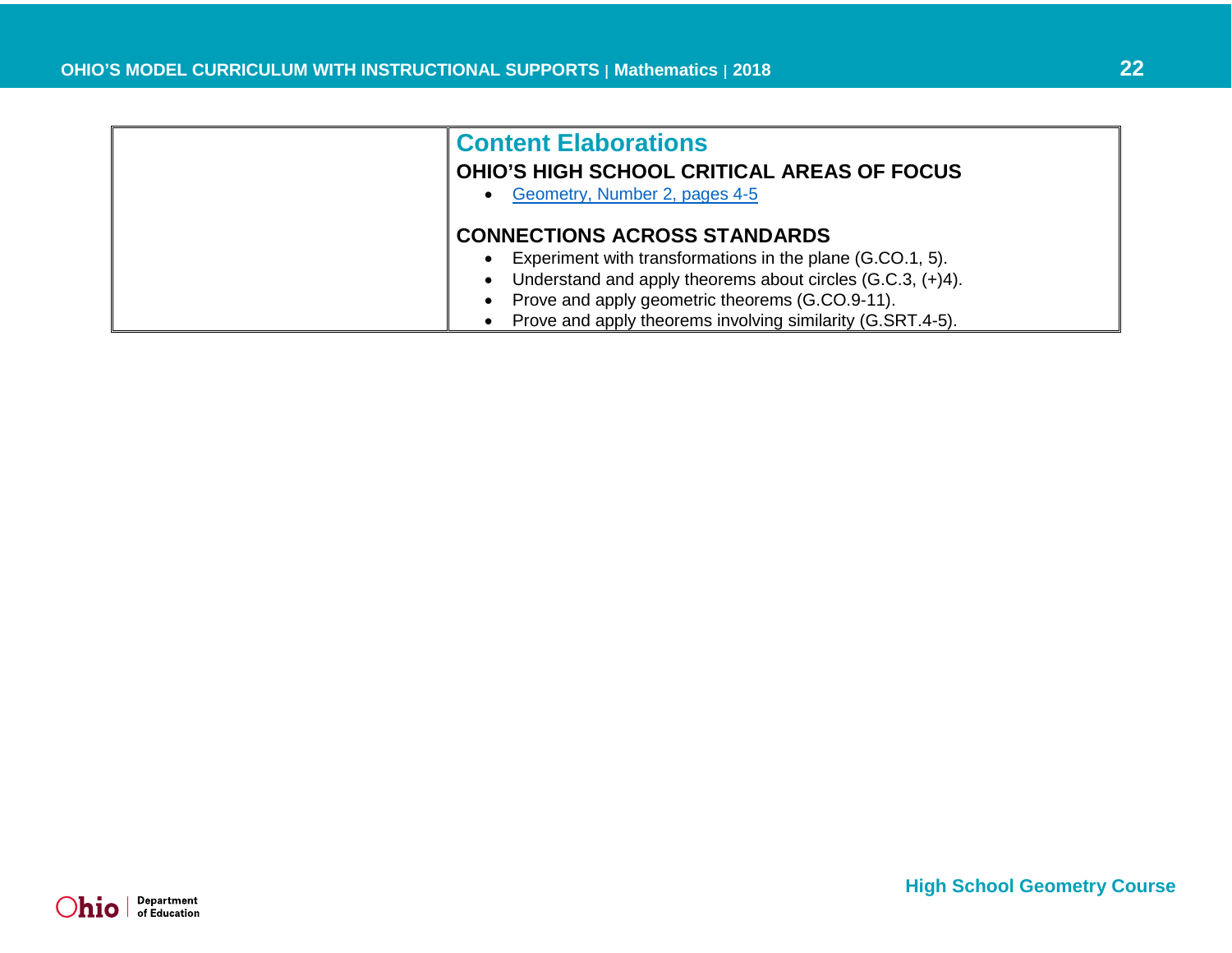<span id="page-22-0"></span>**Instructional Strategies**

*This section is under revision and will be published in 2018.* 

# <span id="page-22-1"></span>**Instructional Tools/Resources**

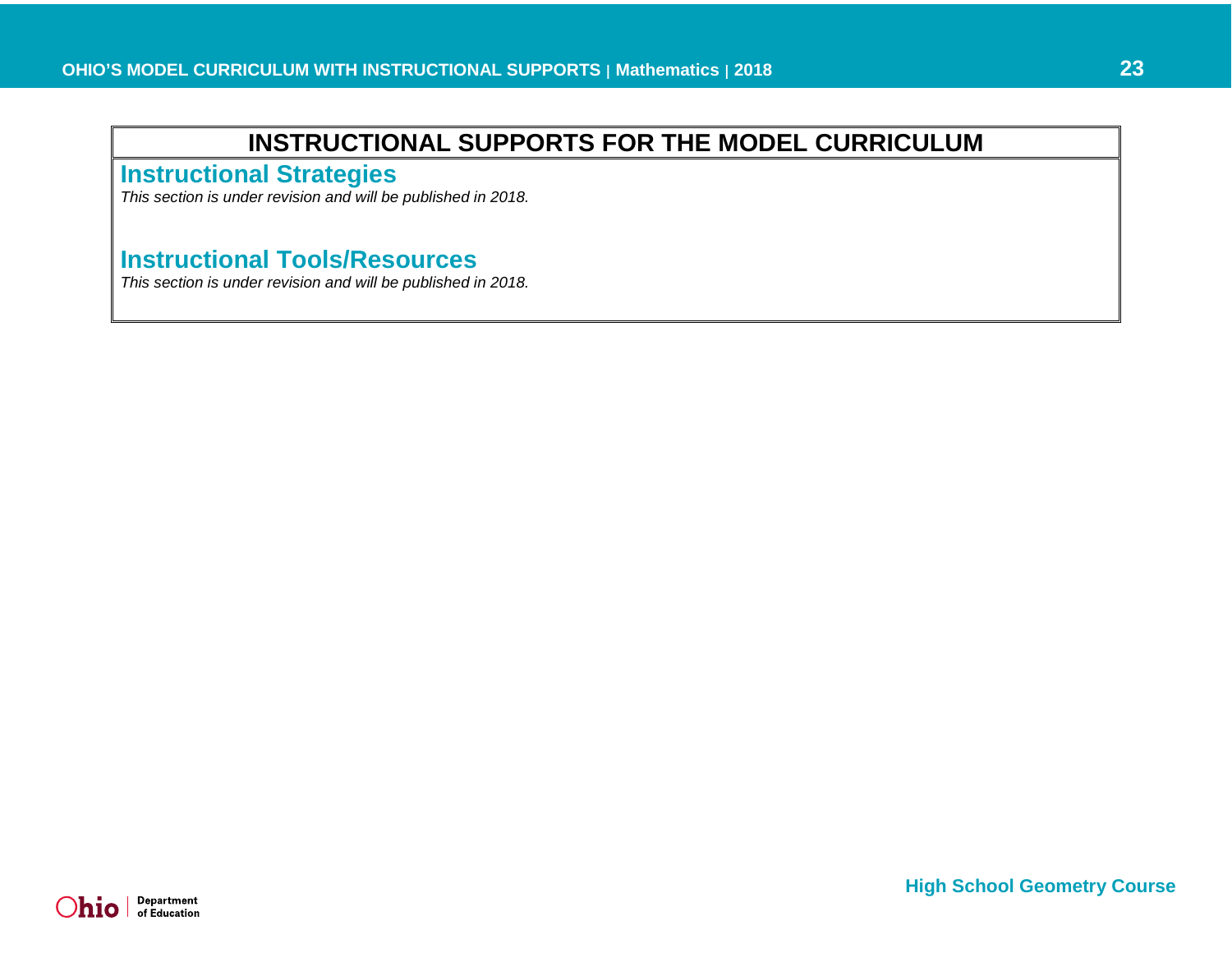<span id="page-23-1"></span><span id="page-23-0"></span>

| <b>STANDARDS</b>                                                                                                                                                            | <b>MODEL CURRICULUM</b>                                                                                                                                                                                                                                                                                                                                                                                                                                                       |
|-----------------------------------------------------------------------------------------------------------------------------------------------------------------------------|-------------------------------------------------------------------------------------------------------------------------------------------------------------------------------------------------------------------------------------------------------------------------------------------------------------------------------------------------------------------------------------------------------------------------------------------------------------------------------|
| <b>Geometry</b><br><b>CONGRUENCE</b><br><b>Classify and analyze geometric</b><br>figures.<br>G.CO.14 Classify two-dimensional figures<br>in a hierarchy based on properties | <b>Expectations for Learning</b><br>In elementary school, students learn to classify two-dimensional figures based on their<br>properties. In middle school, students focus on drawing quadrilaterals and triangles<br>with given conditions. Now in high school, they learn to analyze and relate categories<br>of two-dimensional shapes explicitly based on their properties. Based on analysis of<br>properties, students create hierarchies for two-dimensional figures. |
|                                                                                                                                                                             | The student understanding of this cluster begins at van Hiele Level 1 (Analysis) and<br>moves to Level 2 (Informal Deduction/Abstraction).                                                                                                                                                                                                                                                                                                                                    |
|                                                                                                                                                                             | <b>ESSENTIAL UNDERSTANDINGS</b><br>There is a distinction between the definition of a figure and its properties, e.g.,<br>$\bullet$<br>side lengths, angles, parallel/perpendicular sides, diagonals, symmetry.<br>Figures may be categorized in different ways based on their properties.                                                                                                                                                                                    |
|                                                                                                                                                                             | <b>MATHEMATICAL THINKING</b><br>Use accurate mathematical vocabulary to describe geometric relationships.<br>Make connections between terms and properties.<br>$\bullet$<br>Recognize, apply, and justify mathematical concepts, terms, and<br>their properties.<br>Generalize concepts based on patterns.<br>Use formal reasoning.<br>Continued on next page                                                                                                                 |
|                                                                                                                                                                             |                                                                                                                                                                                                                                                                                                                                                                                                                                                                               |
|                                                                                                                                                                             |                                                                                                                                                                                                                                                                                                                                                                                                                                                                               |
|                                                                                                                                                                             |                                                                                                                                                                                                                                                                                                                                                                                                                                                                               |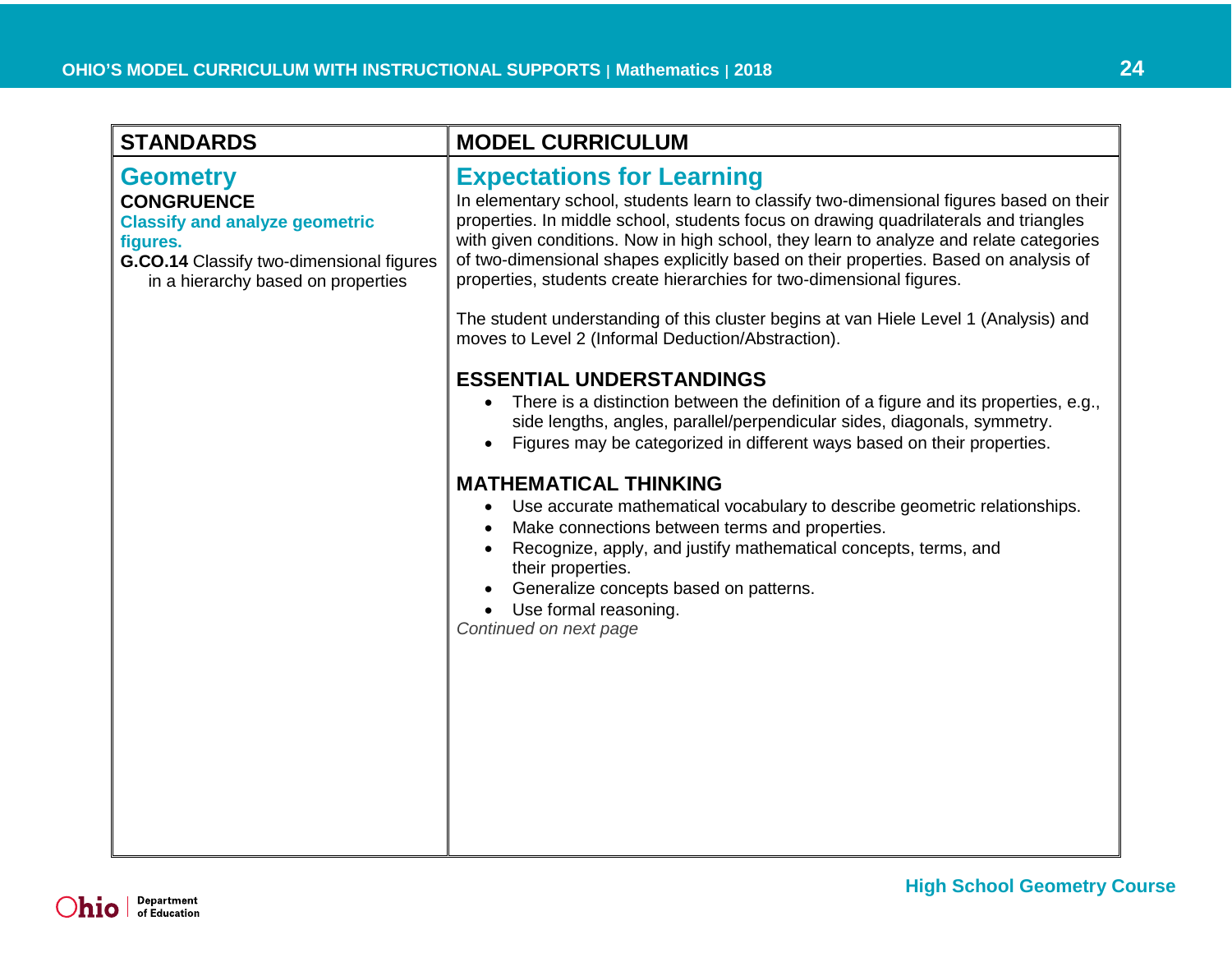<span id="page-24-0"></span>

|                                                                                                                                                                                                                                                                 | <b>Expectations for Learning, continued</b><br><b>INSTRUCTIONAL FOCUS</b><br>Explain the difference between the definition of a figure and its properties.<br>$\bullet$<br>Know precise definitions of special polygons, e.g., rhombus, parallelogram,<br>$\bullet$<br>rectangle, square, kite, trapezoid, isosceles trapezoid, equilateral triangle,<br>isosceles triangle, and regular polygon.<br>Compare and contrast definitions of quadrilaterals, including both definitions<br>$\bullet$<br>of trapezoids.<br>Know and apply properties of special polygons and use them to<br>$\bullet$<br>classify figures.<br>Explain the relationships among special quadrilaterals.<br>$\bullet$<br>Explain the relationships among special triangles.<br>$\bullet$<br>Create hierarchies in order to represent the relationship between pairs of<br>figures and among several figures. |
|-----------------------------------------------------------------------------------------------------------------------------------------------------------------------------------------------------------------------------------------------------------------|--------------------------------------------------------------------------------------------------------------------------------------------------------------------------------------------------------------------------------------------------------------------------------------------------------------------------------------------------------------------------------------------------------------------------------------------------------------------------------------------------------------------------------------------------------------------------------------------------------------------------------------------------------------------------------------------------------------------------------------------------------------------------------------------------------------------------------------------------------------------------------------|
| <b>Content Elaborations</b><br><b>OHIO'S HIGH SCHOOL CRITICAL AREAS OF FOCUS</b><br>Geometry, Number 2, pages 4-5<br>$\bullet$<br><b>CONNECTIONS ACROSS STANDARDS</b><br>Prove and apply theorems about quadrilaterals and triangles (G.CO.10-11).<br>$\bullet$ |                                                                                                                                                                                                                                                                                                                                                                                                                                                                                                                                                                                                                                                                                                                                                                                                                                                                                      |
|                                                                                                                                                                                                                                                                 | Prove theorems algebraically about quadrilaterals and triangles using<br>coordinates (G.GPE.4).<br>Justify the slope criteria for parallel and perpendicular lines (G.GPE.5).<br>$\bullet$<br>Know precise definitions (G.CO.1).                                                                                                                                                                                                                                                                                                                                                                                                                                                                                                                                                                                                                                                     |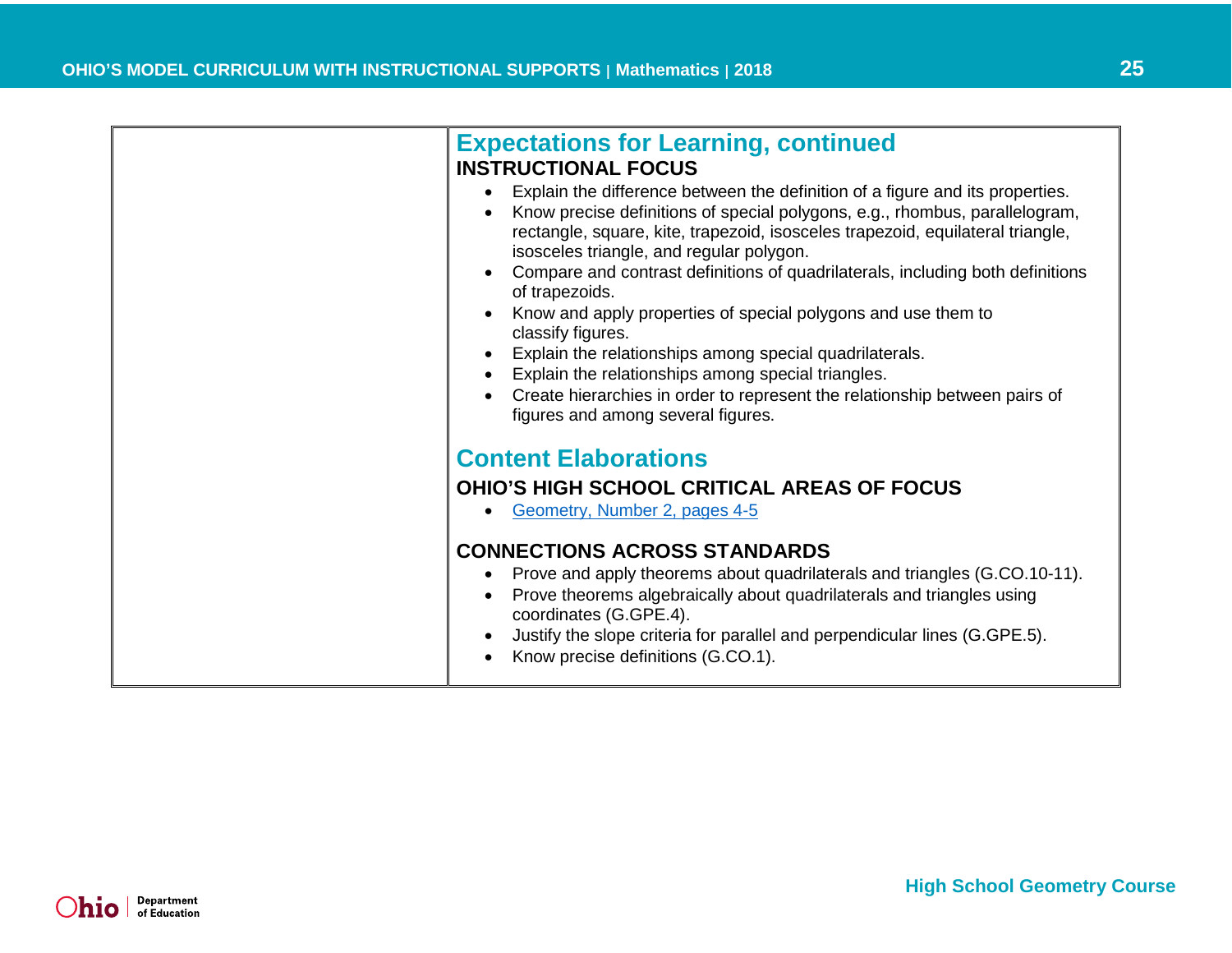<span id="page-25-0"></span>**Instructional Strategies**

*This section is under revision and will be published in 2018.* 

# <span id="page-25-1"></span>**Instructional Tools/Resources**

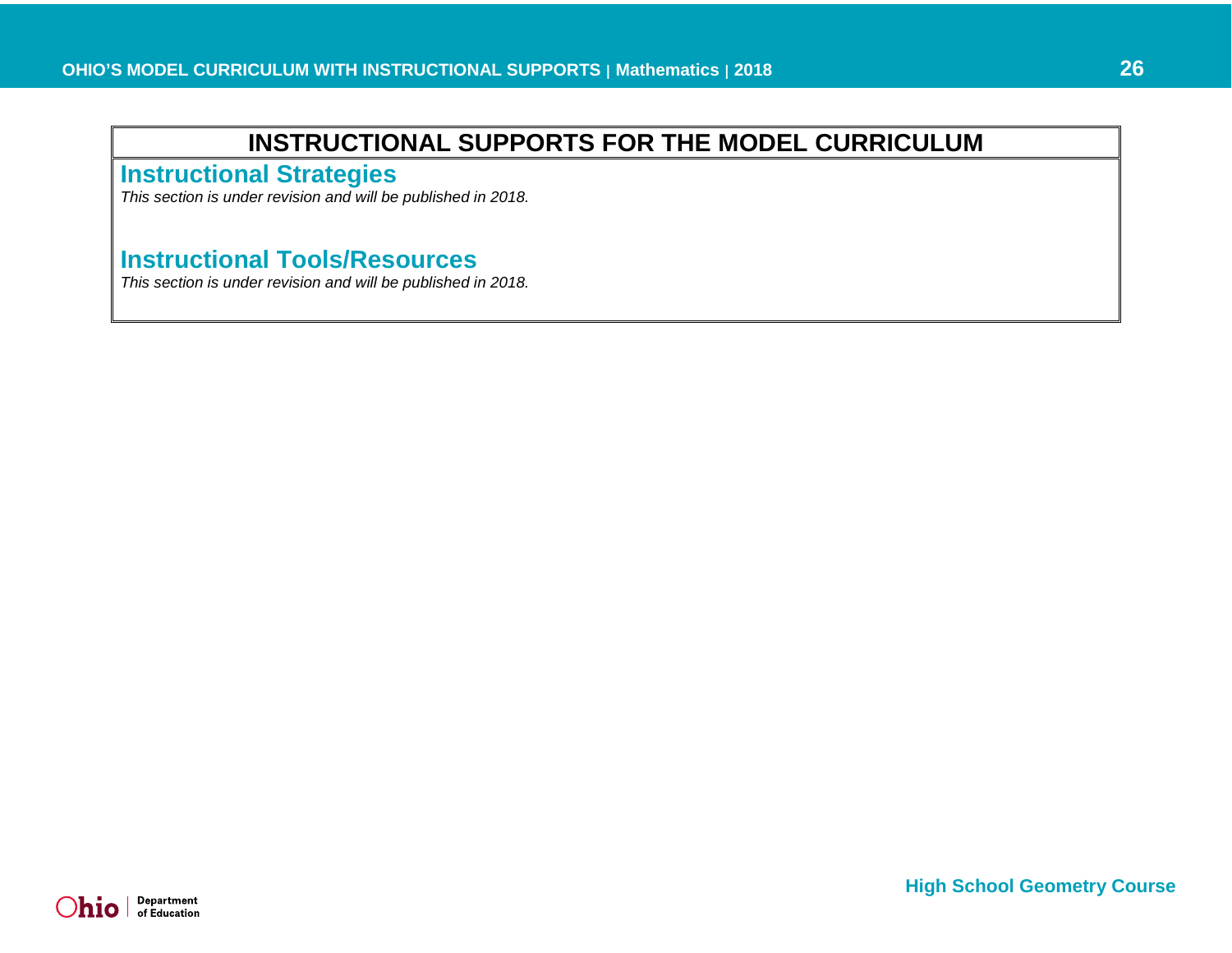### <span id="page-26-0"></span>**Geometry SIMILARITY, RIGHT TRIANGLES, AND TRIGONOMETRY**

### <span id="page-26-1"></span>**Understand similarity in terms of similarity transformations.**

- **G.SRT.1** Verify experimentally the properties of dilations<sup>G</sup> given by a center and a scale factor:
- **a.** A dilation takes a line not passing through the center of the dilation to a parallel line and leaves a line passing through the center unchanged.
- **b.** The dilation of a line segment is longer or shorter in the ratio given by the scale factor.
- **G.SRT.2** Given two figures, use the definition of similarity in terms of similarity transformations<sup>G</sup> to decide if they are similar; explain using similarity transformations the meaning of similarity for triangles as the equality of all corresponding pairs of angles and the proportionality of all corresponding pairs of sides.
- **G.SRT.3** Use the properties of similarity transformations to establish the AA criterion for two triangles to be similar.

# **STANDARDS MODEL CURRICULUM**

# <span id="page-26-2"></span>**Expectations for Learning**

The standards in this cluster make more precise the informal notion of "same shape, different size." In middle school, students represent proportional relationships within and between similar figures; create scale drawings; describe the effect of dilations on two-dimensional figures; and understand similarity transformations as a sequence of basic rigid motions and dilations. In this cluster, students verify the properties (given center and scale factor) of dilations and use those properties to establish the AA criterion for triangles. They also explore the relationships among corresponding parts of similar figures.

The student understanding of this cluster begins at van Hiele Level 1 (Analysis) and moves to Level 2 (Informal Deduction/Abstraction).

### **ESSENTIAL UNDERSTANDINGS**

- A dilation requires a center and a scale factor.
- A similarity transformation often requires a sequence of basic rigid motions, in addition to a dilation.
- A scale factor is a ratio corresponding lengths between figures.
- A similarity transformation with a scale factor of 1 is a special case, which is a congruence transformation.
- While the definition of similarity applies to polygons, it also applies to nonpolygonal shapes, e.g., circles, parabolas, etc.
- The AA criterion is equivalent to the AAA criterion because the angle sum in a triangle is 180 degrees.
- The AA criterion and the AAA criterion apply only to triangles.

### **MATHEMATICAL THINKING**

- Use accurate mathematical vocabulary to represent geometric relationships.
- Use formal reasoning with symbolic representation.
- Determine reasonableness of results.
- Recognize, apply, and justify mathematical concepts, terms, and their properties.
- Make connections between terms and properties.
- *Continued on next page*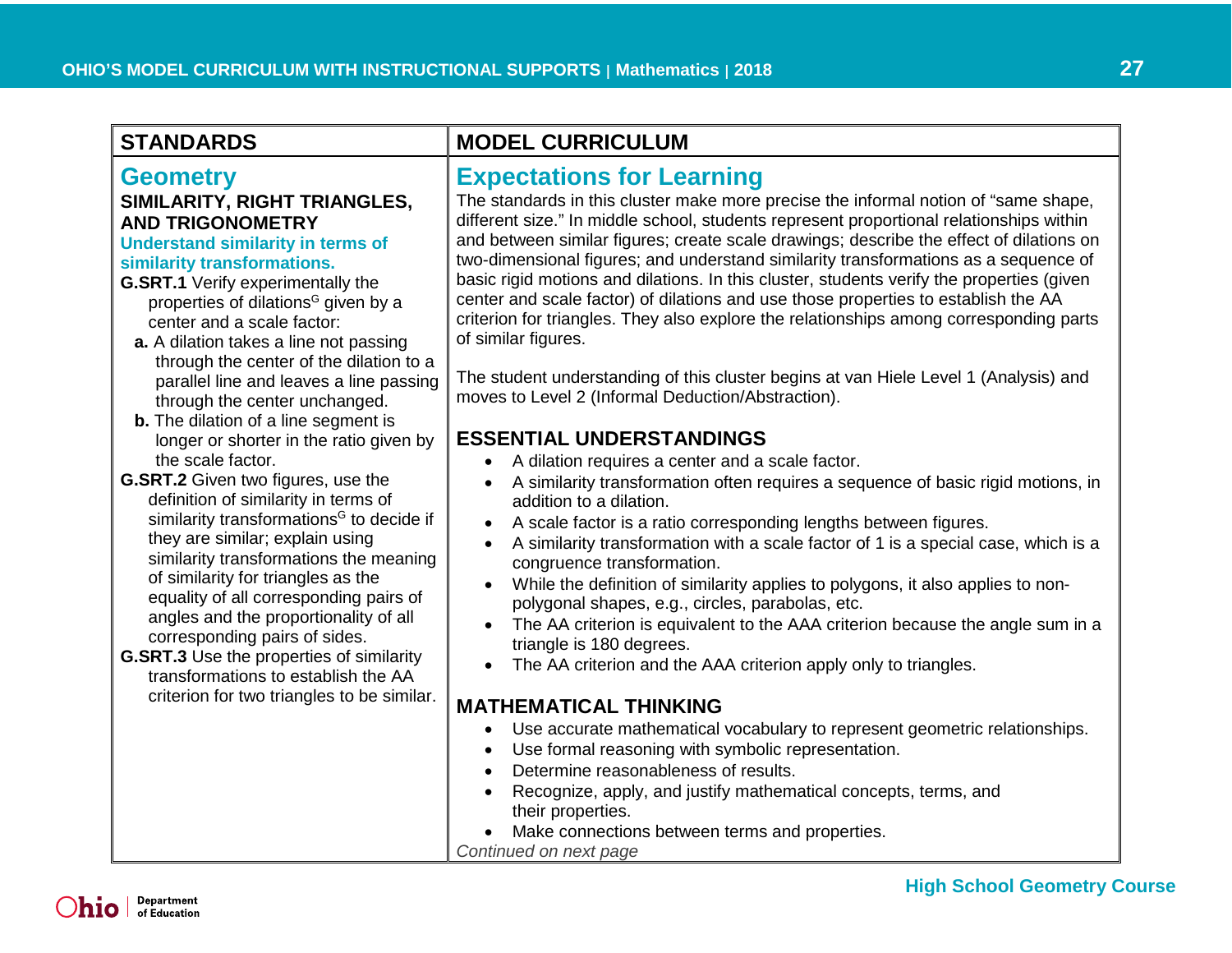<span id="page-27-0"></span>

| <b>Expectations for Learning, continued</b>                                                                                                                                 |
|-----------------------------------------------------------------------------------------------------------------------------------------------------------------------------|
| <b>INSTRUCTIONAL FOCUS</b>                                                                                                                                                  |
| Use basic rigid motions and dilations to map similar figures onto one another.<br>Given a figure, carry out a similarity transformation, and then verify<br>its properties. |
| Know the precise definitions of dilation and similarity.                                                                                                                    |
| Identify center and scale factor of a dilation.                                                                                                                             |
| Determine the scale factor.                                                                                                                                                 |
| Establish that triangles with two pairs of corresponding congruent angles<br>are similar.                                                                                   |
|                                                                                                                                                                             |
| <b>Content Elaborations</b>                                                                                                                                                 |
| <b>OHIO'S HIGH SCHOOL CRITICAL AREAS OF FOCUS</b>                                                                                                                           |
| Geometry, Number 3, page 6                                                                                                                                                  |
| <b>CONNECTIONS ACROSS STANDARDS</b>                                                                                                                                         |
| Prove theorems involving similarity (G.SRT.4-5).                                                                                                                            |
| Solve problems involving right triangles trigonometry (G.SRT.6-8).                                                                                                          |
| Apply the understanding that all circles are similar (G.C.1).                                                                                                               |
| Represent transformations in the plane (G.CO.2).                                                                                                                            |
| Understand the relationships between lengths, areas, and volumes in similar<br>figures (G.GMD.6).                                                                           |
| Use coordinates to prove simple geometric theorems algebraically (G.GPE.6).<br>Apply geometric concepts in modeling situations (G.MG.1-3).                                  |
|                                                                                                                                                                             |

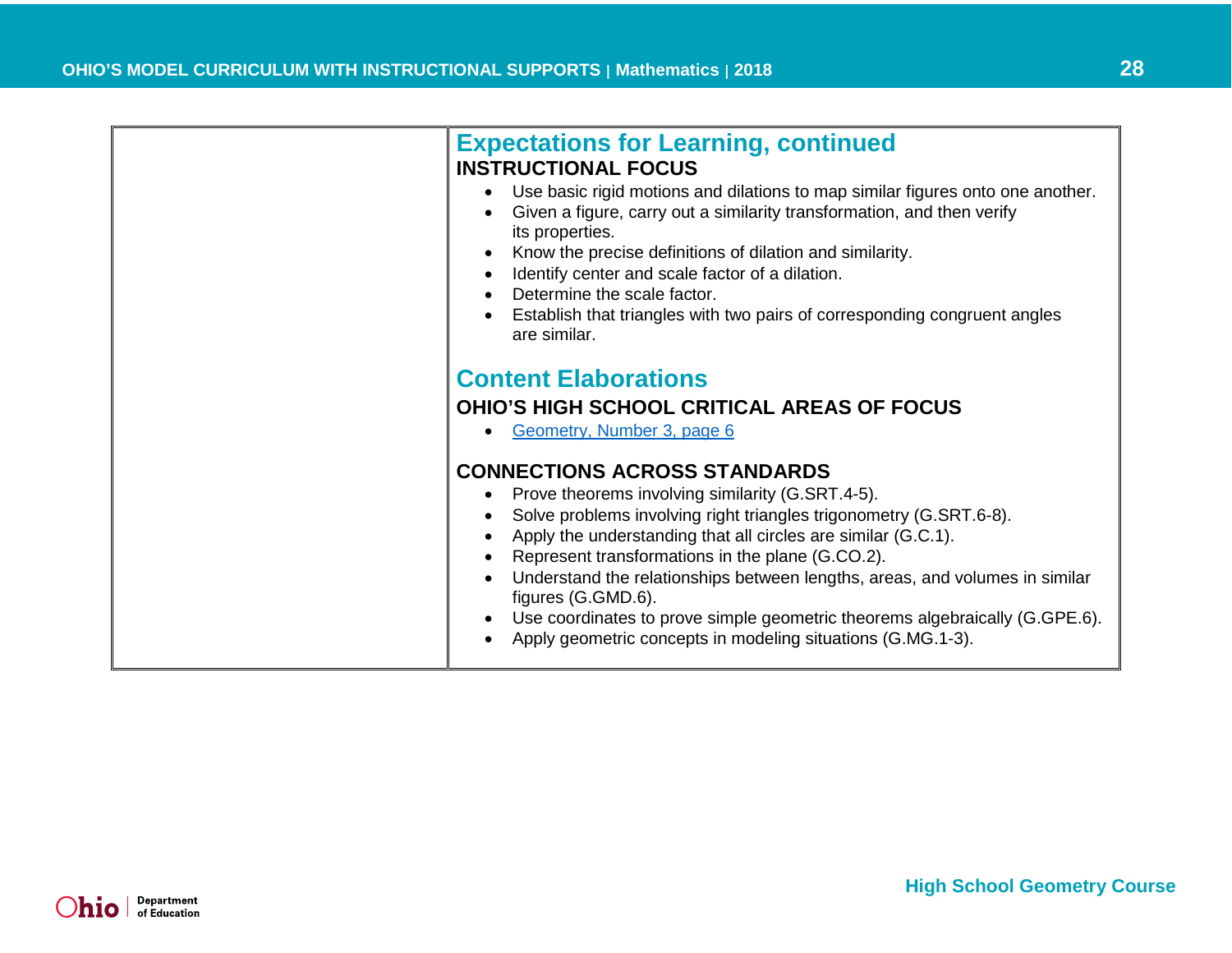<span id="page-28-0"></span>**Instructional Strategies**

*This section is under revision and will be published in 2018.* 

# <span id="page-28-1"></span>**Instructional Tools/Resources**

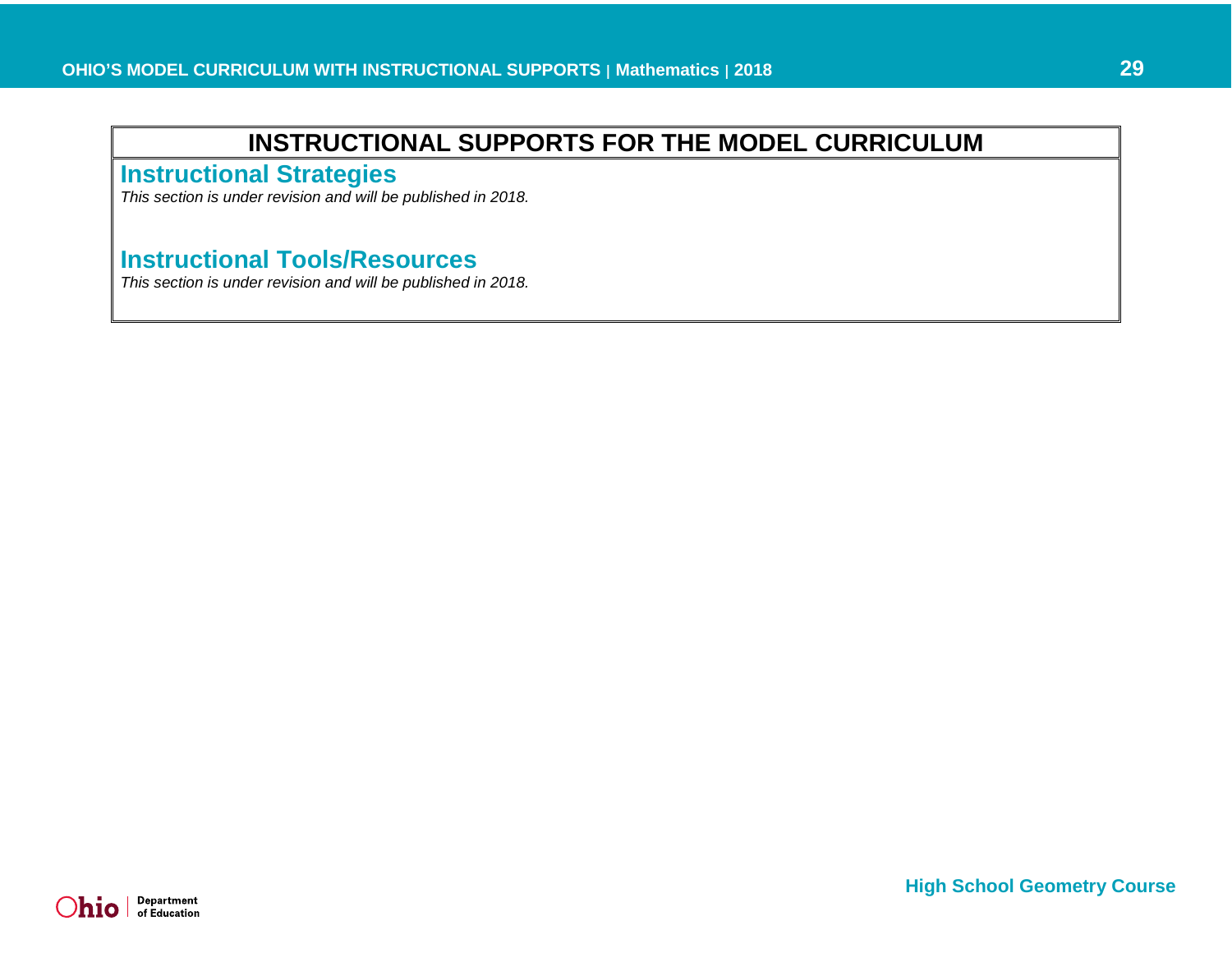### **Geometry SIMILARITY, RIGHT TRIANGLES, AND TRIGONOMETRY**

### <span id="page-29-0"></span>**Prove and apply theorems both formally and informally involving similarity using a variety of methods.**

- **G.SRT.4** Prove and apply theorems about triangles. *Theorems include but are not restricted to the following: a line parallel to one side of a triangle divides the other two proportionally, and conversely; the Pythagorean Theorem proved using triangle similarity.*
- **G.SRT.5** Use congruence and similarity criteria for triangles to solve problems and to justify relationships in geometric figures that can be decomposed into triangles.

# **STANDARDS MODEL CURRICULUM**

# <span id="page-29-1"></span>**Expectations for Learning**

In middle school, students draw, construct, and describe geometric figures; use informal arguments to establish facts about similar triangles; and explain a proof of the Pythagorean Theorem and its converse. In this cluster, students prove theorems and solve problems involving similarity of triangles. They will also solve problems by applying these theorems to geometric figures that can be decomposed into triangles.

The student understanding of this cluster begins at van Hiele Level 2 (Informal Deduction/Abstraction) and moves to Level 3 (Deduction).

### **ESSENTIAL UNDERSTANDINGS**

- The altitude to the hypotenuse divides a right triangle into two triangles that are similar to the original triangle.
- A line parallel to the side of a triangle makes similar triangles and divides the other two side lengths proportionally.
- Two right triangles are similar if they have another congruent angle.
- Polygons can be divided into congruent and/or similar triangles.

### **MATHEMATICAL THINKING**

- Use accurate mathematical vocabulary to represent geometric relationships.
- Recognize, apply, and justify mathematical concepts, terms, and their properties.
- Use formal reasoning with symbolic representation.
- Make conjectures.
- Plan a solution pathway.
- Justify relationships in geometric figures.
- Determine reasonableness of results.
- Create a drawing and add components as appropriate. *Continued on next page*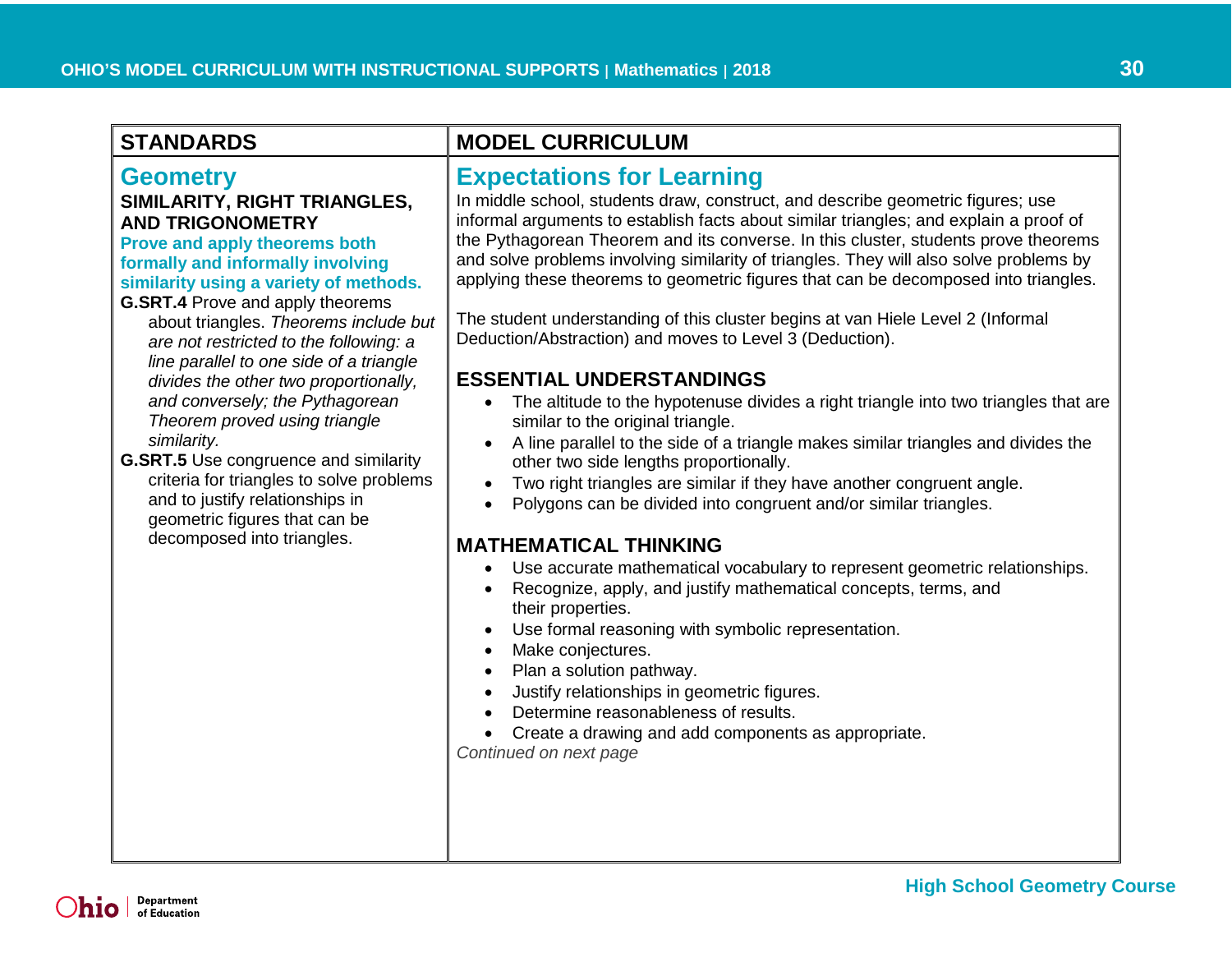<span id="page-30-0"></span>

| <b>Expectations for Learning, continued</b><br><b>INSTRUCTIONAL FOCUS</b><br>Form conjectures and construct a valid argument for why the conjecture is true<br>or not true, both formally and informally.<br>Recognize when polygons are divided into congruent and/or similar triangles.<br>Justify relationships in geometric figures that can be decomposed<br>into triangles.<br>Solve problems using triangle congruence and similarity. |
|-----------------------------------------------------------------------------------------------------------------------------------------------------------------------------------------------------------------------------------------------------------------------------------------------------------------------------------------------------------------------------------------------------------------------------------------------|
| <b>Content Elaborations</b>                                                                                                                                                                                                                                                                                                                                                                                                                   |
| <b>OHIO'S HIGH SCHOOL CRITICAL AREAS OF FOCUS</b>                                                                                                                                                                                                                                                                                                                                                                                             |
| Geometry, Number 3, page 6                                                                                                                                                                                                                                                                                                                                                                                                                    |
| <b>CONNECTIONS ACROSS STANDARDS</b>                                                                                                                                                                                                                                                                                                                                                                                                           |
| • Understand similarity (G.SRT.1-3).<br>Define trigonometric ratios, and solve problems involving right                                                                                                                                                                                                                                                                                                                                       |
| triangles (G.SRT.6-8).                                                                                                                                                                                                                                                                                                                                                                                                                        |
| Understand the relationships between lengths, areas, and volumes in similar<br>figures (G.GMD.5-6).                                                                                                                                                                                                                                                                                                                                           |
| Use coordinate geometry (G.GPE.4).                                                                                                                                                                                                                                                                                                                                                                                                            |
| Use coordinates to prove simple geometric theorems algebraically (G.GPE.6).                                                                                                                                                                                                                                                                                                                                                                   |
| Represent transformations in the plane (G.CO.2).<br>Prove and apply geometric theorems (G.CO.9-10).                                                                                                                                                                                                                                                                                                                                           |
| Make geometric constructions (G.CO.12-13).                                                                                                                                                                                                                                                                                                                                                                                                    |
| Find arc lengths and areas of sectors of circles (G.C.5).                                                                                                                                                                                                                                                                                                                                                                                     |
| Apply geometric concepts in modeling situations (G.MG.2-3).                                                                                                                                                                                                                                                                                                                                                                                   |

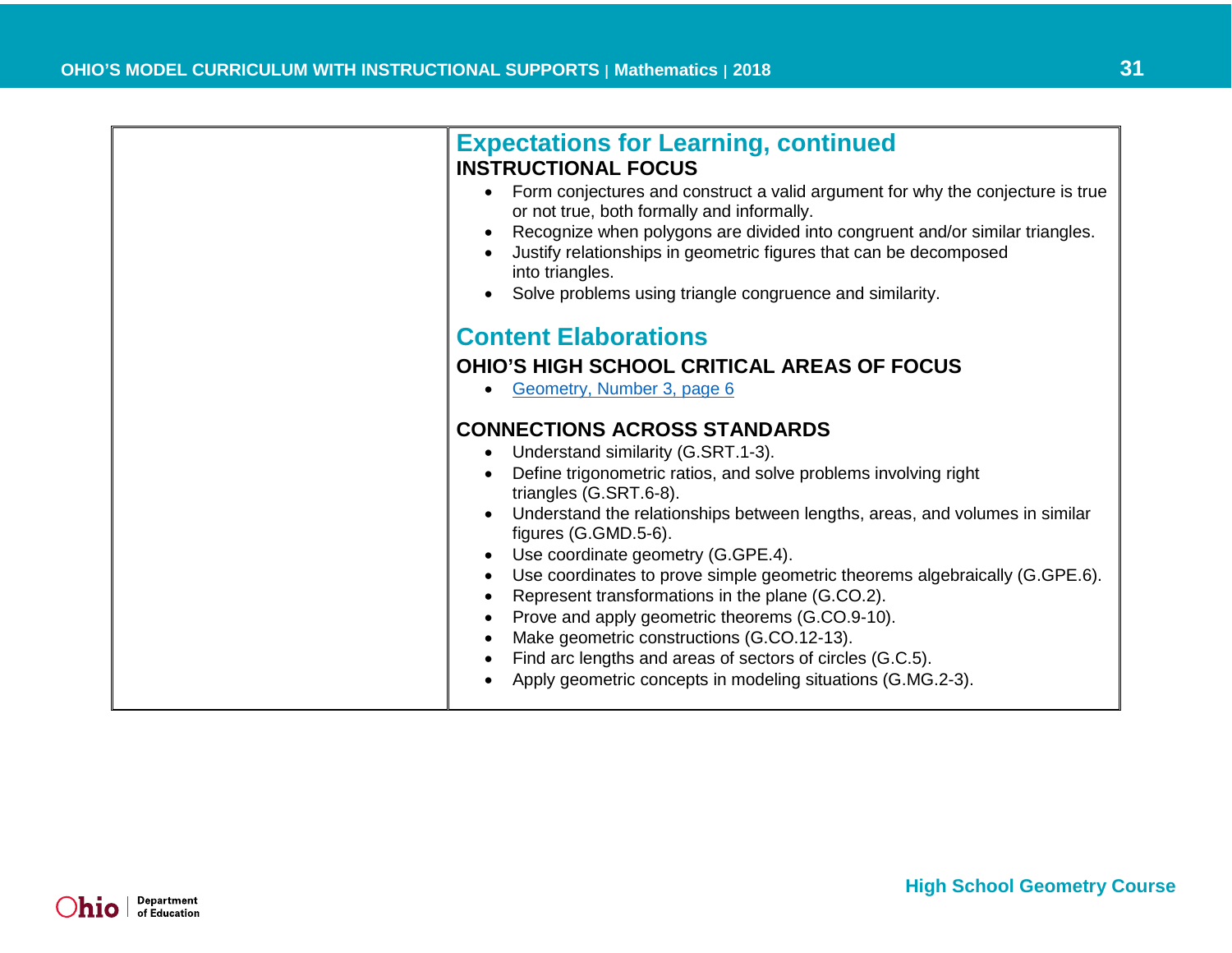<span id="page-31-0"></span>**Instructional Strategies**

*This section is under revision and will be published in 2018.* 

# <span id="page-31-1"></span>**Instructional Tools/Resources**

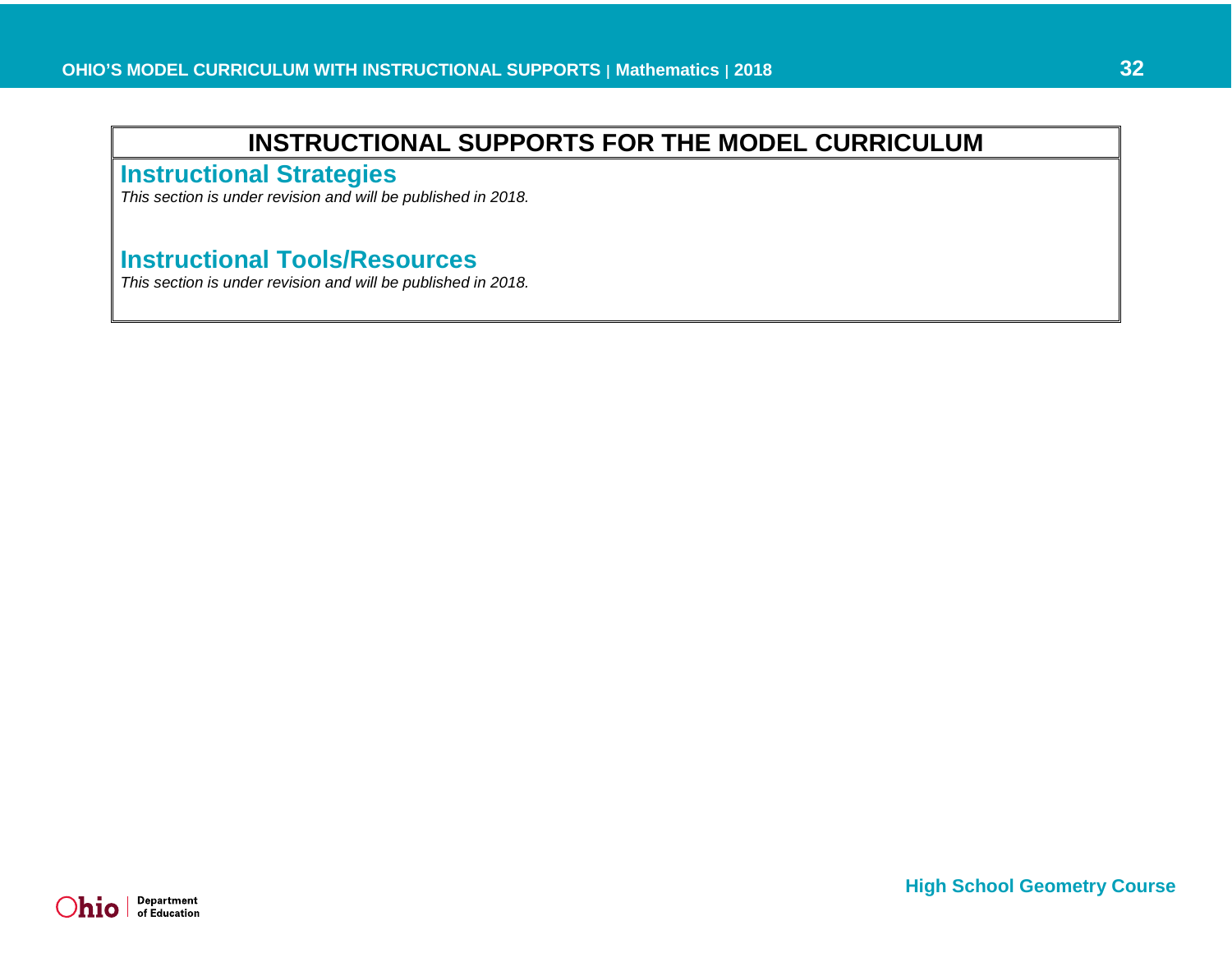### **Geometry SIMILARITY, RIGHT TRIANGLES,**

### **AND TRIGONOMETRY**

<span id="page-32-0"></span>**Define trigonometric ratios, and solve problems involving right triangles.**

- **G.SRT.6** Understand that by similarity, side ratios in right triangles are properties of the angles in the triangle, leading to definitions of trigonometric ratios for acute angles.
- **G.SRT.7** Explain and use the relationship between the sine and cosine of complementary angles.
- **G.SRT.8** Solve problems involving right triangles.★
	- **a.** Use trigonometric ratios and the Pythagorean Theorem to solve right triangles in applied problems if one of the two acute angles and a side length is given. (G, M2)

# **STANDARDS MODEL CURRICULUM**

### <span id="page-32-1"></span>**Expectations for Learning**

In middle school, students draw, construct, and describe geometric figures; use informal arguments to establish facts about similar triangles; and explain a proof of the Pythagorean Theorem and its converse. In this cluster, students use similarity to define trigonometric ratios and then solve problems using right triangles (excluding inverse trigonometric functions).

The student understanding of this cluster aligns with van Hiele Level 2 (Informal Deduction/Abstraction).

### **ESSENTIAL UNDERSTANDINGS**

- Because right triangles with the same acute angle are similar, within-figure ratios are equal. Three of these possible ratios are named sine, cosine, and tangent.
- The sine of an acute angle is equal to the cosine of its complement and vice versa.
- Given an angle and a side length of a right triangle, the triangle can be solved, which means finding the missing sides and angles.

### **MATHEMATICAL THINKING**

- Use accurate mathematical vocabulary to represent geometric relationships.
- Recognize, apply, and justify mathematical concepts, terms, and their properties.
- Discern and use a pattern or structure.
- Plan a solution pathway.
- Justify relationships in geometric figures.
- Determine reasonableness of results.
- Create a drawing and add components as appropriate.
- Use technology strategically to deepen understanding.
- Solve routine and straightforward problems accurately.
- Connect mathematical relationships to real-world encounters.

*Continued on next page*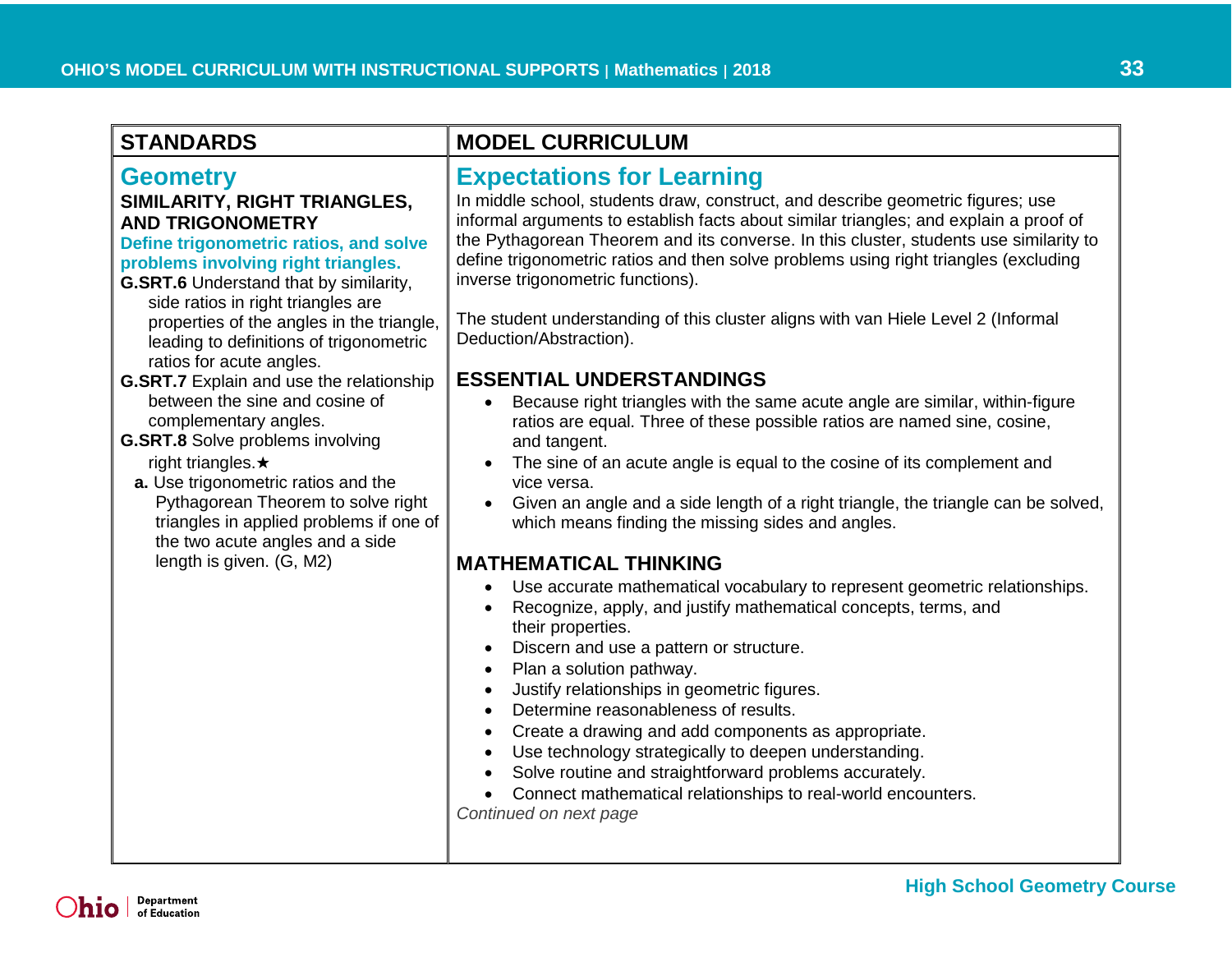<span id="page-33-0"></span>

| <b>Expectations for Learning, continued</b>                                                                                                |
|--------------------------------------------------------------------------------------------------------------------------------------------|
| <b>INSTRUCTIONAL FOCUS</b>                                                                                                                 |
| Define trigonometric ratios for acute angles (sine, cosine, tangent).                                                                      |
| Explain and apply the relationship between sine and cosine of                                                                              |
| complementary angles.                                                                                                                      |
| Solve problems involving right triangles (excluding inverses of                                                                            |
| trigonometric functions).                                                                                                                  |
| Use the Pythagorean Theorem to explore exact trigonometric ratios for 30, 45,<br>and 60 degree angles (fluency not required).              |
| Use triangle similarity criteria to define trigonometric ratios.                                                                           |
| Given the sine, cosine, or tangent of an angle, find other trigonometric ratios in<br>the triangle.                                        |
| Solve mathematical and real-world problems given a side and an angle (or the<br>sine, cosine, or tangent of an angle) of a right triangle. |
| <b>Content Elaborations</b>                                                                                                                |
| <b>OHIO'S HIGH SCHOOL CRITICAL AREAS OF FOCUS</b>                                                                                          |
| Geometry, Number 3, page 6                                                                                                                 |
|                                                                                                                                            |
| <b>CONNECTIONS ACROSS STANDARDS</b>                                                                                                        |
| Understand similarity (G.SRT.1-3).                                                                                                         |
| Prove and apply theorems involving similarity (G.SRT.4-5).                                                                                 |
| Apply geometric concepts in modeling situations (G.MG.1-3).                                                                                |
| Use coordinates to prove simple geometric theorems algebraically (G.GPE.4).                                                                |
|                                                                                                                                            |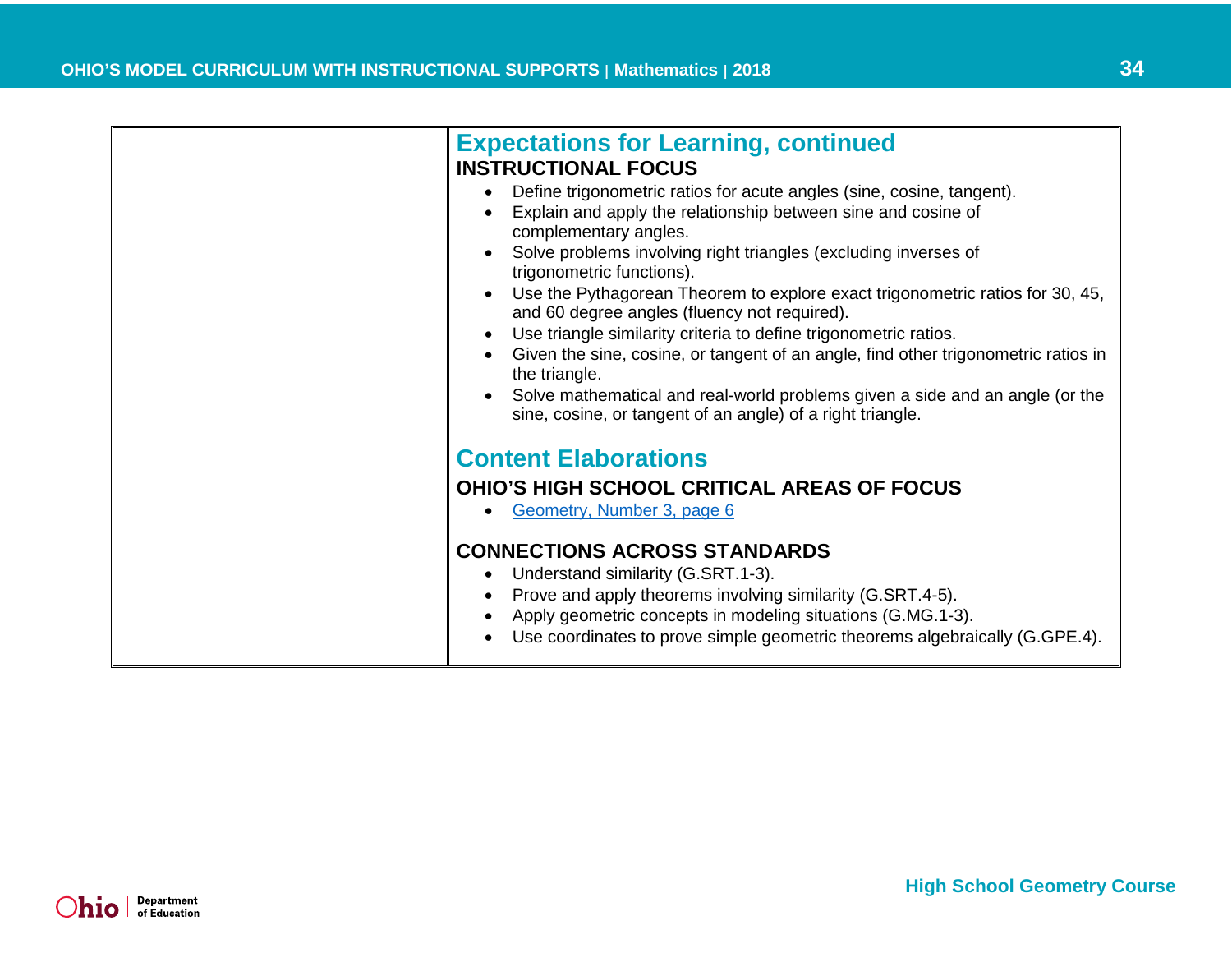<span id="page-34-0"></span>**Instructional Strategies**

*This section is under revision and will be published in 2018.* 

# <span id="page-34-1"></span>**Instructional Tools/Resources**

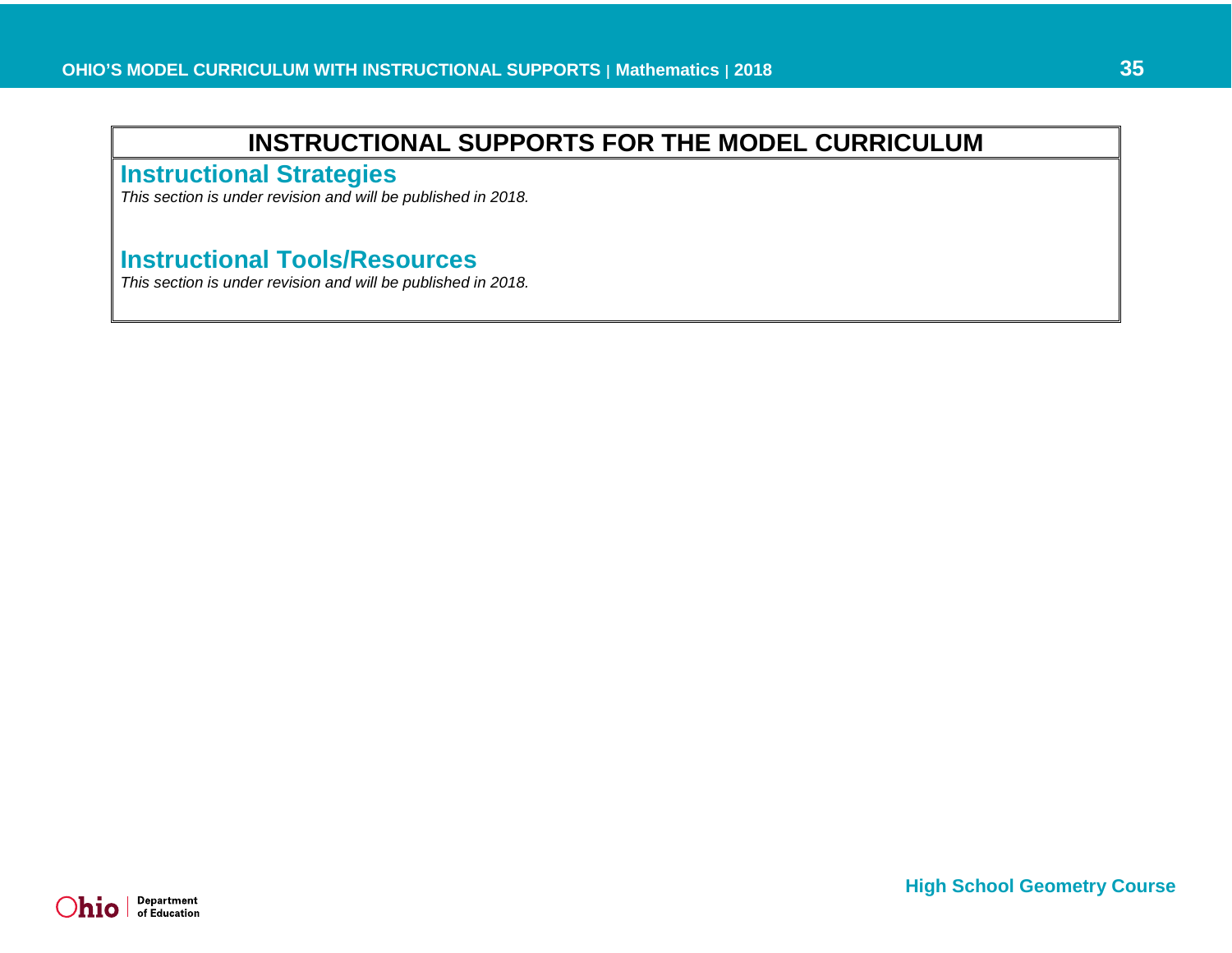<span id="page-35-3"></span><span id="page-35-2"></span><span id="page-35-1"></span><span id="page-35-0"></span>

| <b>STANDARDS</b>                                                                                                                                                                                                                                                                                                                                                                                                                                                                                                                                                                                                                                                                                                                                                                                                                                                                                      | <b>MODEL CURRICULUM</b>                                                                                                                                                                                                                                                                                                                                                                                                                                                                                                                                                                                                                                                                                                                                                                                                                                                                                                                                                                                                                                                                                                                                                                                                                                                                                                                                                                                                                                                                                                                                                                                                                                                                                                                                                                                                                                                                                                                                                                                                                               |
|-------------------------------------------------------------------------------------------------------------------------------------------------------------------------------------------------------------------------------------------------------------------------------------------------------------------------------------------------------------------------------------------------------------------------------------------------------------------------------------------------------------------------------------------------------------------------------------------------------------------------------------------------------------------------------------------------------------------------------------------------------------------------------------------------------------------------------------------------------------------------------------------------------|-------------------------------------------------------------------------------------------------------------------------------------------------------------------------------------------------------------------------------------------------------------------------------------------------------------------------------------------------------------------------------------------------------------------------------------------------------------------------------------------------------------------------------------------------------------------------------------------------------------------------------------------------------------------------------------------------------------------------------------------------------------------------------------------------------------------------------------------------------------------------------------------------------------------------------------------------------------------------------------------------------------------------------------------------------------------------------------------------------------------------------------------------------------------------------------------------------------------------------------------------------------------------------------------------------------------------------------------------------------------------------------------------------------------------------------------------------------------------------------------------------------------------------------------------------------------------------------------------------------------------------------------------------------------------------------------------------------------------------------------------------------------------------------------------------------------------------------------------------------------------------------------------------------------------------------------------------------------------------------------------------------------------------------------------------|
| <b>Geometry</b><br><b>CIRCLES</b><br><b>Understand and apply theorems about</b><br>circles.<br>G.C.1 Prove that all circles are similar<br>using transformational arguments.<br>G.C.2 Identify and describe relationships<br>among angles, radii, chords, tangents,<br>and arcs and use them to solve<br>problems. Include the relationship<br>between central, inscribed, and<br>circumscribed angles and their<br>intercepted arcs; inscribed angles on<br>a diameter are right angles; the radius<br>of a circle is perpendicular to the<br>tangent where the radius intersects<br>the circle.<br>G.C.3 Construct the inscribed and<br>circumscribed circles of a triangle;<br>prove and apply the property that<br>opposite angles are supplementary for<br>a quadrilateral inscribed in a circle.<br>(+) G.C.4 Construct a tangent line from<br>a point outside a given circle to<br>the circle. | <b>Expectations for Learning</b><br>In middle school, students have worked with measurements of circles such as<br>circumference and area. In this cluster, students extend their understanding of<br>similarity to circles. Students solve problems using the relationships among the arcs<br>and angles created by radii, chords, secants, and tangents. They will also construct<br>inscribed and circumscribed circles of a triangle.<br>The student understanding of this cluster begins at van Hiele Level 1 (Analysis) and<br>moves to Level 2 (Informal Deduction/Abstraction).<br><b>ESSENTIAL UNDERSTANDINGS</b><br>All circles are similar because one circle can be translated so that its center<br>maps onto the center of the other and then dilated about the common center<br>by the ratio of the radii.<br>The measure of an arc is equal to the measure of its corresponding<br>$\bullet$<br>central angle.<br>The measure of an inscribed angle is half the measure of its corresponding<br>$\bullet$<br>central angle.<br>Inscribed angles on a diameter of a circle are right angles (special case of<br>$\bullet$<br>inscribed angles).<br>A tangent is perpendicular to the radius at the point of tangency.<br>$\bullet$<br>A secant is a line that intersects a circle at exactly two points.<br>$\bullet$<br>A circumscribed angle is created by two tangents to the same circle from the<br>$\bullet$<br>same point outside the circle.<br>The center of the circumscribed circle is the point of concurrency of the<br>$\bullet$<br>perpendicular bisectors because it is equidistant from the vertices of<br>the triangle.<br>The center of the inscribed circle is the point of concurrency of the angle<br>$\bullet$<br>bisectors because it is equidistant from the sides of the triangle.<br>While all triangles can be inscribed in a circle, a quadrilateral can be inscribed<br>$\bullet$<br>in a circle if and only if the opposite angles in the quadrilateral are<br>supplementary.<br>Continued on next page |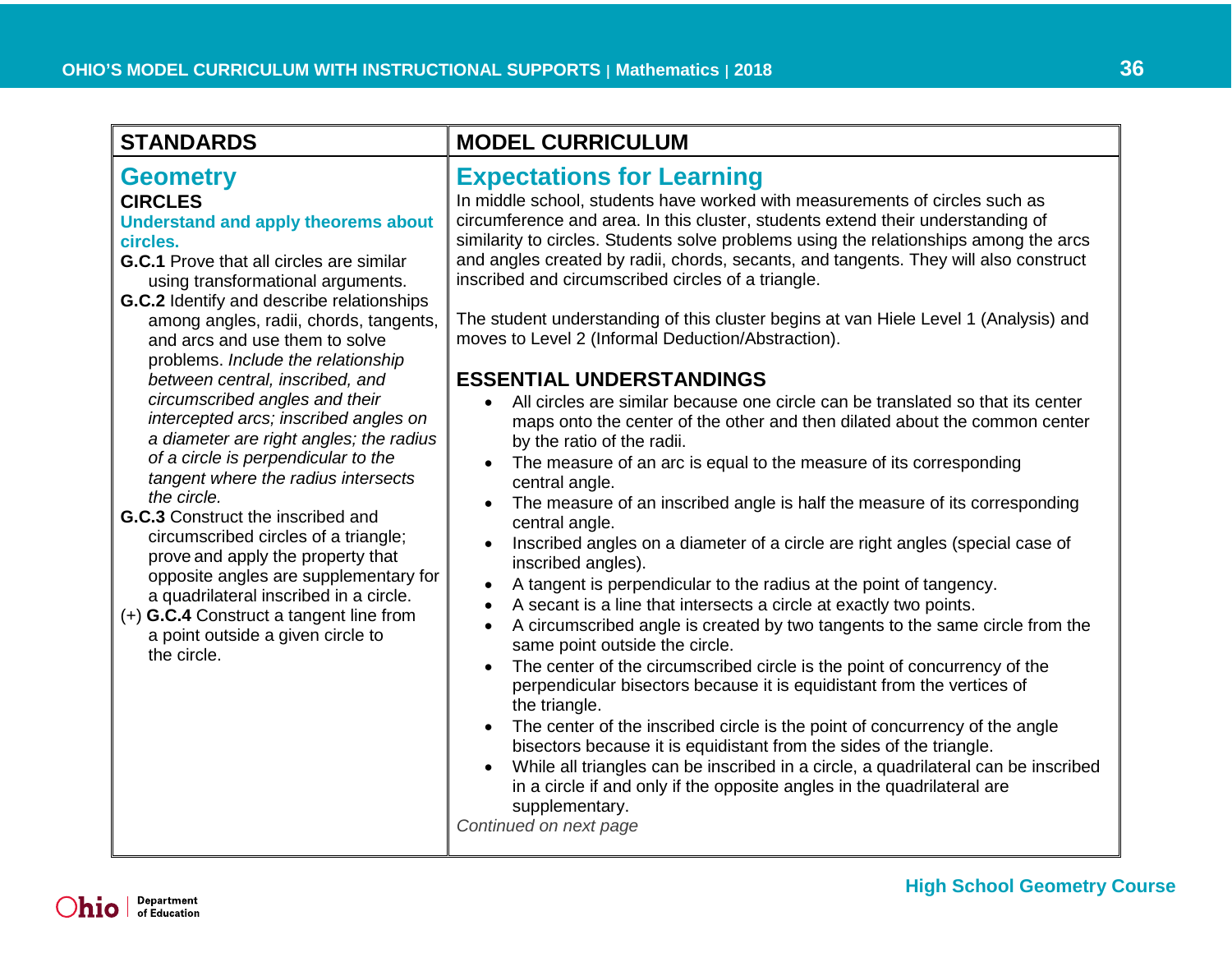| <b>Expectations for Learning, continued</b><br><b>MATHEMATICAL THINKING</b><br>Use accurate mathematical vocabulary.<br>Make connections between concepts, terms, and properties.<br>Recognize, apply, and justify mathematical concepts, terms, and<br>their properties.<br>Solve mathematical and real-world problems accurately.<br>Determine reasonableness of results.<br>Consider mathematical units involved in a problem.<br>Make sound decisions about using tools.                                                                                                                                                                                                                                                                                                                                                                                                                                                                                                                                                               |
|--------------------------------------------------------------------------------------------------------------------------------------------------------------------------------------------------------------------------------------------------------------------------------------------------------------------------------------------------------------------------------------------------------------------------------------------------------------------------------------------------------------------------------------------------------------------------------------------------------------------------------------------------------------------------------------------------------------------------------------------------------------------------------------------------------------------------------------------------------------------------------------------------------------------------------------------------------------------------------------------------------------------------------------------|
| <b>INSTRUCTIONAL FOCUS</b><br>Use transformational arguments to prove that all circles are similar.<br>Given a diagram, identify radii, chords, secants, and tangents, and the arcs<br>and angles formed by them.<br>Solve mathematical and real-world problems involving angles and arcs formed<br>by radii, chords, secants, and tangents.<br>Construct the angle bisectors of a triangle to locate the incenter, and then<br>construct the inscribed circle.<br>Construct the perpendicular bisectors of a triangle to locate the circumcenter,<br>and then construct the circumscribed circle.<br>Provide an informal argument for why the opposite angles of an inscribed<br>quadrilateral are supplementary based on the arcs the angles intercept and<br>their corresponding central angles.<br>Solve problems using the property that opposite angles are supplementary for<br>a quadrilateral inscribed in a circle.<br>(+) Construct a tangent line from a point outside a given circle to the circle.<br>Continued on next page |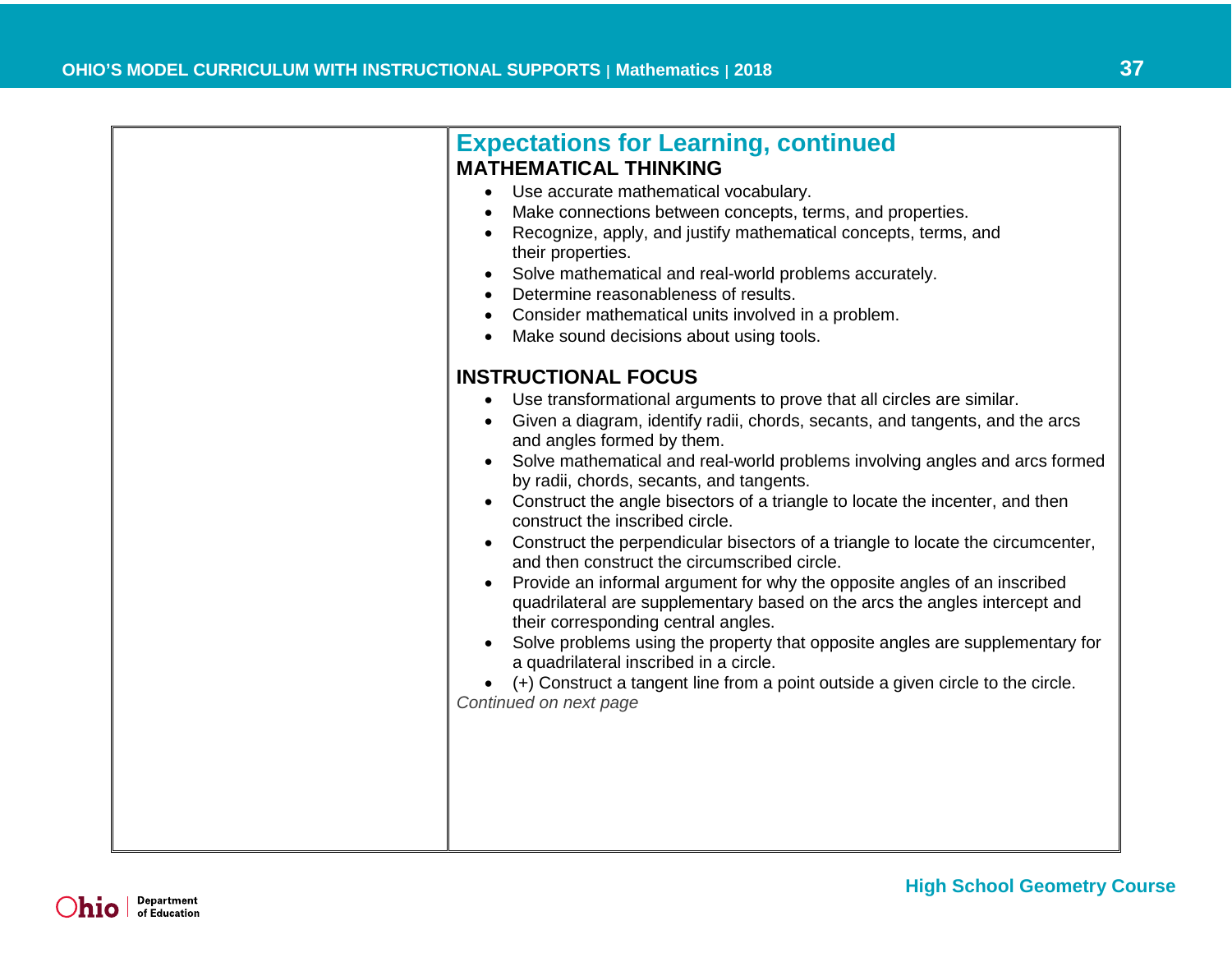<span id="page-37-0"></span>

| <b>Content Elaborations</b><br><b>OHIO'S HIGH SCHOOL CRITICAL AREAS OF FOCUS</b><br>Geometry, Number 5, page 8                                                                                                                                                                  |
|---------------------------------------------------------------------------------------------------------------------------------------------------------------------------------------------------------------------------------------------------------------------------------|
| <b>CONNECTIONS ACROSS STANDARDS</b><br>Experiment with transformations in the plane (G.CO.1).<br>Make geometric constructions (G.CO.12).<br>Understand similarity in terms of similarity transformations (G.SRT.2).<br>Find arc length and areas of sectors of circles (G.C.5). |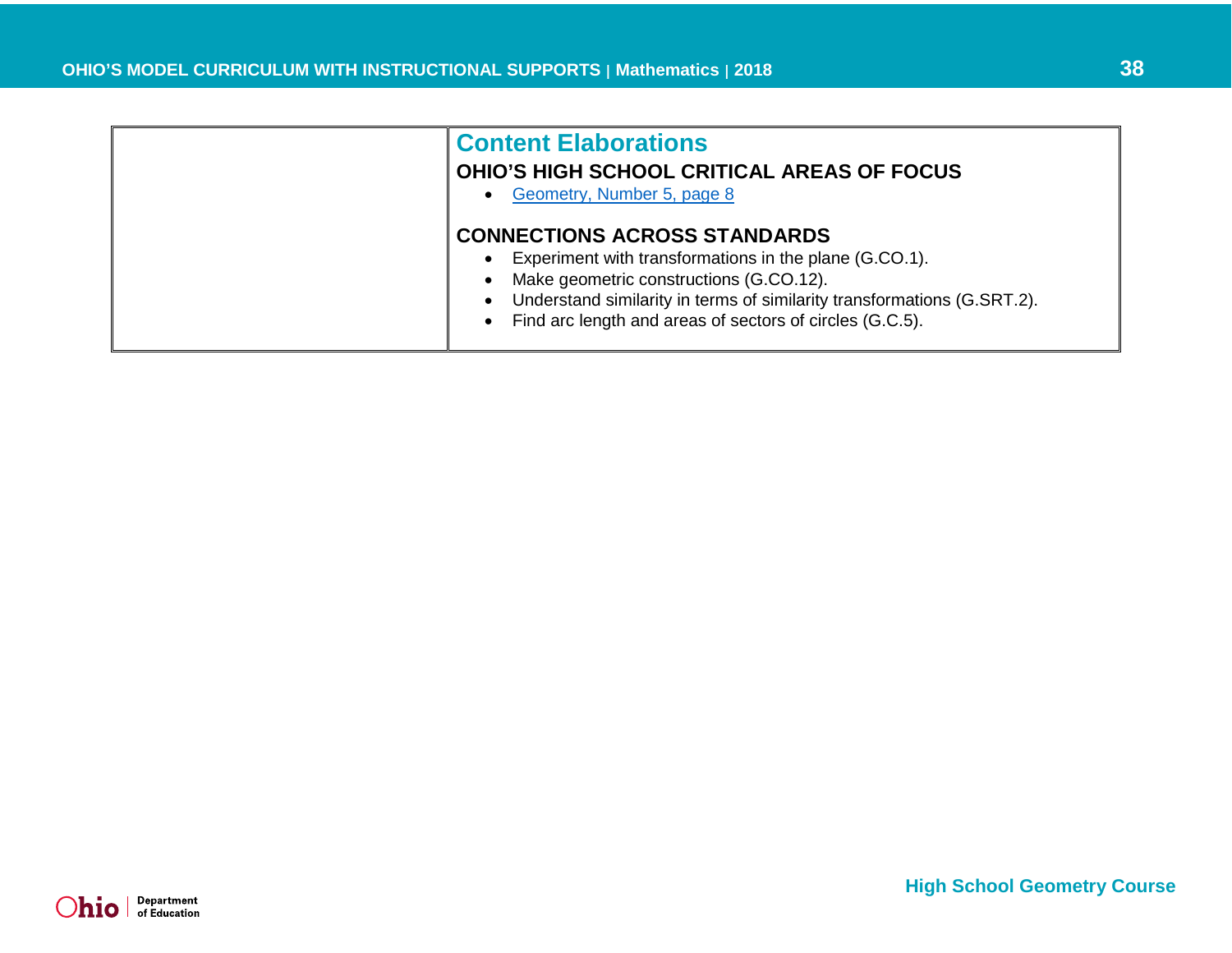<span id="page-38-0"></span>**Instructional Strategies**

*This section is under revision and will be published in 2018.* 

# <span id="page-38-1"></span>**Instructional Tools/Resources**

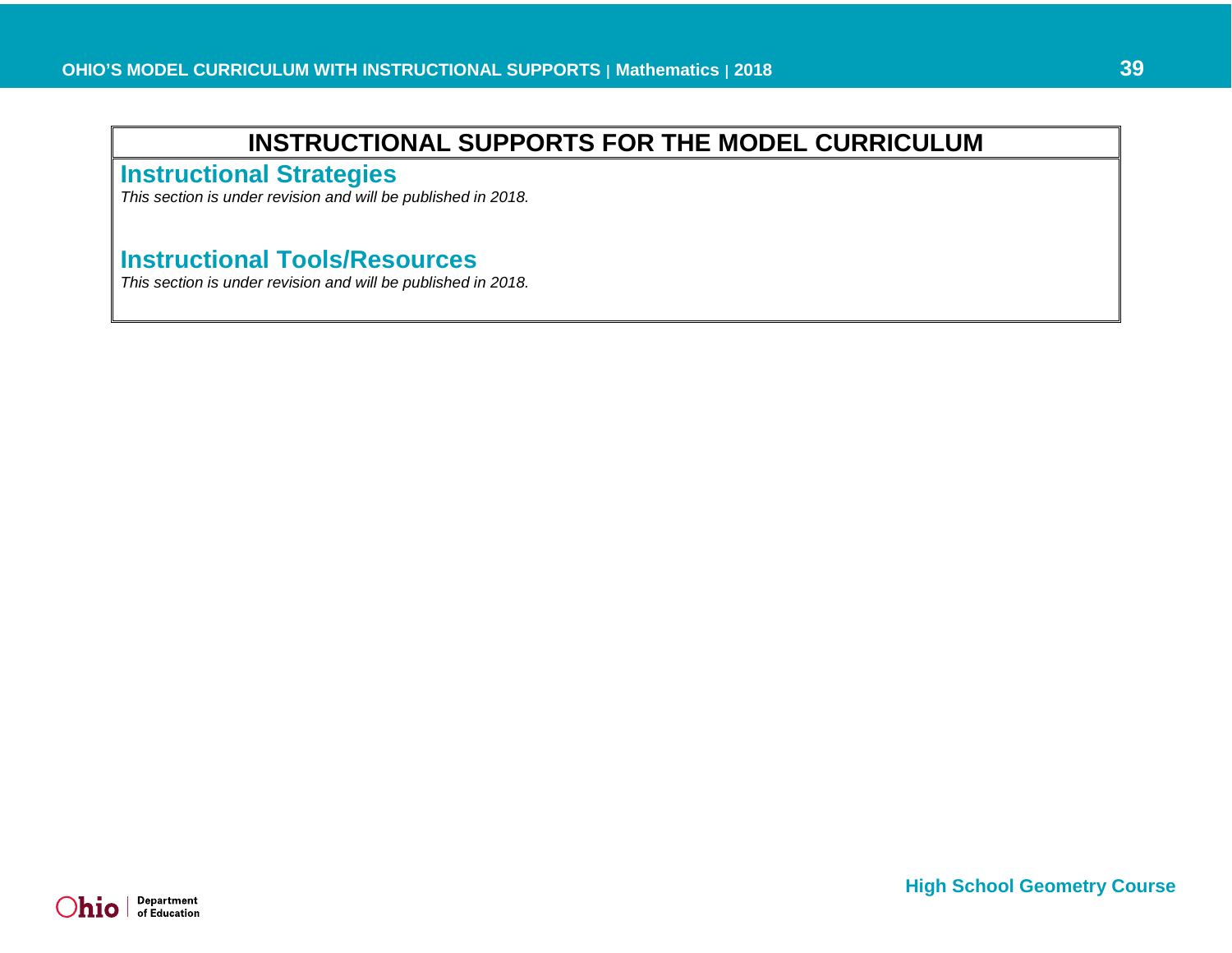<span id="page-39-1"></span><span id="page-39-0"></span>

| <b>STANDARDS</b>                                                                                                                                                                                                                                                                                                                                                                                                                  | <b>MODEL CURRICULUM</b>                                                                                                                                                                                                                                                                                                                                                                                                                                                                                                                                                                                                                                                                                                                                                                                                                                                                                                                                                                                                                                                                                                                                                                                                                                                                                                                                                                                                                                                                                                                                                                                                                                                                                                                                                                                                                                                                                   |
|-----------------------------------------------------------------------------------------------------------------------------------------------------------------------------------------------------------------------------------------------------------------------------------------------------------------------------------------------------------------------------------------------------------------------------------|-----------------------------------------------------------------------------------------------------------------------------------------------------------------------------------------------------------------------------------------------------------------------------------------------------------------------------------------------------------------------------------------------------------------------------------------------------------------------------------------------------------------------------------------------------------------------------------------------------------------------------------------------------------------------------------------------------------------------------------------------------------------------------------------------------------------------------------------------------------------------------------------------------------------------------------------------------------------------------------------------------------------------------------------------------------------------------------------------------------------------------------------------------------------------------------------------------------------------------------------------------------------------------------------------------------------------------------------------------------------------------------------------------------------------------------------------------------------------------------------------------------------------------------------------------------------------------------------------------------------------------------------------------------------------------------------------------------------------------------------------------------------------------------------------------------------------------------------------------------------------------------------------------------|
| <b>Geometry</b><br><b>CIRCLES</b><br>Find arc lengths and areas of sectors<br>of circles.<br>G.C.5 Find arc lengths and areas of<br>sectors of circles.<br>a. Apply similarity to relate the length of<br>an arc intercepted by a central angle<br>to the radius. Use the relationship to<br>solve problems.<br><b>b.</b> Derive the formula for the area of a<br>sector, and use it to solve problems.<br>Continued on next page | <b>Expectations for Learning</b><br>In middle school, students are limited to working with measurements of circles such as<br>circumference and area. This cluster spans Geometry/ Mathematics 2 and Algebra 2/<br>Mathematics 3. In Geometry/Mathematics 2, students are using part-to-whole<br>proportional reasoning to find arc lengths and sector areas, in which the arc or central<br>angle is measured in degrees. In Algebra 2/ Mathematics 3, students derive and use<br>formulas relating degree and radian measure.<br>The student understanding of this cluster aligns with van Hiele Level 2 (Informal<br>Deduction/Abstraction).<br>Note: Since in Algebra 1 students focus on quadratics with leading coefficients of 1<br>with occasional uses of other simple coefficients, geometry standards should only<br>apply to equations where the squared terms have a coefficient of 1 or occasionally<br>other simple leading coefficients.<br><b>ESSENTIAL UNDERSTANDINGS</b><br>A central angle that turns through n one-degree angles is said to have an<br>angle measure of <i>n</i> degrees.<br>The measure of an arc is equal to the measure of the corresponding central<br>$\bullet$<br>angle and is expressed in degrees, while the length of an arc is expressed in<br>units of linear measure.<br>The arc length is a part of the circumference of a circle.<br>$\bullet$<br>The ratio of the central angle to 360 degrees is equal to the ratio of the length<br>$\bullet$<br>of the arc to the circumference of the circle.<br>The sector area is a part of the area of a circle.<br>The ratio of the central angle to 360 degrees is equal to the ratio of the area of<br>the sector to the area of the circle.<br>Because all circles are similar, if the radius of the circle is scaled by $k$ ,<br>the corresponding arc length is multiplied by $k$ and the sector area is |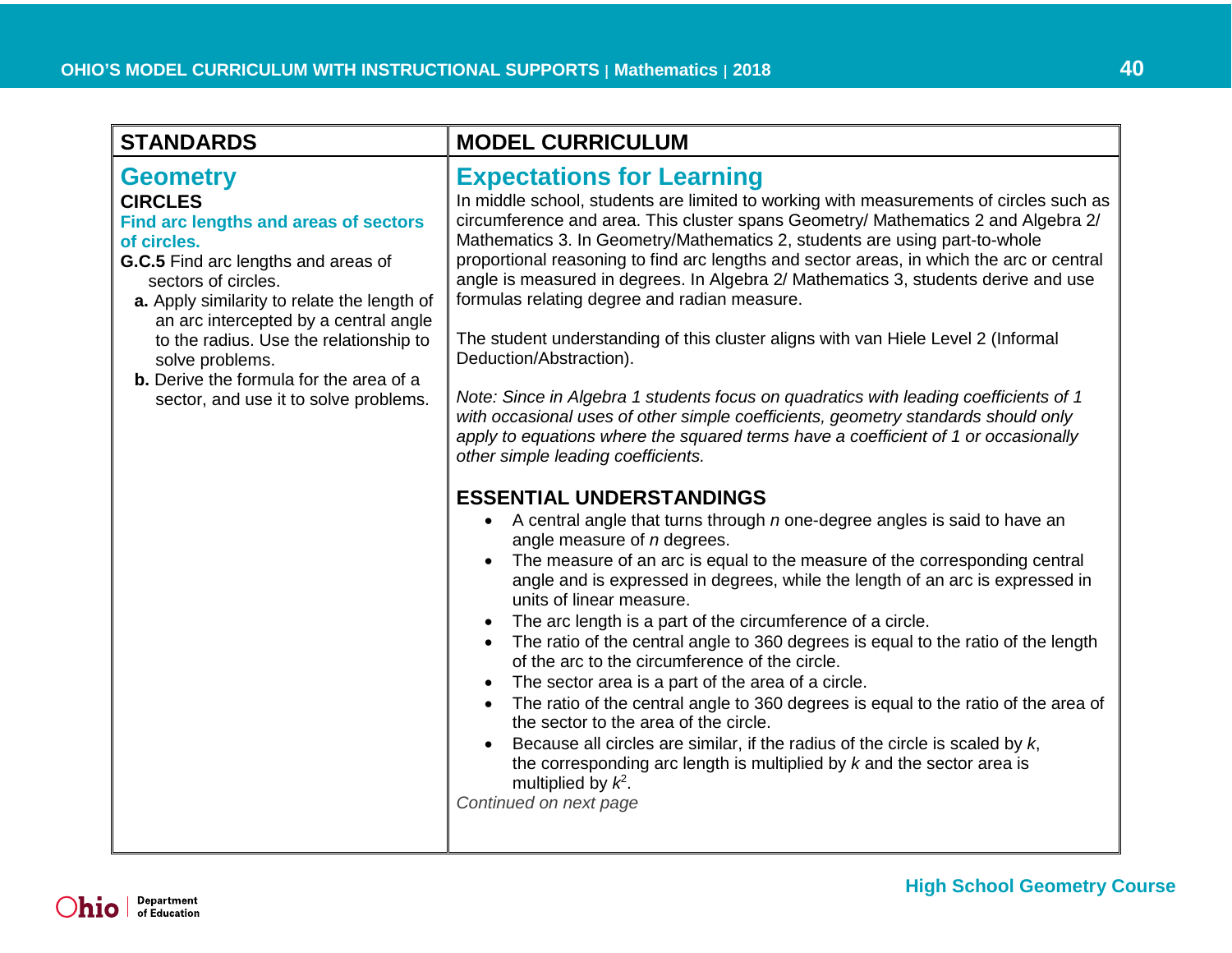<span id="page-40-0"></span>

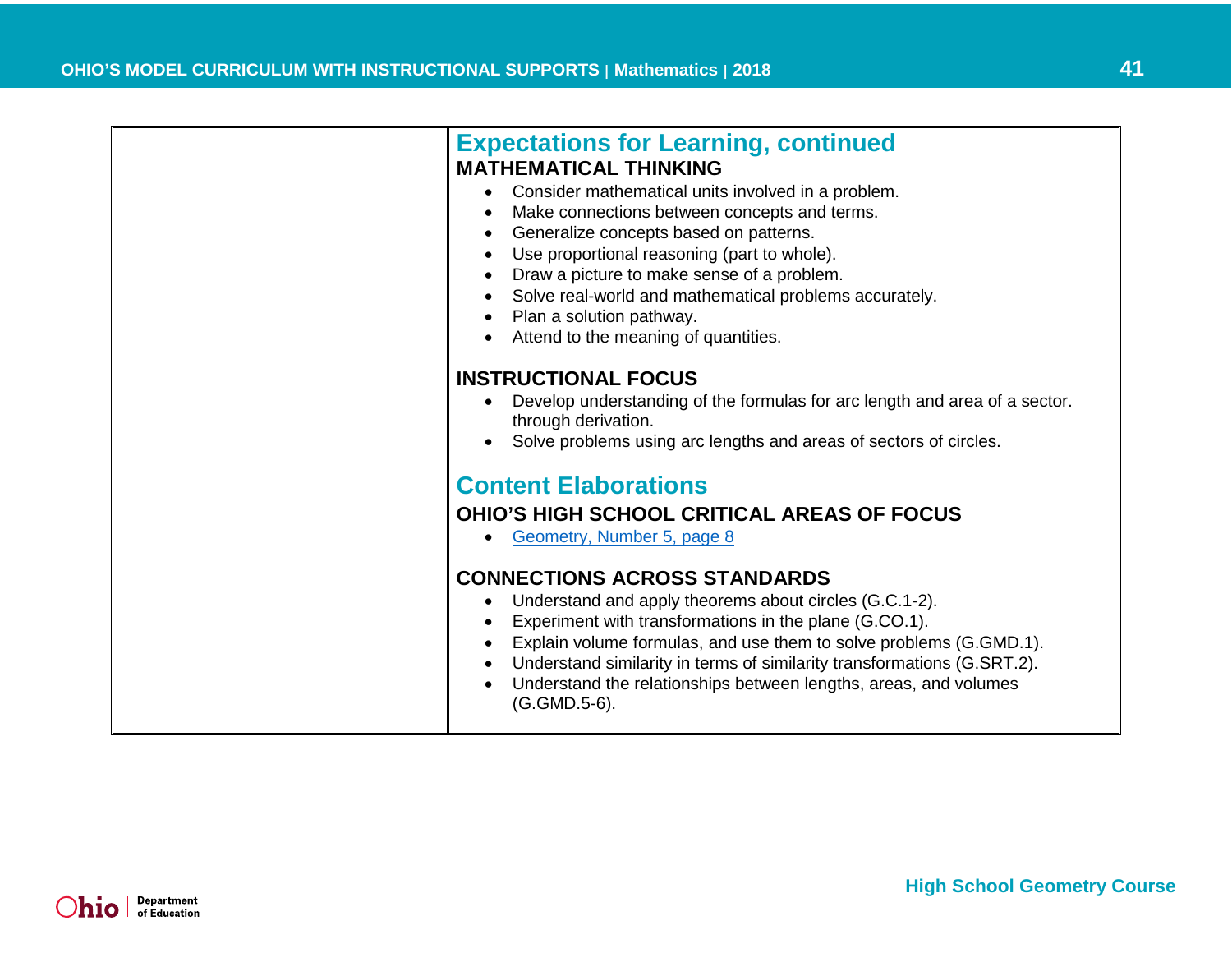<span id="page-41-0"></span>**Instructional Strategies**

*This section is under revision and will be published in 2018.* 

# <span id="page-41-1"></span>**Instructional Tools/Resources**

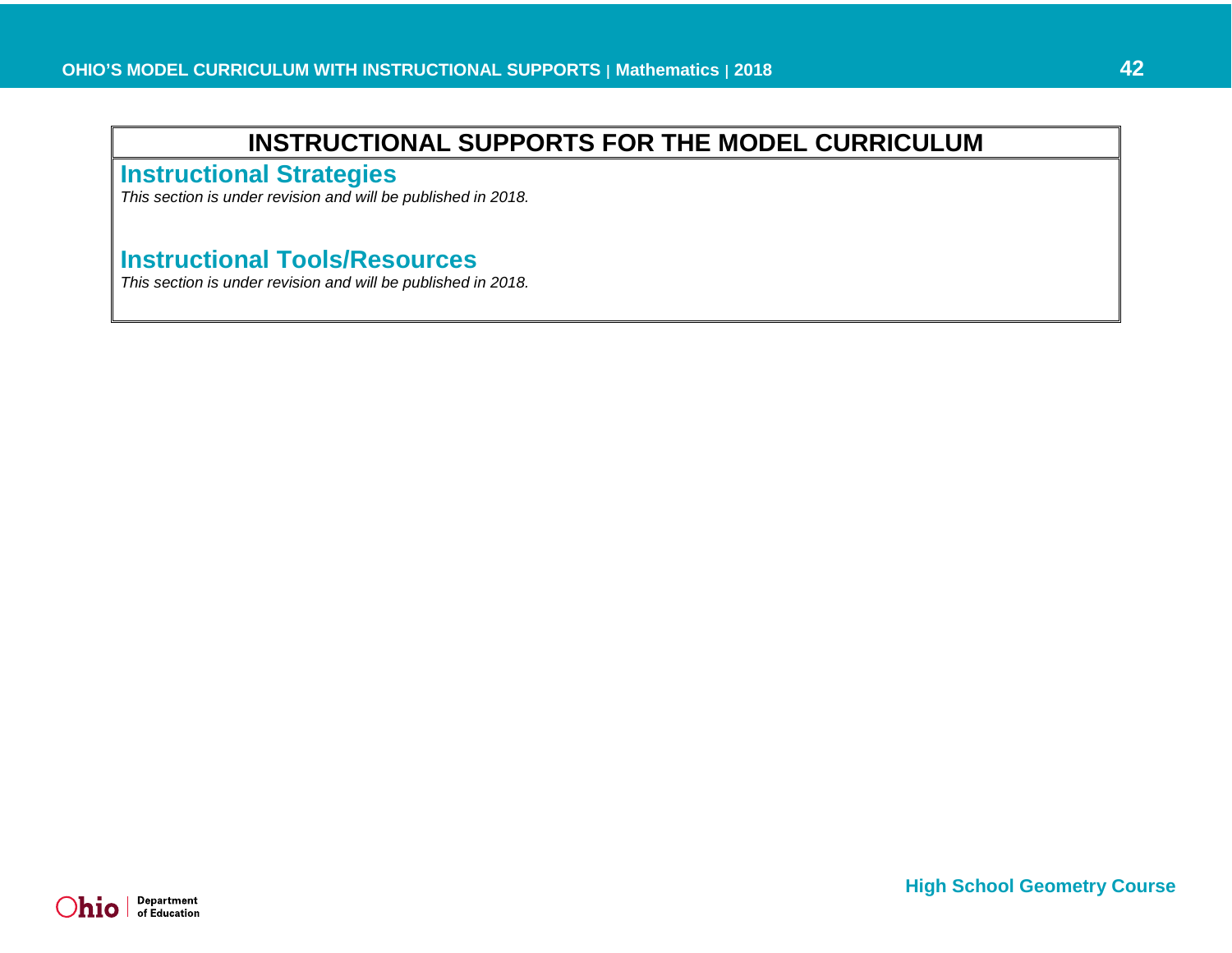### <span id="page-42-0"></span>**Geometry EXPRESSING GEOMETRIC PROPERTIES WITH EQUATIONS**

<span id="page-42-1"></span>**Translate between the geometric description and the equation for a conic section.**

**G.GPE.1** Derive the equation of a circle of given center and radius using the Pythagorean Theorem; complete the square to find the center and radius of a circle given by an equation.

### **STANDARDS MODEL CURRICULUM**

# <span id="page-42-2"></span>**Expectations for Learning**

In middle school, students use the Pythagorean Theorem to find distances between points within the coordinate system. In the high school algebra, students complete the square to solve quadratic equations. In this cluster, students derive the equation of a circle using the Pythagorean Theorem. They also complete the square to find the center and radius of a circle.

The student understanding of this cluster begins at van Hiele Level 2 (Informal Deduction/Abstractions) and moves to Level 3 (Deduction).

### **ESSENTIAL UNDERSTANDINGS**

- The equation of a circle relates a fixed center, a fixed radius, and a set of variable points, which are the points on the circle.
- Just as the distance formula is an application of the Pythagorean Theorem, so is the equation of a circle.

### **MATHEMATICAL THINKING**

- Use precise mathematical language.
- Discern and use a pattern or structure.
- Make connections between concepts, terms, and properties within the grade level and with previous grade levels.
- Justify relationships in geometric figures.
- Use technology strategically to deepen understanding.
- Solve routine and straightforward problems accurately.

### **INSTRUCTIONAL FOCUS**

- Use the Pythagorean Theorem to derive the equation of a circle.
- Given the equation of a circle that is not in standard form, find the center and radius of the circle by completing the square.

*Continued on next page*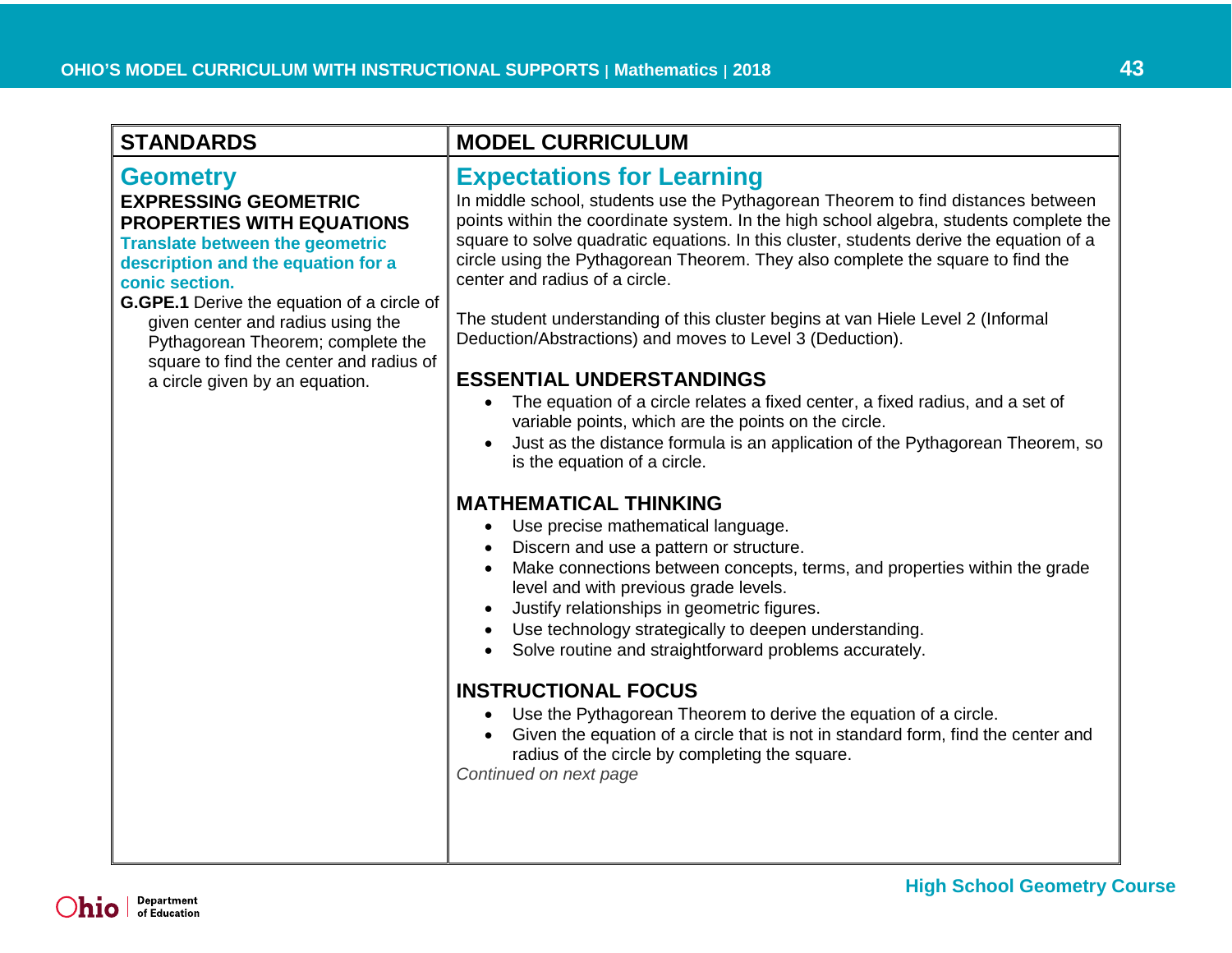<span id="page-43-0"></span>

| <b>Content Elaborations</b><br><b>OHIO'S HIGH SCHOOL CRITICAL AREAS OF FOCUS</b><br>Geometry, Number 5, page 8                  |
|---------------------------------------------------------------------------------------------------------------------------------|
| <b>CONNECTIONS ACROSS STANDARDS</b><br>Prove that all circles are similar (G.C.1).<br>Prove theorems about triangles (G.SRT.4). |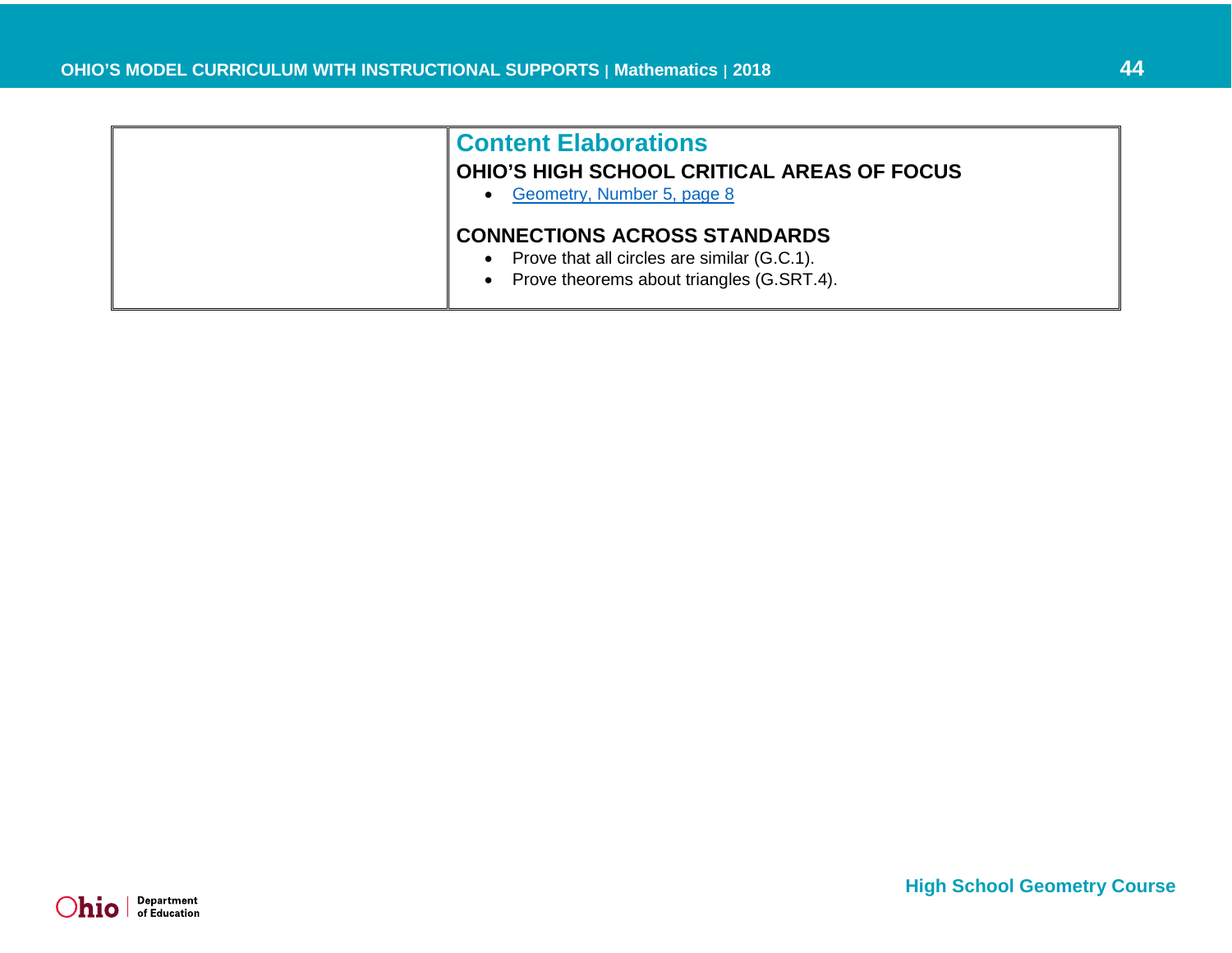<span id="page-44-0"></span>**Instructional Strategies**

*This section is under revision and will be published in 2018.* 

# <span id="page-44-1"></span>**Instructional Tools/Resources**

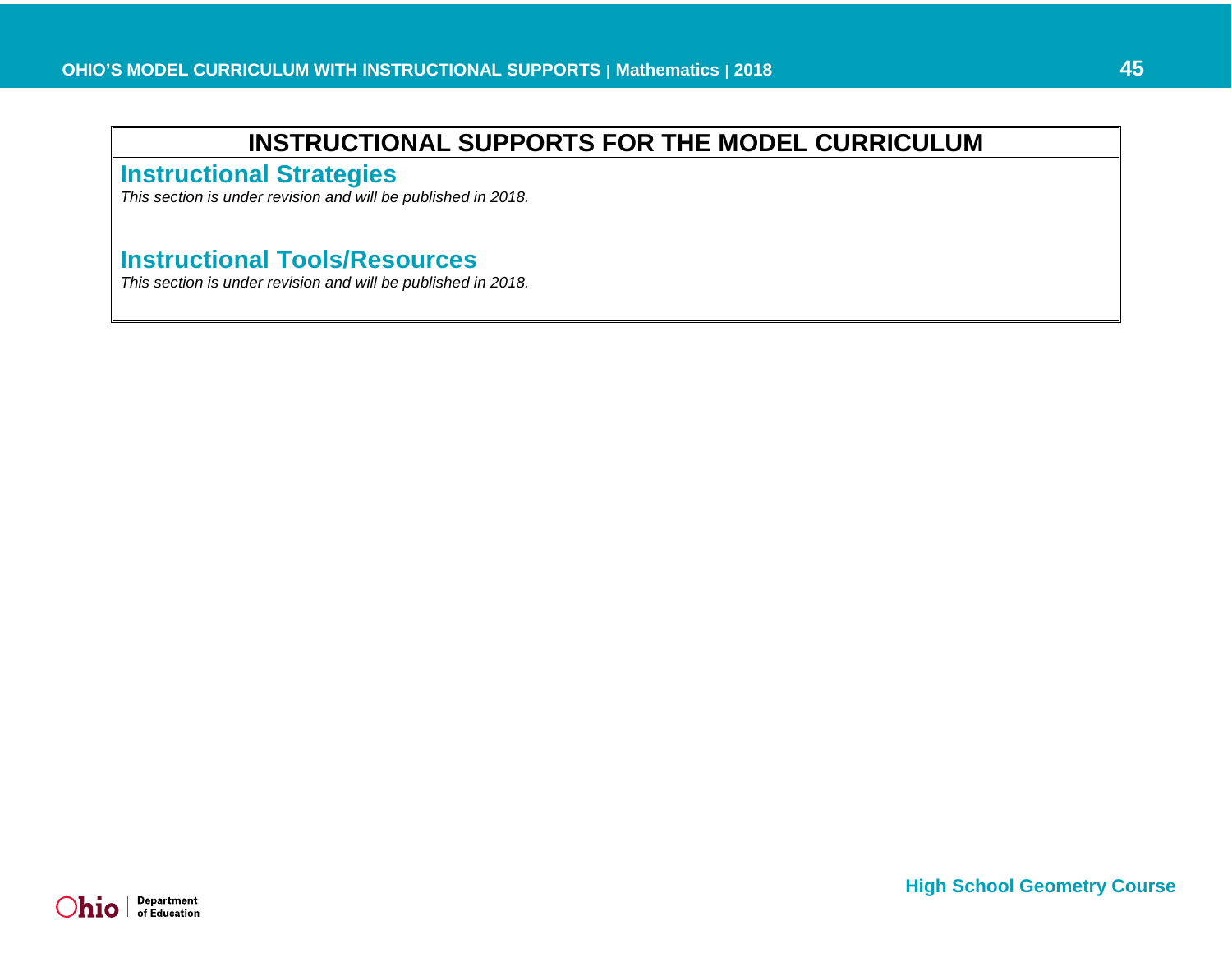### **Geometry EXPRESSING GEOMETRIC PROPERTIES WITH EQUATIONS**

### <span id="page-45-0"></span>**Use coordinates to prove simple geometric theorems algebraically and to verify specific geometric statements.**

- **G.GPE.4** Use coordinates to prove simple geometric theorems algebraically and to verify geometric relationships algebraically, including properties of special triangles, quadrilaterals, and circles. *For example, determine if a figure defined by four given points in the coordinate plane is a rectangle; determine if a specific point lies on a given circle.* (G, M2)
- **G.GPE.5** Justify the slope criteria for parallel and perpendicular lines, and use them to solve geometric problems, e.g., find the equation of a line parallel or perpendicular to a given line that passes through a given point.
- **G.GPE.6** Find the point on a directed line segment between two given points that partitions the segment in a given ratio.
- **G.GPE.7** Use coordinates to compute perimeters of polygons and areas of triangles and rectangles, e.g., using the distance formula.★

# **STANDARDS MODEL CURRICULUM**

### <span id="page-45-1"></span>**Expectations for Learning**

In middle school, students find the distance between two points in a coordinate system; work with linear functions; solve linear equations; and apply the Pythagorean Theorem in the coordinate system. In addition, they use square root symbols to represent solutions to equations and they evaluate square roots of rational numbers. In this cluster, students use the coordinate system to justify slope criteria for parallel and perpendicular lines; partition line segments proportionally; and compute perimeters and areas of geometric figures. These strategies are used for proof of geometric relationships and properties.

The student understanding of this cluster begins at van Hiele Level 2 (Informal Deduction/Abstractions) and moves to Level 3 (Deduction).

### **ESSENTIAL UNDERSTANDINGS**

- Coordinate proof is a method that uses algebraic techniques to prove geometric theorems and properties.
- Properties of geometric figures, especially special quadrilaterals, can be proven on a coordinate plane using lengths of segments, slopes of lines, and equations of lines.
- Coordinate proof can be used to prove that figures are congruent or similar.
- The slopes of parallel lines are equal, and the product of the slopes of perpendicular lines is −1, except for horizontal and vertical lines.
- Partitioning a line segment into a given ratio is an application of similar triangles.

*Continued on next page*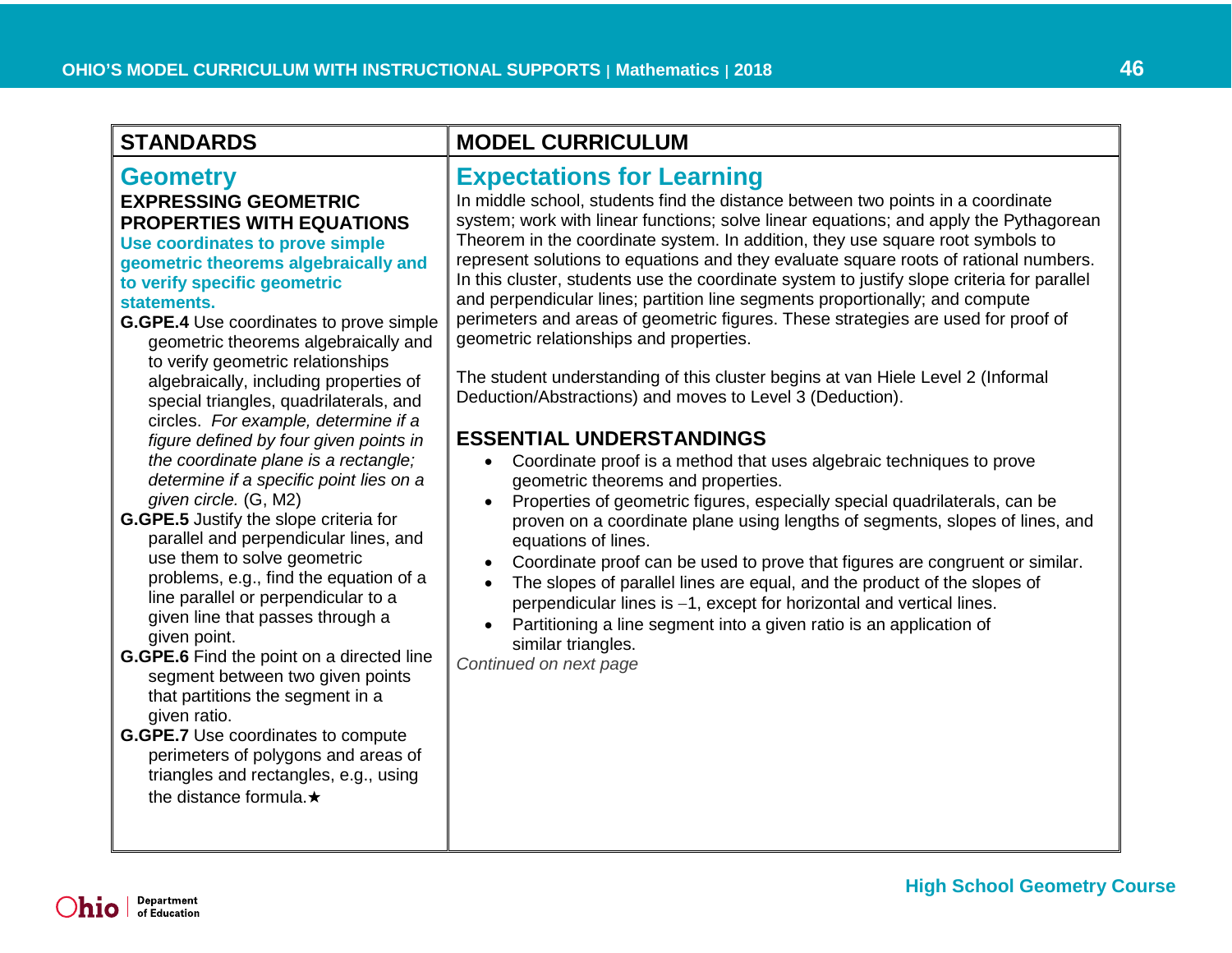| <b>Expectations for Learning, continued</b>                                    |
|--------------------------------------------------------------------------------|
| <b>MATHEMATICAL THINKING</b>                                                   |
| Use accurate mathematical vocabulary to represent geometric relationships.     |
| Make connections between terms and formulas.                                   |
| Recognize, apply, and justify mathematical concepts, terms, and                |
| their properties.                                                              |
| Compute using strategies or models.                                            |
| Use formal reasoning with symbolic representation.                             |
| Determine reasonableness of results.                                           |
| Solve multi-step problems accurately.                                          |
| Discern and use a pattern or structure.                                        |
|                                                                                |
| <b>INSTRUCTIONAL FOCUS</b>                                                     |
| Know and use the distance formula.                                             |
| Use coordinates to prove simple geometric theorems algebraically.              |
| Verify geometric relationships algebraically.                                  |
| Justify the slope criteria for parallel and perpendicular lines.               |
| Write equations of parallel and perpendicular lines.                           |
| Solve geometric problems using the slopes of parallel and perpendicular lines. |
| Partition a line segment given a ratio.                                        |
| Use coordinates to compute perimeters and areas.                               |
|                                                                                |
| <b>Content Elaborations</b>                                                    |
|                                                                                |
| <b>OHIO'S HIGH SCHOOL CRITICAL AREAS OF FOCUS</b>                              |
| Geometry, Number 4, page 7                                                     |
| Geometry, Number 5, page 8                                                     |
| <b>CONNECTIONS ACROSS STANDARDS</b>                                            |
| Know precise definitions (G.CO.1).                                             |
| Prove geometric theorems (G.CO.9-10).                                          |
| Understand and apply theorems about circles (G.C.1-4).                         |
| Prove theorems involving similarity (G.SRT.4-5).                               |
| Understand the relationships between lengths, areas, and volumes in similar    |
| figures (G.GMD.6).                                                             |
| Apply geometric concepts in modeling situations (G.MG.3).                      |

<span id="page-46-0"></span>**High School Geometry Course**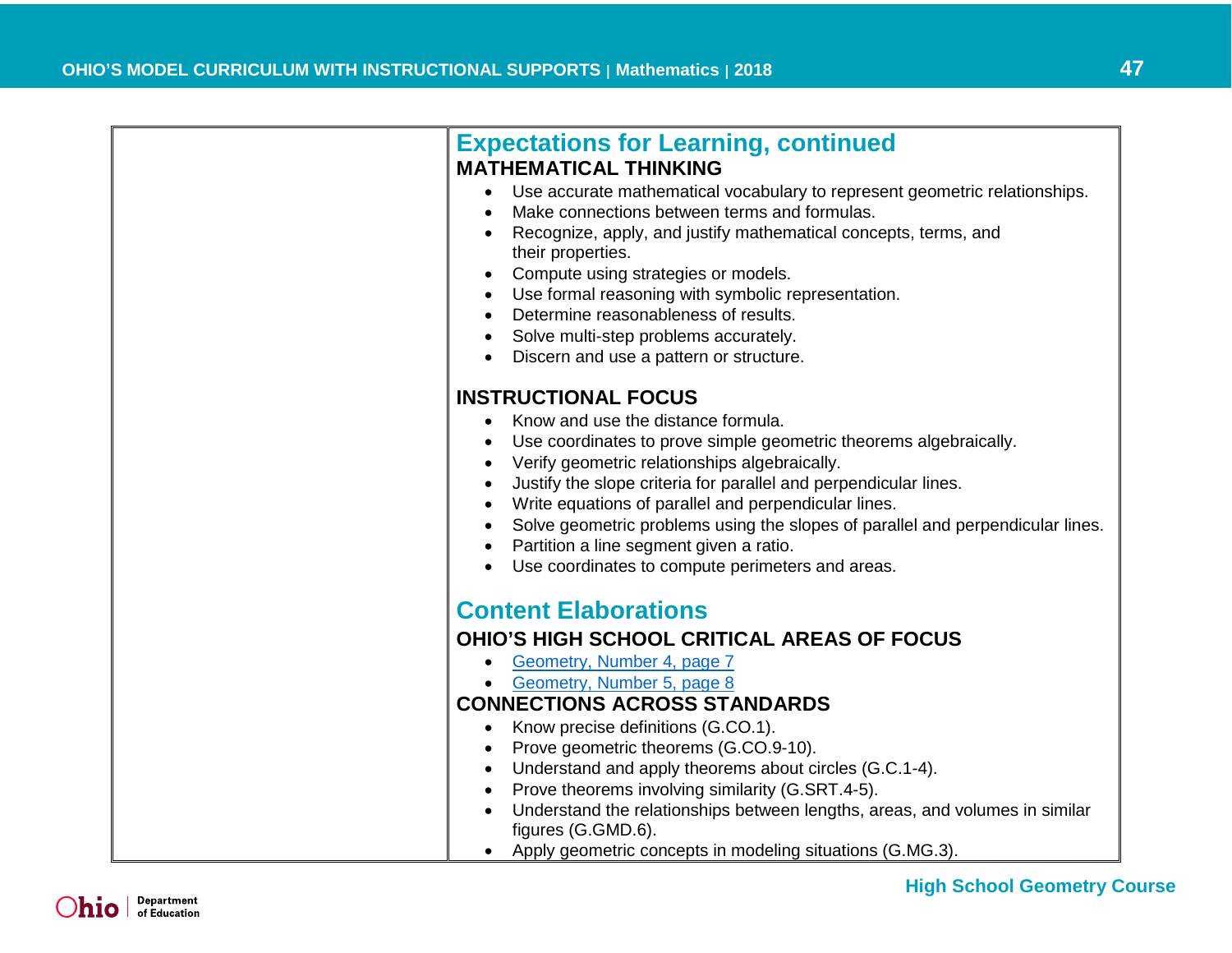<span id="page-47-0"></span>**Instructional Strategies**

*This section is under revision and will be published in 2018.* 

# <span id="page-47-1"></span>**Instructional Tools/Resources**

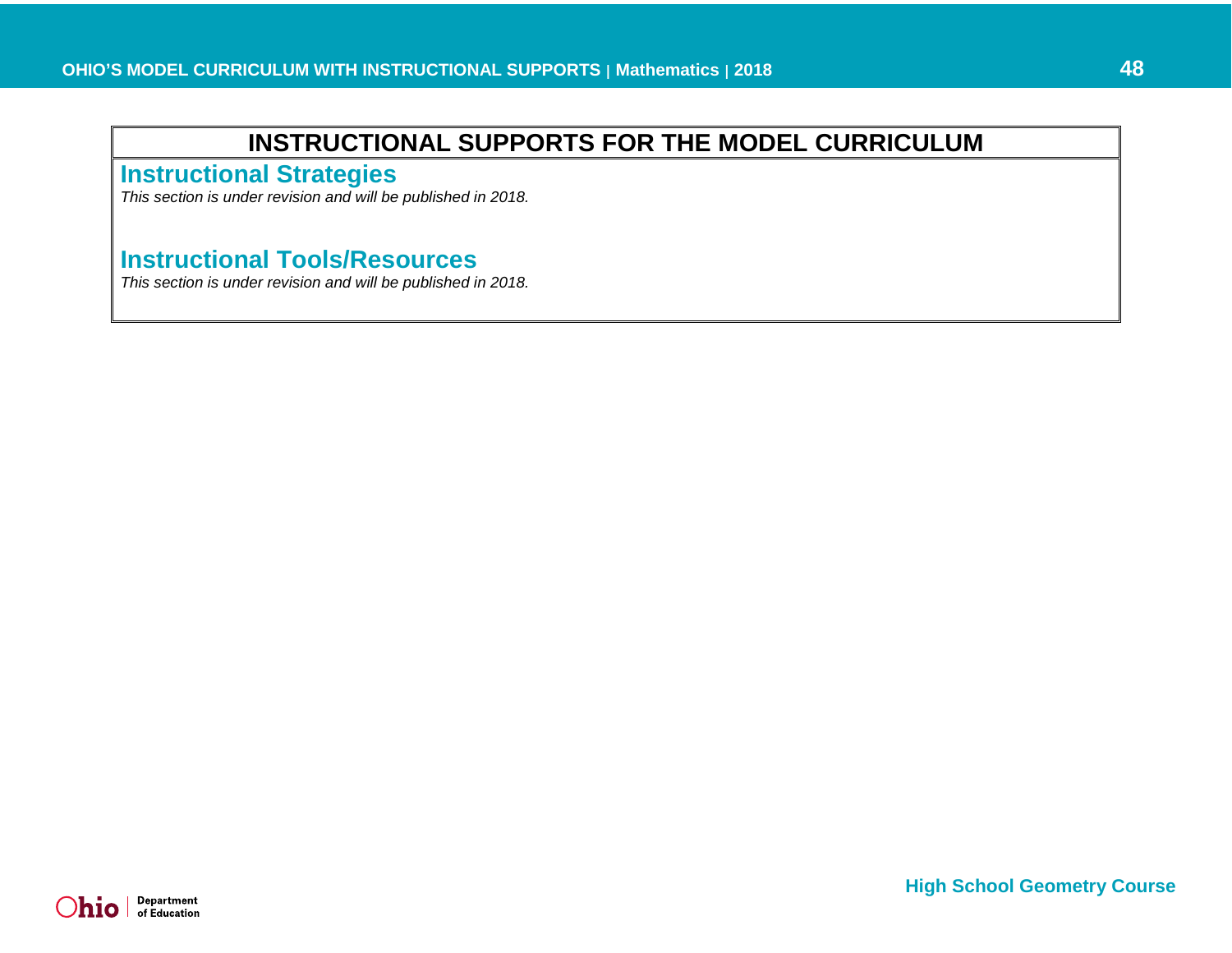<span id="page-48-2"></span><span id="page-48-1"></span><span id="page-48-0"></span>

| <b>STANDARDS</b>                                                                                                                                                                                                                                                                                                                                                                                                                                                                                                          | <b>MODEL CURRICULUM</b>                                                                                                                                                                                                                                                                                                                                                                                                                                                                                                                                                                                                                                                                                                                                                                                                                                                                                                                                                                                                                                                                                                                                                                                                                                                                                                                                                                                                                                                                              |
|---------------------------------------------------------------------------------------------------------------------------------------------------------------------------------------------------------------------------------------------------------------------------------------------------------------------------------------------------------------------------------------------------------------------------------------------------------------------------------------------------------------------------|------------------------------------------------------------------------------------------------------------------------------------------------------------------------------------------------------------------------------------------------------------------------------------------------------------------------------------------------------------------------------------------------------------------------------------------------------------------------------------------------------------------------------------------------------------------------------------------------------------------------------------------------------------------------------------------------------------------------------------------------------------------------------------------------------------------------------------------------------------------------------------------------------------------------------------------------------------------------------------------------------------------------------------------------------------------------------------------------------------------------------------------------------------------------------------------------------------------------------------------------------------------------------------------------------------------------------------------------------------------------------------------------------------------------------------------------------------------------------------------------------|
| <b>Geometry</b><br><b>GEOMETRIC MEASUREMENT AND</b><br><b>DIMENSION</b><br><b>Explain volume formulas, and use</b><br>them to solve problems.<br><b>G.GMD.1</b> Give an informal argument for<br>the formulas for the circumference of<br>a circle, area of a circle, and volume<br>of a cylinder, pyramid, and cone. Use<br>dissection arguments, Cavalieri's<br>principle, and informal limit<br>arguments.<br><b>G.GMD.3</b> Use volume formulas for<br>cylinders, pyramids, cones, and<br>spheres to solve problems.★ | <b>Expectations for Learning</b><br>In middle school, students use established circumference, area, and volume formulas<br>for two- and three-dimensional figures. Instead of using area and volume formulas<br>rotely, students in this cluster give informal justifications for these formulas and use<br>them to solve problems.<br>The student understanding of this cluster begins at van Hiele Level 1 (Analysis) and<br>moves to Level 2 (Informal Deduction/Abstraction).<br><b>ESSENTIAL UNDERSTANDINGS</b><br>A three-dimensional solid can be viewed as a stack of layers.<br>If all of the layers of a three-dimensional solid have the same area, then the<br>$\bullet$<br>volume is the area of the base times the height.<br>The volume remains unchanged when layers parallel to the base in a three-<br>$\bullet$<br>dimensional solid are shifted.<br>A cone's volume is $\frac{1}{2}$ of the volume of a cylinder if their base areas are equal<br>and their heights are congruent.<br>A pyramid's volume is $\frac{1}{2}$ of the volume of a prism if their base areas are equal<br>and their heights are congruent.<br>Volume, like area, is additive, so to find the volume of a composite figure, cut<br>the figure into pieces of known volume and add or subtract as appropriate.<br>The cross sections of a cylinder are circles of equal area.<br>$\bullet$<br>The cross sections of a prism are congruent to the base, so therefore the<br>$\bullet$<br>areas are equal. |
|                                                                                                                                                                                                                                                                                                                                                                                                                                                                                                                           | <b>MATHEMATICAL THINKING</b><br>Draw a picture or create a model to make sense of a problem.<br>$\bullet$<br>Make and modify a model to represent mathematical thinking.<br>$\bullet$<br>Attend to meaning of quantities.<br>$\bullet$<br>Consider mathematical units involved in a problem.<br>Solve real-world and mathematical problems accurately.<br>Determine reasonableness of results.<br>$\bullet$                                                                                                                                                                                                                                                                                                                                                                                                                                                                                                                                                                                                                                                                                                                                                                                                                                                                                                                                                                                                                                                                                          |

• Use informal reasoning.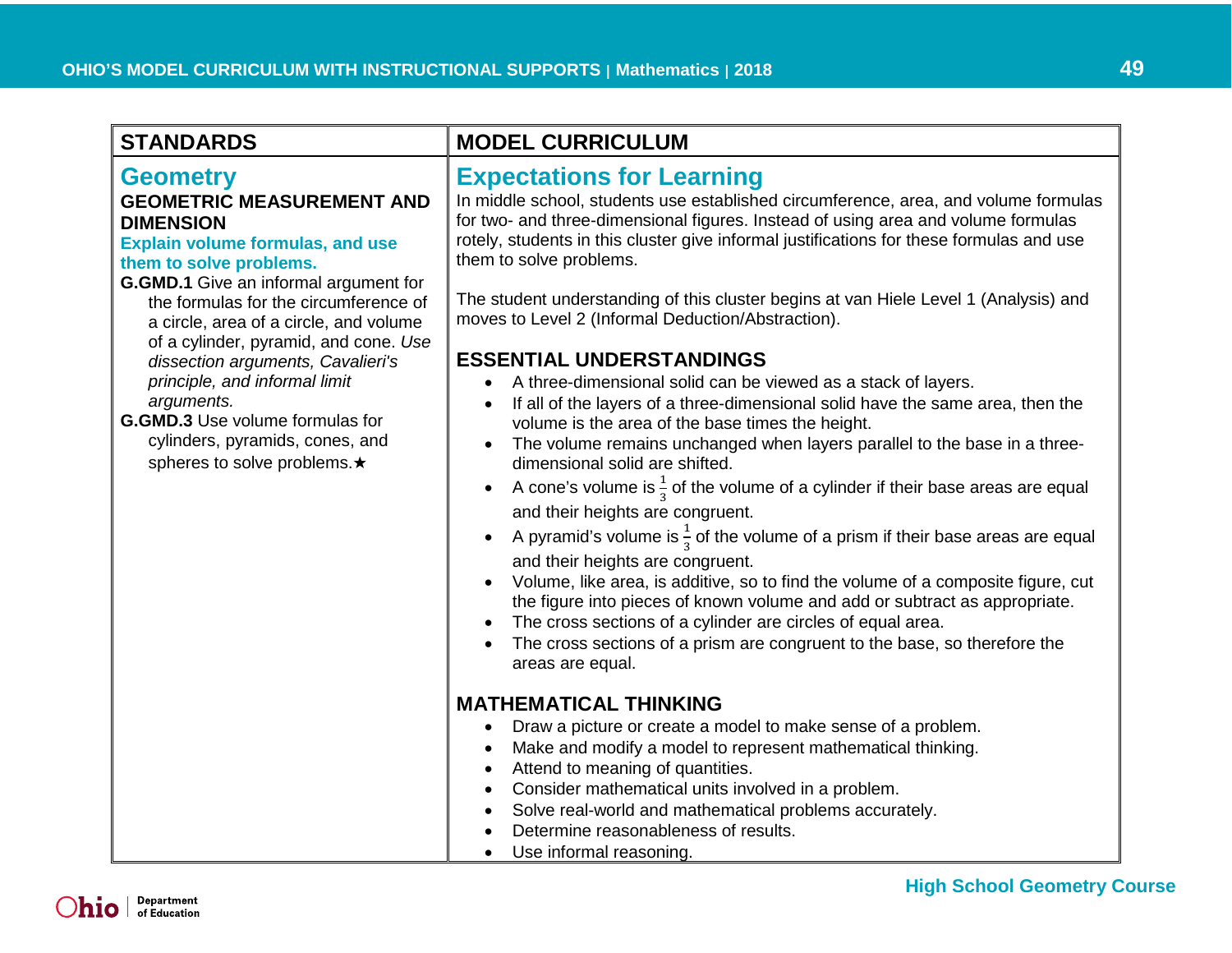<span id="page-49-0"></span>

| <b>Expectations for Learning, continued</b><br><b>INSTRUCTIONAL FOCUS</b><br>Explain and justify the formulas for the circumference of a circle, area of a<br>circle, and volume of a cylinder, pyramid, and cone.<br>Apply volume formulas in real-world and mathematical problems. ★<br>(+) Informally apply Cavalieri's principle for the formulas for the volume of a<br>sphere and other solid figures. |
|--------------------------------------------------------------------------------------------------------------------------------------------------------------------------------------------------------------------------------------------------------------------------------------------------------------------------------------------------------------------------------------------------------------|
| <b>Content Elaborations</b><br><b>OHIO'S HIGH SCHOOL CRITICAL AREAS OF FOCUS</b><br>Geometry, Number 3, page 6                                                                                                                                                                                                                                                                                               |
| <b>CONNECTIONS ACROSS STANDARDS</b><br>Experiment with transformations in the plane (G.CO.1).<br>Understand and apply theorems about circles (G.C.2, 5).<br>Understand the relationships between lengths, areas, and<br>volumes (G.GMD.5-6).<br>Apply geometric concepts in modeling situations (G.MG.1-3).                                                                                                  |

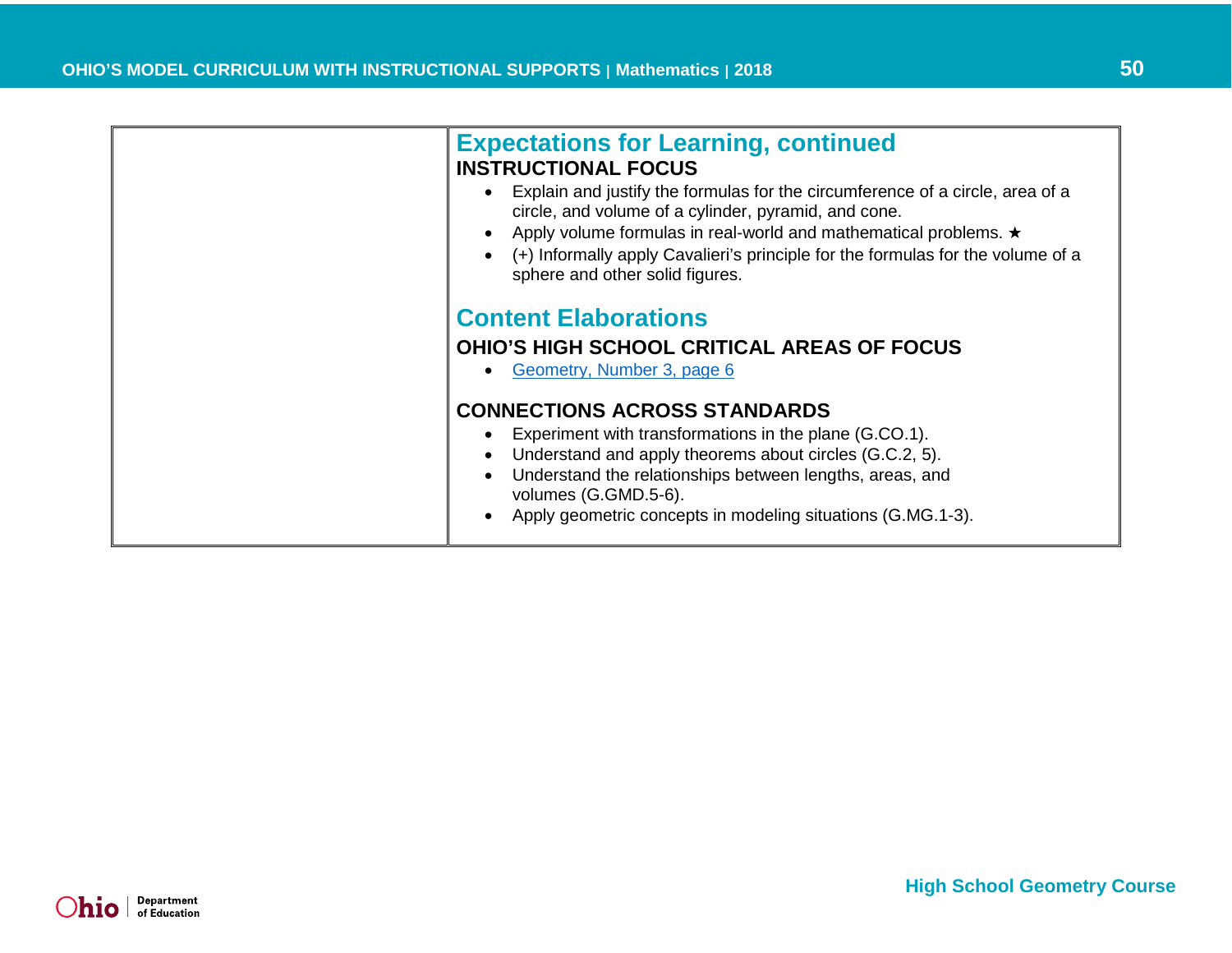<span id="page-50-0"></span>**Instructional Strategies**

*This section is under revision and will be published in 2018.* 

# <span id="page-50-1"></span>**Instructional Tools/Resources**

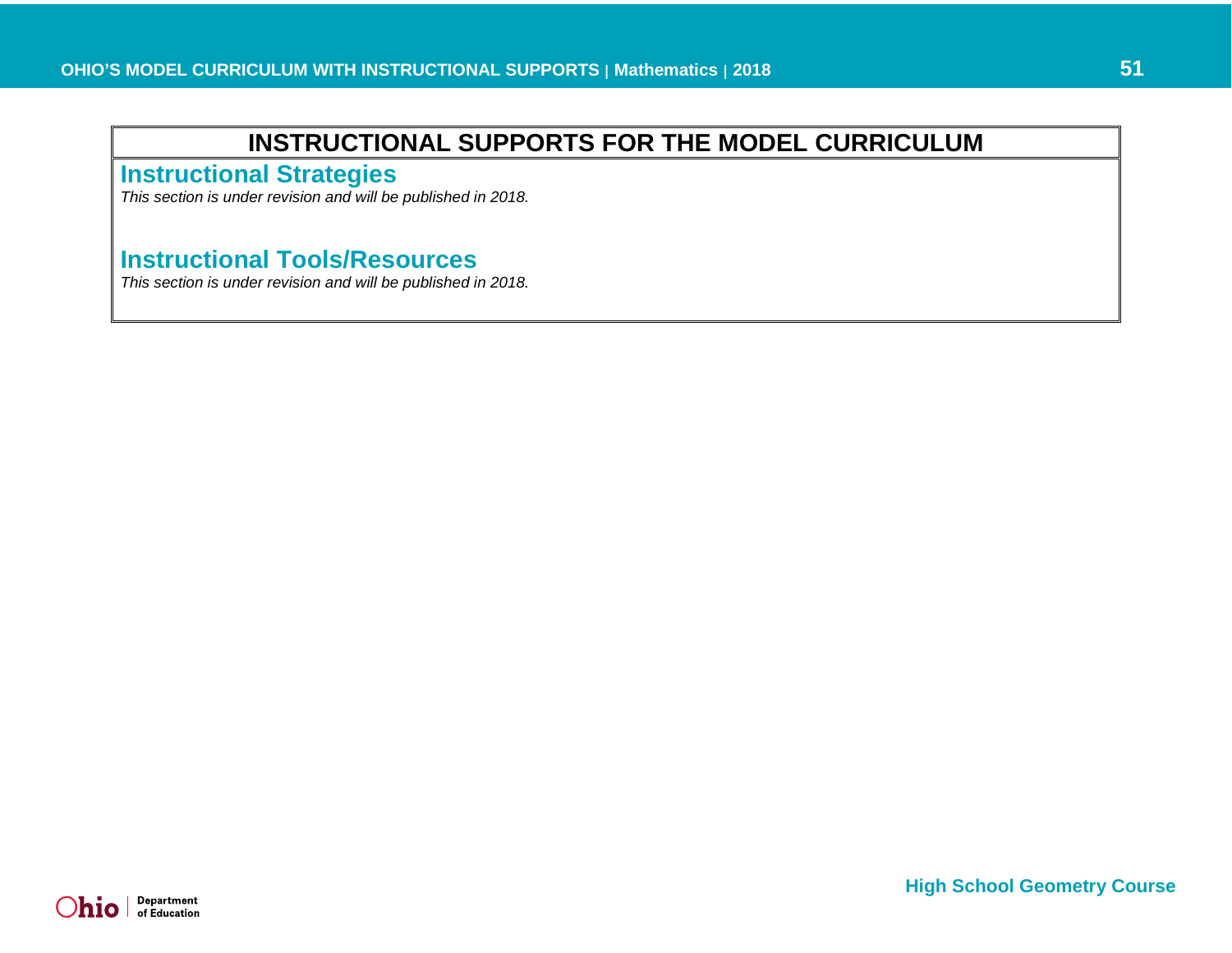# <span id="page-51-0"></span>**Geometry**

### <span id="page-51-1"></span>**GEOMETRIC MEASUREMENT AND DIMENSION**

<span id="page-51-2"></span>**Visualize relationships between twodimensional and three-dimensional objects.**

**G.GMD.4** Identify the shapes of twodimensional cross-sections of three-dimensional objects, and identify three-dimensional objects generated by rotations of twodimensional objects.

# **STANDARDS MODEL CURRICULUM**

# <span id="page-51-3"></span>**Expectations for Learning**

In middle school, students identify cross-sections as a result of slicing right rectangular prisms and pyramids. In this cluster, which supports the previous cluster, students extend the identification of cross-sections to include other three-dimensional solids. Students will also identify three-dimensional objects created when a two-dimensional object is rotated about a line.

The student understanding of this cluster begins at van Hiele Level 1 (Analysis) and moves to Level 2 (Informal Deduction/Abstraction).

### **ESSENTIAL UNDERSTANDINGS**

- Two-dimensional figures can be used to understand three-dimensional solids.
- A three-dimensional figure can be created by rotating a two-dimensional figure about a line.

### **MATHEMATICAL THINKING**

- Draw a picture or create a model to make sense of a problem.
- Use technology strategically to deepen understanding.
- Make connections between concepts, terms, and properties.

### **INSTRUCTIONAL FOCUS**

- Identify two-dimensional cross-sections of three-dimensional objects.
- Identify three-dimensional objects formed by rotations of twodimensional objects.

*Continued on next page*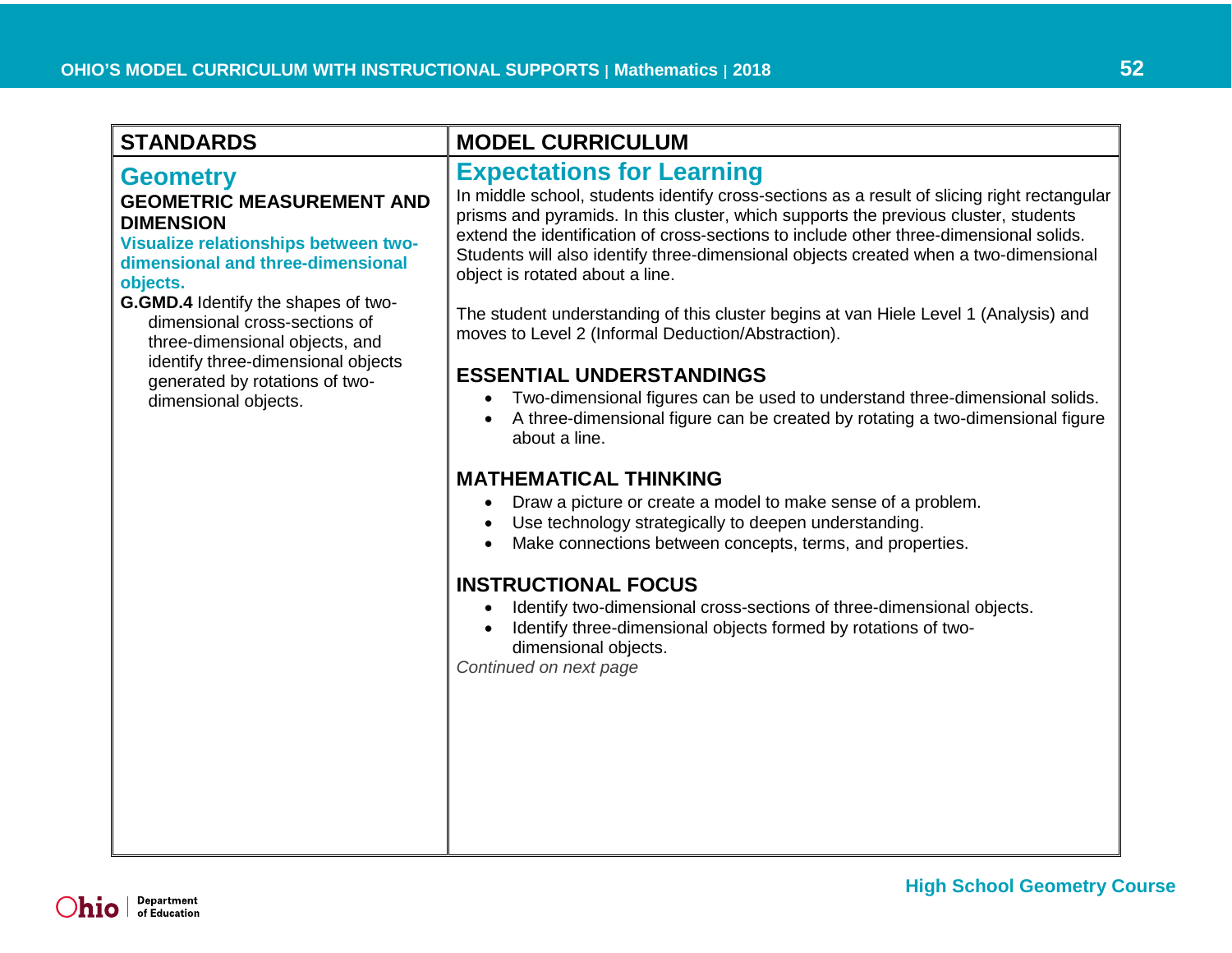<span id="page-52-0"></span>

| <b>Content Elaborations</b><br><b>OHIO'S HIGH SCHOOL CRITICAL AREAS OF FOCUS</b><br>Geometry, Number 3, page 6                                                                                                                                                                                                                                                                                                                                          |
|---------------------------------------------------------------------------------------------------------------------------------------------------------------------------------------------------------------------------------------------------------------------------------------------------------------------------------------------------------------------------------------------------------------------------------------------------------|
| <b>CONNECTIONS ACROSS STANDARDS</b><br>Experiment with transformations in the plane (G.CO.1, 5).<br>Understand congruence in terms of rigid motions (G.CO.6).<br>Explain volume formulas, and use them to solve problems (G.GMD.1, $(+)$ 2, 3).<br>Understand the relationships between lengths, areas, and<br>volumes (G.GMD.5-6).<br>Apply geometric concepts in modeling situations (G.MG.1-3).<br>Classify and analyze geometric figures (G.CO.14). |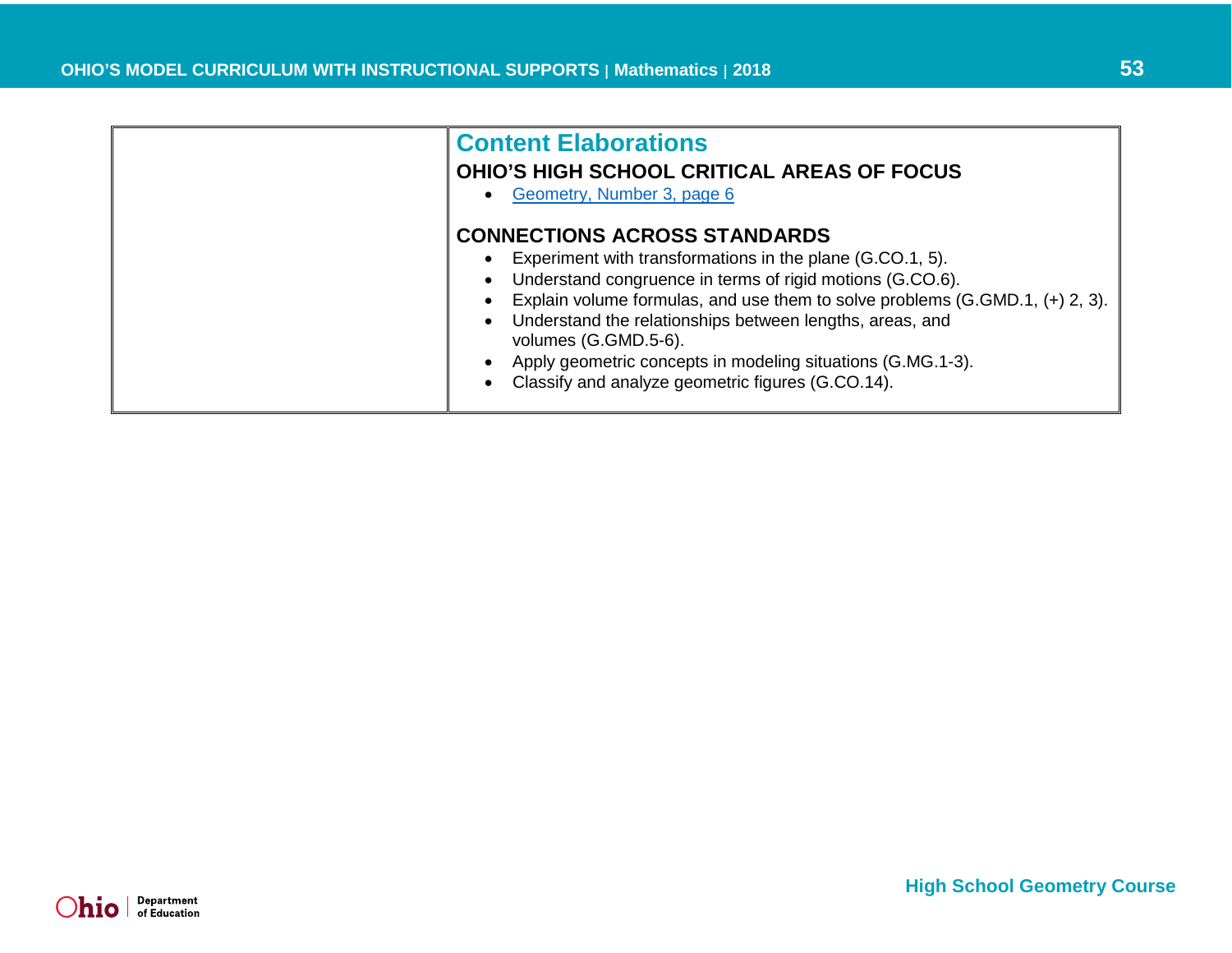<span id="page-53-0"></span>**Instructional Strategies**

*This section is under revision and will be published in 2018.* 

# <span id="page-53-1"></span>**Instructional Tools/Resources**

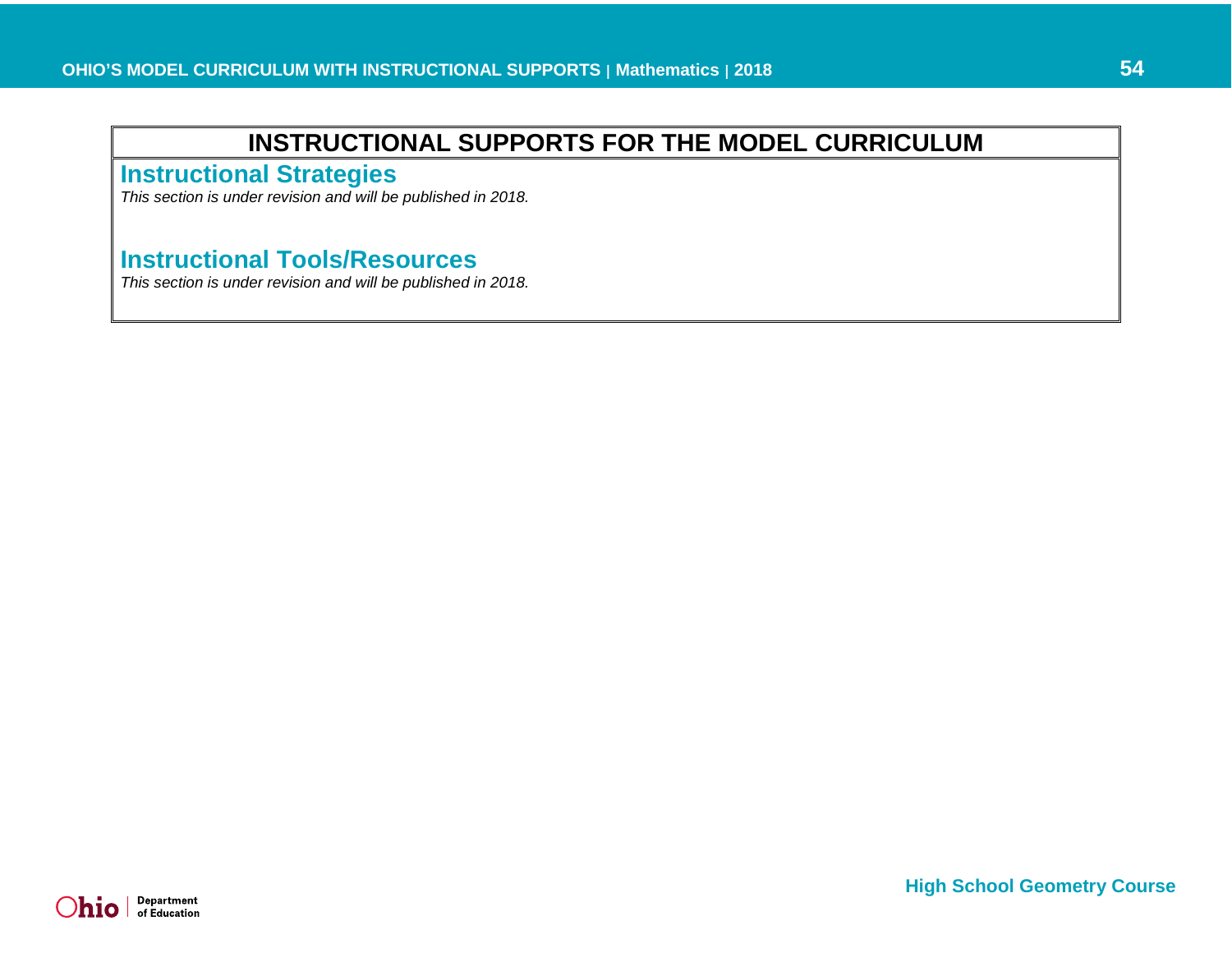# **Geometry**

### **GEOMETRIC MEASUREMENT AND DIMENSION**

<span id="page-54-0"></span>**Understand the relationships between lengths, areas, and volumes.**

**G.GMD.5** Understand how and when changes to the measures of a figure (lengths or angles) result in similar and non-similar figures.

**G.GMD.6** When figures are similar, understand and apply the fact that when a figure is scaled by a factor of *k*, the effect on lengths, areas, and volumes is that they are multiplied by  $k, k<sup>2</sup>$ , and  $k<sup>3</sup>$ , respectively.

# **STANDARDS MODEL CURRICULUM**

# <span id="page-54-1"></span>**Expectations for Learning**

In middle school, students solve problems involving two-dimensional similar figures and calculate the volumes of three-dimensional figures. In this cluster, students extend their knowledge of similarity to explore and understand how changes to length or angle measure in one figure will result in similar or non-similar figures. Students will also understand the effect that a scale factor has on the length, area, and volume of similar figures and use this relationship to solve problems.

The student understanding of this cluster begins at van Hiele Level 1 (Analysis) and moves to Level 2 (Informal Deduction/Abstraction).

### **ESSENTIAL UNDERSTANDINGS**

- Changes to the lengths and/or angle measures of a figure result in similar and non-similar figures.
- When changes to a figure result in similar figures with a scale factor of *k*, the lengths of the resulting figures are a multiple of *k.*
- When changes to a figure result in similar figures with a scale factor of *k*, the areas of the resulting figures are a multiple of *k2 .*
- When changes to a figure result in similar figures with a scale factor of *k*, the volume of the resulting figures are a multiple of *k<sup>3</sup> .*

### **MATHEMATICAL THINKING**

- Use precise mathematical language.
- Draw a picture or create a model to make sense of a problem.
- Determine reasonableness of results.
- Solve multi-step problems accurately.
- Plan a solution pathway.
- Solve mathematical and real-world problems accurately.
- Consider mathematical units involved in a problem.
- Attend to the meaning of quantities.
- Recognize, apply, and justify mathematical concepts, terms, and their properties.
- Generalize concepts based on patterns.
- *Continued on next page*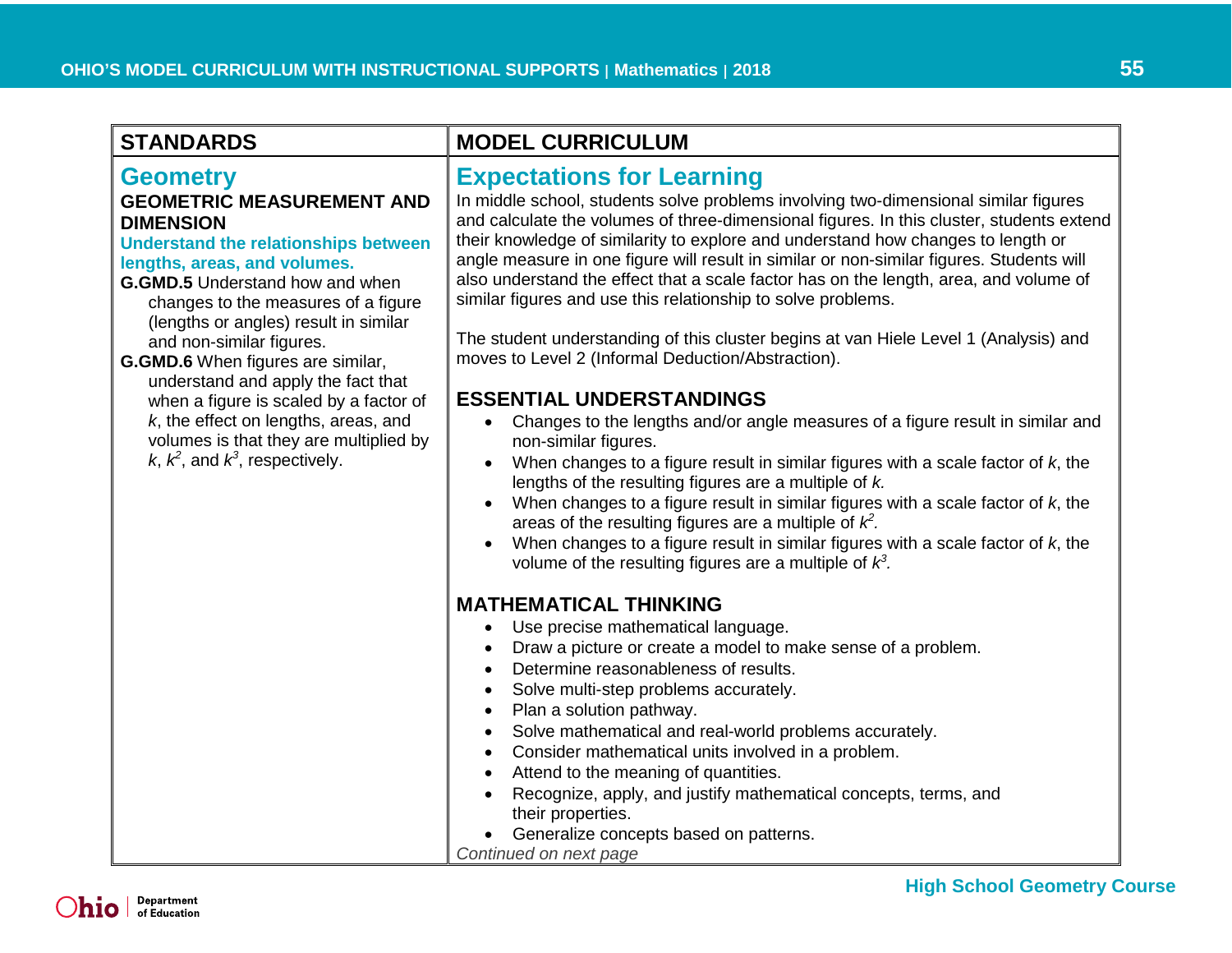<span id="page-55-0"></span>

| <b>Expectations for Learning, continued</b><br><b>INSTRUCTIONAL FOCUS</b><br>Classify objects as similar or non-similar when the lengths or angles of figures<br>are changed.<br>Explain the types of changes to a figure that result in similar and non-<br>similar figures.<br>Use geometry and algebra to explain how length, area, and volume are<br>affected when scaling is applied.<br>Solve problems involving length, area, and volume of figures under scaling. |
|---------------------------------------------------------------------------------------------------------------------------------------------------------------------------------------------------------------------------------------------------------------------------------------------------------------------------------------------------------------------------------------------------------------------------------------------------------------------------|
| <b>Content Elaborations</b><br><b>OHIO'S HIGH SCHOOL CRITICAL AREAS OF FOCUS</b><br>Geometry, Number 6, page 9<br><b>CONNECTIONS ACROSS STANDARDS</b>                                                                                                                                                                                                                                                                                                                     |
| Explain volume formulas, and use them to solve problems $(G.GMD.1, (+) 2, 3)$ .<br>Understand similarity in terms of similarity transformations (G.SRT.1-2).<br>Apply geometric concepts in modeling situations (G.MG.2-3).                                                                                                                                                                                                                                               |

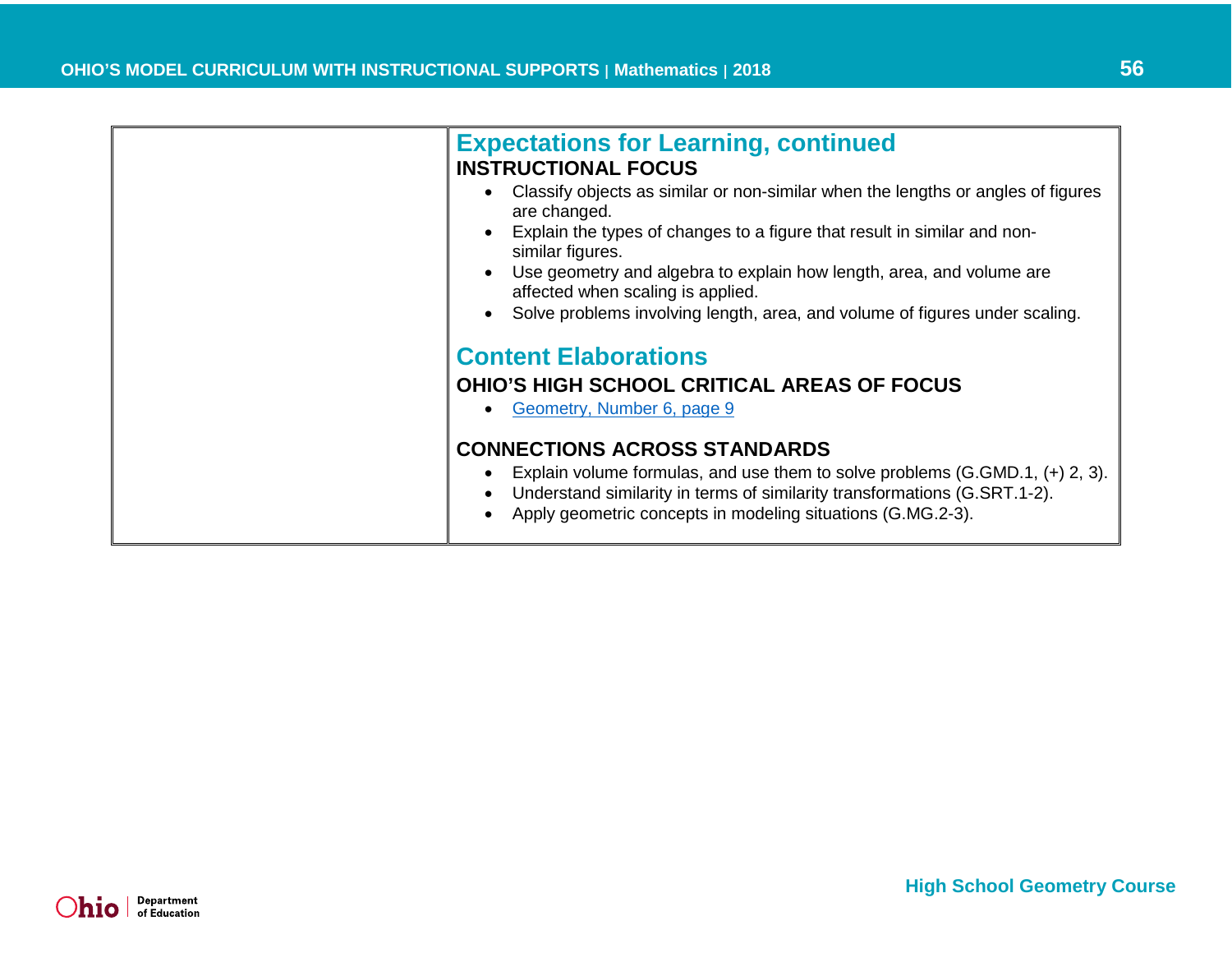<span id="page-56-0"></span>**Instructional Strategies**

*This section is under revision and will be published in 2018.* 

# <span id="page-56-1"></span>**Instructional Tools/Resources**

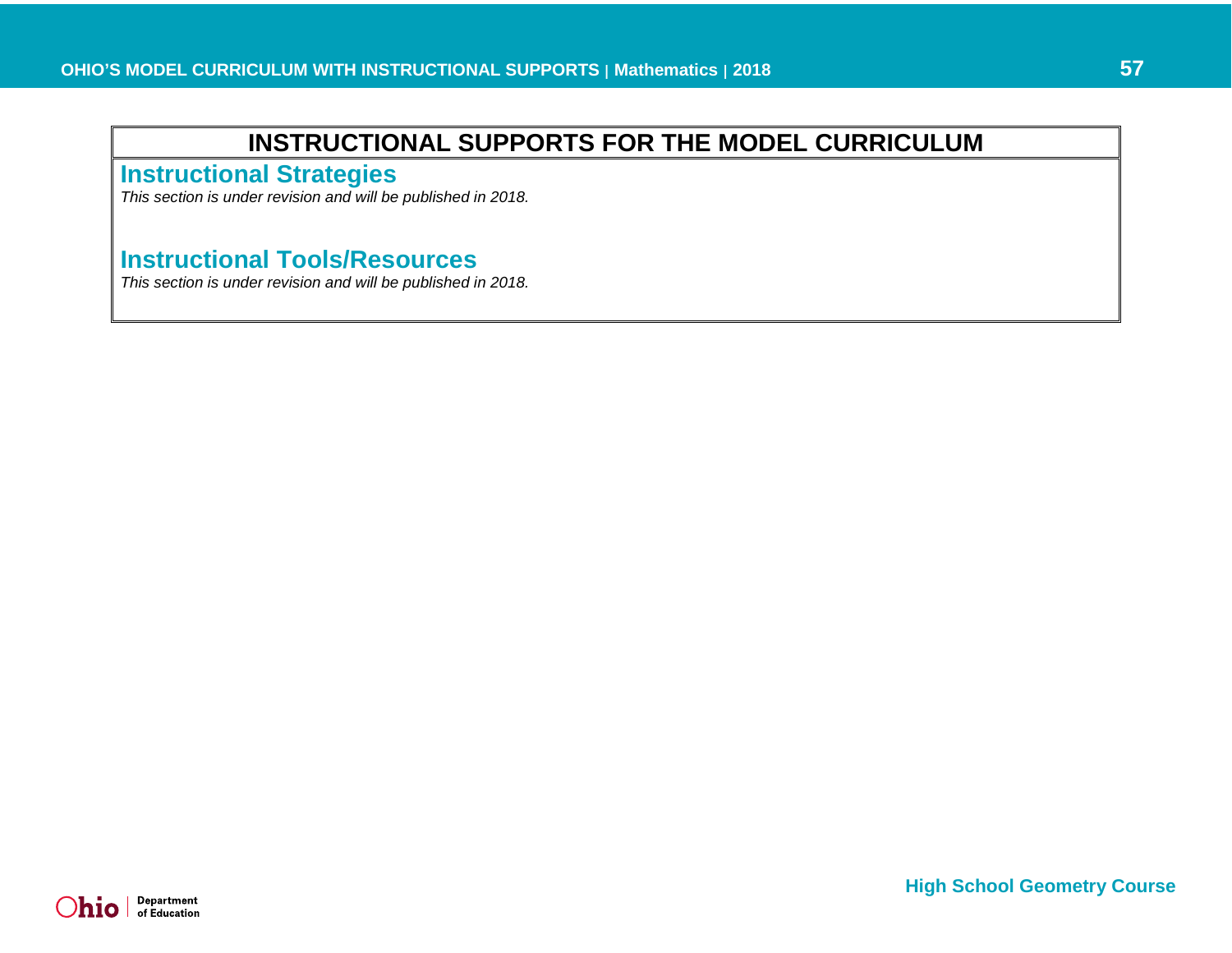<span id="page-57-2"></span><span id="page-57-1"></span><span id="page-57-0"></span>

| <b>STANDARDS</b>                                                                                                                                                                                                                                                                                                                                                                   | <b>MODEL CURRICULUM</b>                                                                                                                                                                                                                                                                                                                                                                                                                                                                                                                                                                                                                                                                                                                                                                                                                                                           |
|------------------------------------------------------------------------------------------------------------------------------------------------------------------------------------------------------------------------------------------------------------------------------------------------------------------------------------------------------------------------------------|-----------------------------------------------------------------------------------------------------------------------------------------------------------------------------------------------------------------------------------------------------------------------------------------------------------------------------------------------------------------------------------------------------------------------------------------------------------------------------------------------------------------------------------------------------------------------------------------------------------------------------------------------------------------------------------------------------------------------------------------------------------------------------------------------------------------------------------------------------------------------------------|
| <b>Geometry</b><br><b>MODELING WITH GEOMETRY</b><br>Apply geometric concepts in modeling<br>situations.<br>G.MG.1 Use geometric shapes, their<br>measures, and their properties to<br>describe objects, e.g., modeling a<br>tree trunk or a human torso as a<br>cylinder. $\star$                                                                                                  | <b>Expectations for Learning</b><br>In middle school, students work with nets, area, and volume; use appropriate tools to<br>represent situations; and solve real-life and mathematical problems. In this cluster,<br>students make sense of the world around them by using geometric models and their<br>properties to solve more sophisticated problems.<br>The student understanding of this cluster begins at van Hiele Level 1 (Analysis) and<br>moves to Level 2 (Informal Deduction/Abstraction).                                                                                                                                                                                                                                                                                                                                                                          |
| G.MG.2 Apply concepts of density based<br>on area and volume in modeling<br>situations, e.g., persons per square<br>mile, BTUs per cubic foot.★<br><b>G.MG.3</b> Apply geometric methods to<br>solve design problems, e.g., designing<br>an object or structure to satisfy<br>physical constraints or minimize cost;<br>working with typographic grid systems<br>based on ratios.★ | <b>ESSENTIAL UNDERSTANDINGS</b><br>Composite figures can be analyzed by approximating them with traditional two-<br>and three-dimensional figures.<br>Many real-life scenarios are related to length, area, and volume.<br>$\bullet$<br><b>MATHEMATICAL THINKING</b><br>Use accurate mathematical vocabulary to represent geometric relationships.<br>$\bullet$<br>Make connections between terms and properties.<br>$\bullet$<br>Recognize, apply, and justify mathematical concepts, terms, and<br>$\bullet$<br>their properties.<br>Use formal reasoning with symbolic representation.<br>٠<br>Determine reasonableness of results.<br>$\bullet$<br>Use proportional reasoning.<br>$\bullet$<br>Plan a solution pathway.<br>$\bullet$<br>Connect mathematical relationships to real-world encounters.<br>$\bullet$<br>Draw a picture or create a model to represent a problem. |
|                                                                                                                                                                                                                                                                                                                                                                                    | <b>INSTRUCTIONAL FOCUS</b><br>Use geometric shapes, their measures, and their properties to<br>$\bullet$<br>describe objects.<br>Identify useful quantities for modeling situations.<br>$\bullet$<br>Apply concepts of density based on area and volume.<br>$\bullet$<br>Solve design problems geometrically.<br>Continued on next page                                                                                                                                                                                                                                                                                                                                                                                                                                                                                                                                           |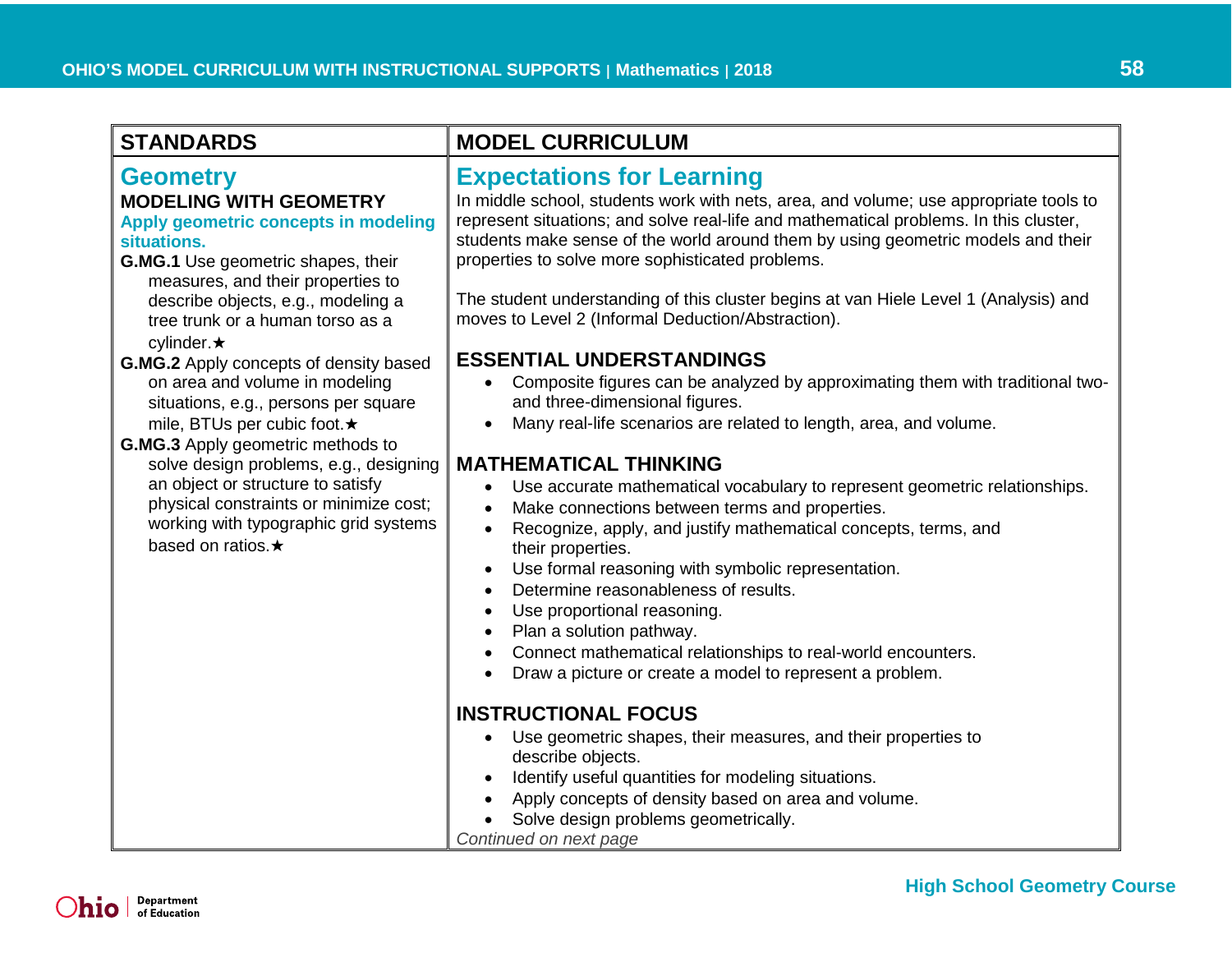<span id="page-58-0"></span>

| <b>Content Elaborations</b>                                                                                                                                                                                         |
|---------------------------------------------------------------------------------------------------------------------------------------------------------------------------------------------------------------------|
| <b>OHIO'S HIGH SCHOOL CRITICAL AREAS OF FOCUS</b>                                                                                                                                                                   |
| Geometry, Number 2, page 5<br>Geometry, Number 3, page 6<br>Geometry, Number 5, page 8                                                                                                                              |
| <b>CONNECTIONS ACROSS STANDARDS</b><br>Solving problems involving right triangles (G.SRT.8).<br>Use volume formulas to solve problems (G.GMD.3-4, 6).<br>Use coordinates to compute perimeters and areas (G.GPE.7). |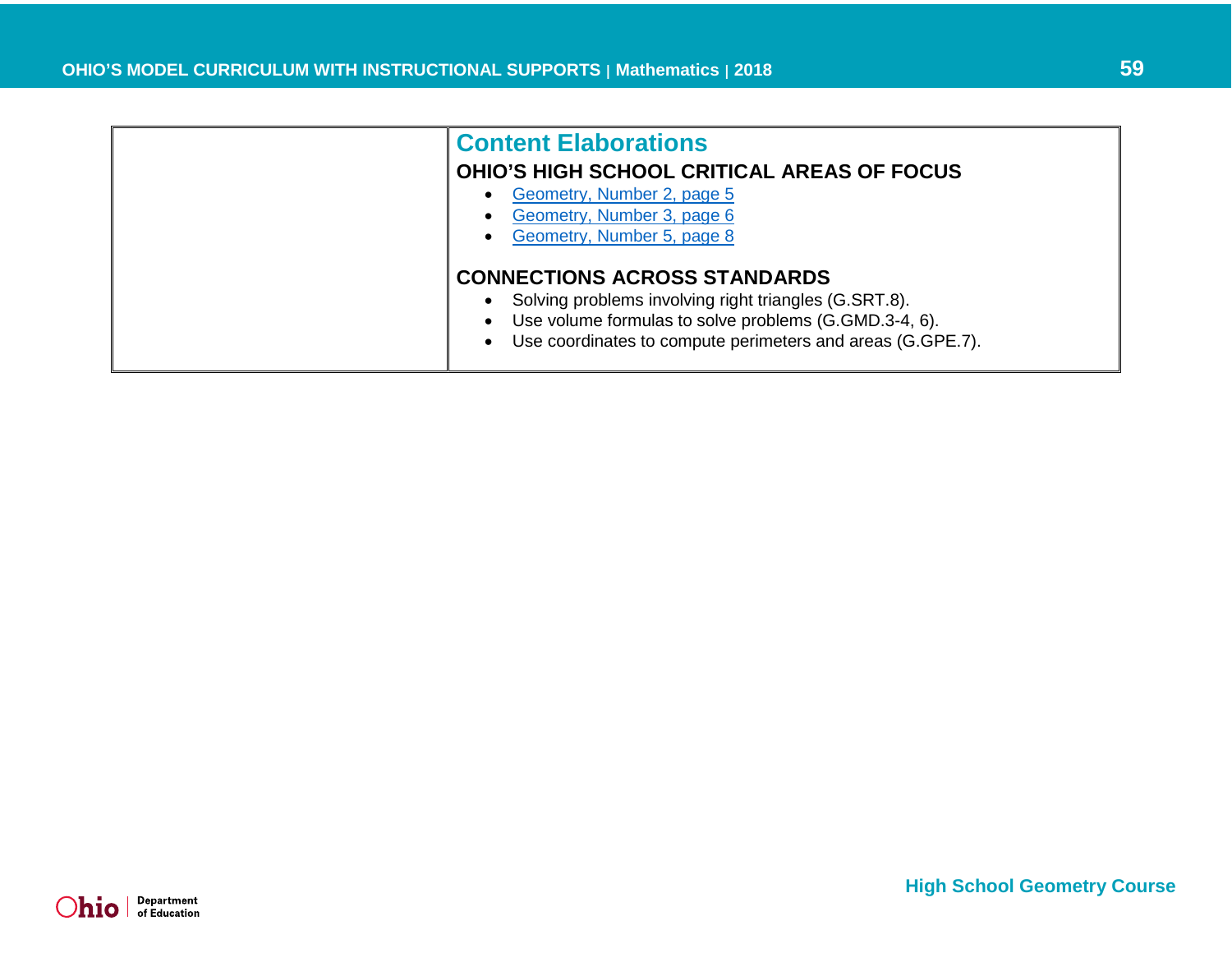<span id="page-59-0"></span>**Instructional Strategies**

*This section is under revision and will be published in 2018.* 

# <span id="page-59-1"></span>**Instructional Tools/Resources**

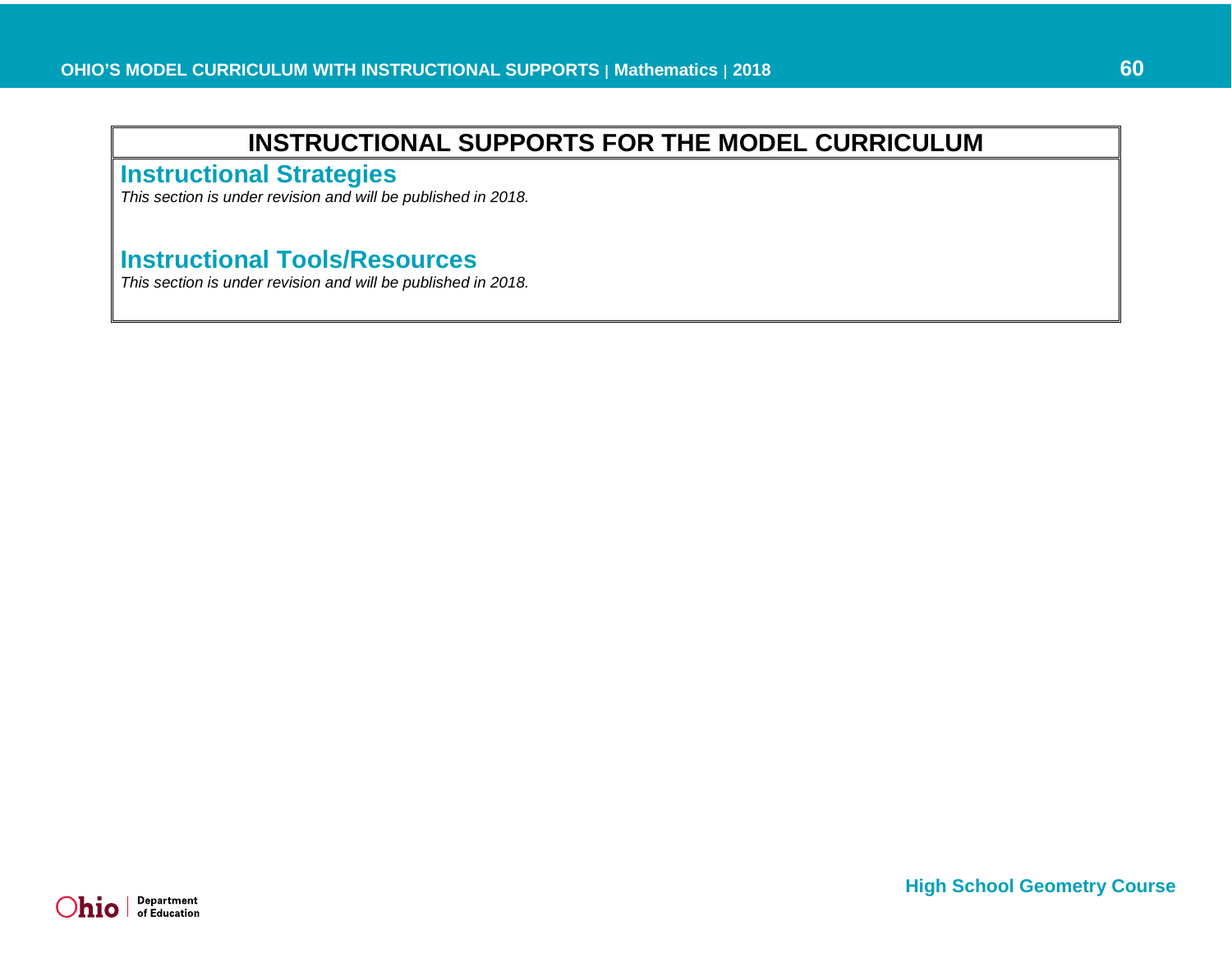### <span id="page-60-1"></span><span id="page-60-0"></span>**Statistics and Probability CONDITIONAL PROBABILITY AND RULES OF PROBABILITY**

### <span id="page-60-2"></span>**Understand independence and conditional probability, and use them to interpret data.**

- **S.CP.1** Describe events as subsets of a sample space (the set of outcomes) using characteristics (or categories) of the outcomes, or as unions, intersections, or complements of other events ("or," "and," "not"). ★
- **S.CP.2** Understand that two events A and B are independent if and only if the probability of A and B occurring together is the product of their probabilities, and use this characterization to determine if they are independent.★
- **S.CP.3** Understand the conditional probability of A given B as  $P(A \text{ and } B)/P(B)$ , and interpret independence of A and B as saying that the conditional probability of A given B is the same as the probability of A, and the conditional probability of B given A is the same as the probability of B.★ *Continued on next page*

### **STANDARDS MODEL CURRICULUM**

### <span id="page-60-3"></span>**Expectations for Learning**

In middle school, students develop basic probability skills including probability as relative frequencies; probabilities of compound events; the development a uniform/non-uniform probability model; and the use of tree diagrams. Also students are introduced to two-way frequency tables in middle school. However, students' only prior exposure to the concept of independence was in S.ID.5 (Algebra 1/Math 1). This cluster focuses on the concept of independence between two categorical variables. It also focuses on the understanding of independence rather than symbolic notation and formulas. Fluency with independence is expected by the end of Geometry/Math 2.

### **ESSENTIAL UNDERSTANDINGS**

- Approximations for the true probability of an event can be found by looking at the long-run relative frequency.
- The sample space of a probability experiment can be modeled with a Venn diagram.
- The union of an event and its complement represent the entire sample space.
- The intersection of an event and its complement represent the empty set.
- Conditional probability is the probability of event A occurring given that event B has occurred. It is denoted by  $A|B$  and is read "A given B."
- Two events occurring in succession are said to be independent if the outcome of one event has no effect on the outcome of the other, e.g., a coin tossed twice. Otherwise, the events are dependent, e.g., two cards are drawn in succession from a standard deck of cards.
- The intersection of two sets A and B is the set of elements that are common to both set A and set B. It is denoted by  $A \cap B$  and is read "A intersection B" as well as "A and B."
- The union of two sets A and B is the set of elements, which are in A or in B or in both. It is denoted by  $A \cup B$  and is read "A union B" as well as "A or B."
- If A and B are events that have no outcomes in common  $(A \cap B \neq 0)$ , they are said to be mutually exclusive. Mutually exclusive events cannot occur together. *Continued on next page*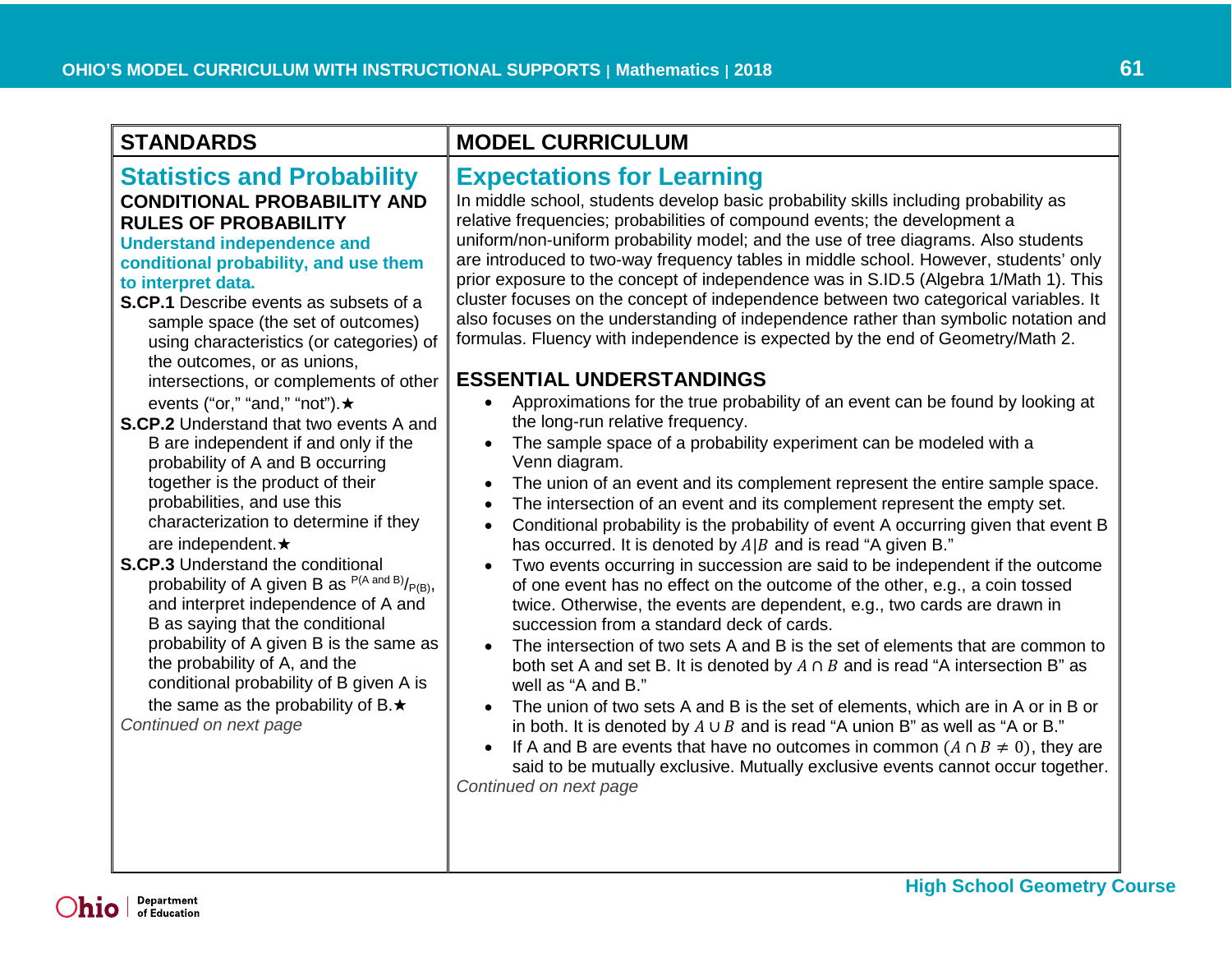**S.CP.4** Construct and interpret two-way

frequency tables of data when two categories are associated with each object being classified. Use the twoway table as a sample space to decide if events are independent and to approximate conditional probabilities. *For example, collect data from a random sample of students in your school on their favorite subject among math, science, and English. Estimate the probability that a randomly selected student from your school will favor science given that the student is in tenth grade. Do the same for other subjects and compare the results.*★

**S.CP.5** Recognize and explain the concepts of conditional probability and independence in everyday language and everyday situations. *For example, compare the chance of having lung cancer if you are a smoker with the chance of being a smoker if you have lung cancer.*★

### **Expectations for Learning, continued MATHEMATICAL THINKING**

- Use appropriate vocabulary.
- Attend to precision.

### **INSTRUCTIONAL FOCUS**

- Recognize and explain for two successive events, whether the outcome of the first event affects the outcome of the second event.
- Recognize and justify conceptually whether two events are independent.
- Make connections between conditional probability and independence. Recognize sample space subsets in everyday contexts.
- Identify an event and its complement.
- Identify which components of the sample space represent the union and intersection of two events.
- Explain what a conditional probability means within a context.
- Distinguish between a conditional probability (A given B) and the probability of an intersection (A and B).
- Use a two way frequency table to determine the following:
	- o conditional probabilities;
	- o probabilities of the sample space subsets;
	- o event independence by comparing joint probabilities (P(A and B)) and the product of the separate probabilities  $(P(A) \times P(B))$ : and
	- o event independence by comparing the conditional probability (P(A given B)) and the probability P(A).

# <span id="page-61-0"></span>**Content Elaborations**

### **OHIO'S HIGH SCHOOL CRITICAL AREAS OF FOCUS**

• [Geometry, Number 1, page 3](http://education.ohio.gov/getattachment/Topics/Learning-in-Ohio/Mathematics/Ohio-s-Learning-Standards-in-Mathematics/Transitioning-to-the-2017-Learning-Standards-in-Ma/GEOMETRY-CAF.pdf.aspx#page=3)

### **CONNECTIONS ACROSS STANDARDS**

• This will lead into the cluster (S.CP.6-9) which includes the calculations of conditional probabilities, and the use of probability formulas and set notation with probability.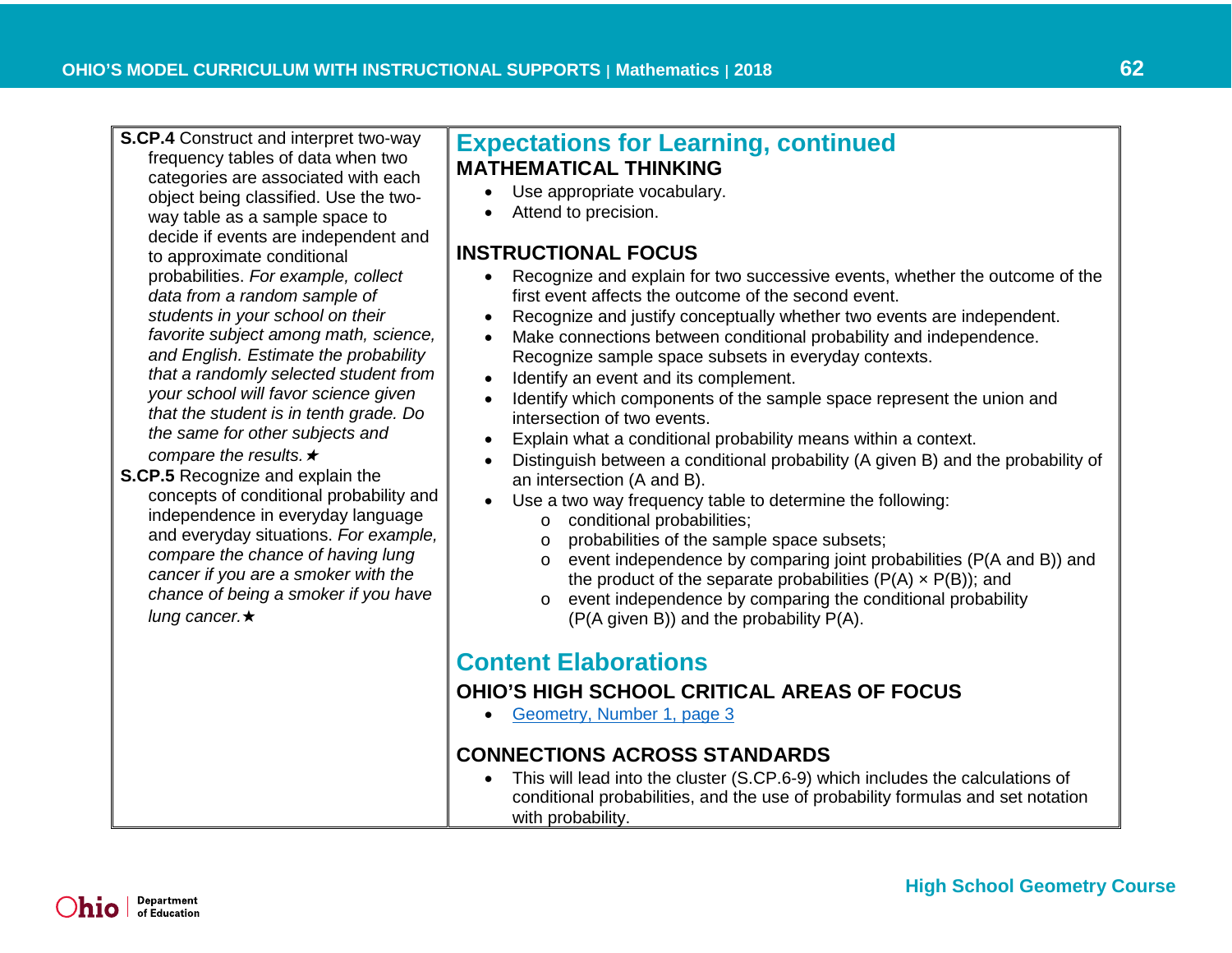<span id="page-62-0"></span>**Instructional Strategies**

*This section is under revision and will be published in 2018.* 

# <span id="page-62-1"></span>**Instructional Tools/Resources**

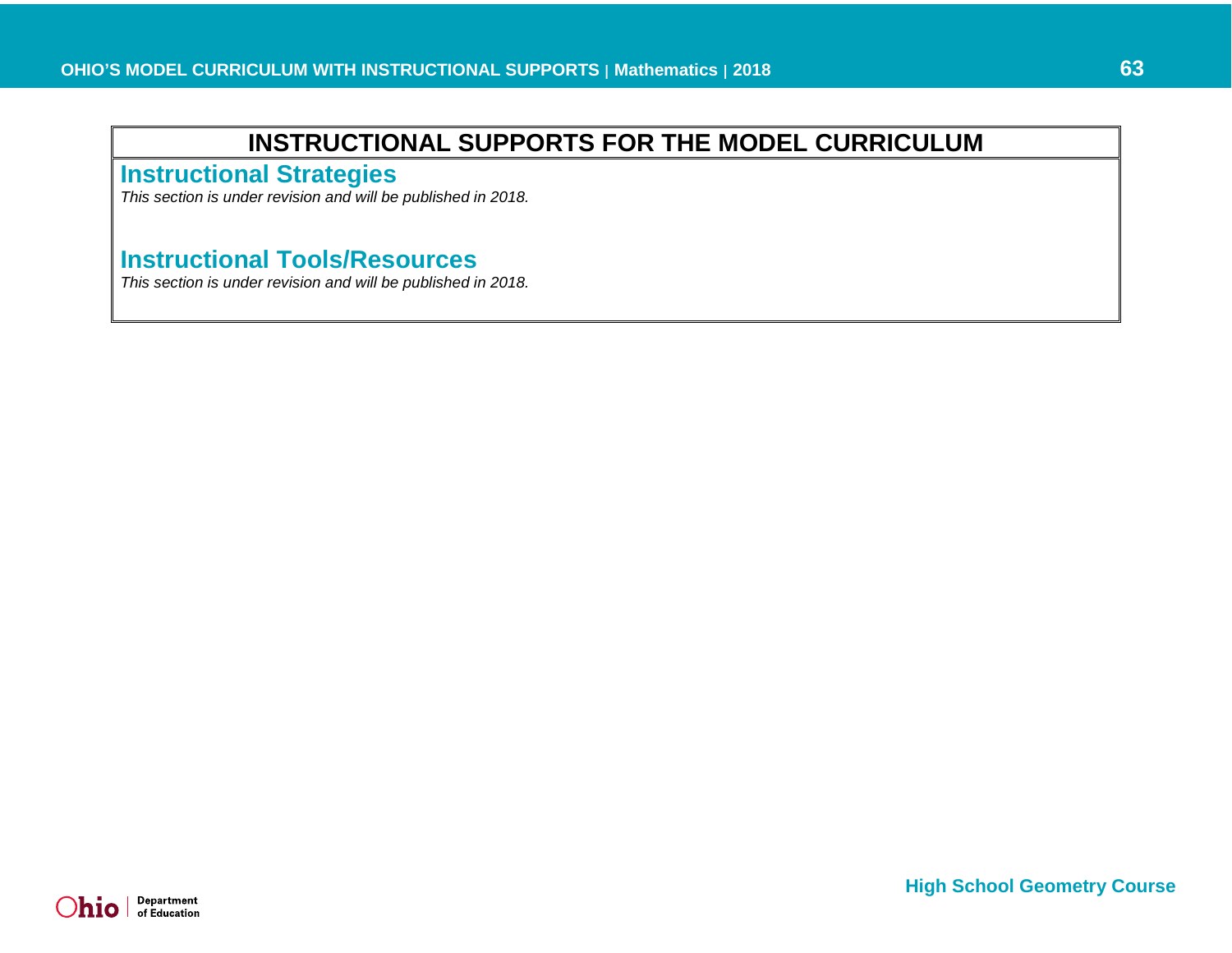<span id="page-63-3"></span><span id="page-63-2"></span><span id="page-63-1"></span><span id="page-63-0"></span>

| <b>STANDARDS</b>                                                                                                                                                                                                                                                                                                                                                                                                                                                                                                                                                                                                                                                                                                                                                                                                                                                                                                                                                             | <b>MODEL CURRICULUM</b>                                                                                                                                                                                                                                                                                                                                                                                                                                                                                                                                                                                                                                                                                                                                                                                                                                                                                                                                                                                                                                                                                                                                                                                                                                                                                                                                                                                                                                                                                                                                                                                                                                                                                                                                                                                          |
|------------------------------------------------------------------------------------------------------------------------------------------------------------------------------------------------------------------------------------------------------------------------------------------------------------------------------------------------------------------------------------------------------------------------------------------------------------------------------------------------------------------------------------------------------------------------------------------------------------------------------------------------------------------------------------------------------------------------------------------------------------------------------------------------------------------------------------------------------------------------------------------------------------------------------------------------------------------------------|------------------------------------------------------------------------------------------------------------------------------------------------------------------------------------------------------------------------------------------------------------------------------------------------------------------------------------------------------------------------------------------------------------------------------------------------------------------------------------------------------------------------------------------------------------------------------------------------------------------------------------------------------------------------------------------------------------------------------------------------------------------------------------------------------------------------------------------------------------------------------------------------------------------------------------------------------------------------------------------------------------------------------------------------------------------------------------------------------------------------------------------------------------------------------------------------------------------------------------------------------------------------------------------------------------------------------------------------------------------------------------------------------------------------------------------------------------------------------------------------------------------------------------------------------------------------------------------------------------------------------------------------------------------------------------------------------------------------------------------------------------------------------------------------------------------|
| <b>Statistics and Probability</b><br><b>CONDITIONAL PROBABILITY AND</b><br><b>RULES OF PROBABILITY</b><br>Use the rules of probability to compute<br>probabilities of compound events in a<br>uniform probability model.<br>S.CP.6 Find the conditional probability of<br>A given B as the fraction of B's<br>outcomes that also belong to A, and<br>interpret the answer in terms of<br>the model. $\star$<br><b>S.CP.7</b> Apply the Addition Rule,<br>$P(A \text{ or } B) = P(A) + P(B) - P(A \text{ and } B),$<br>and interpret the answer in terms of<br>the model. $\star$<br>(+) S.CP.8 Apply the general<br>Multiplication Rule in a uniform<br>probability model <sup>G</sup> , $P(A \text{ and } B) =$<br>$P(A) \cdot P(B A) = P(B) \cdot P(A B)$ , and<br>interpret the answer in terms of the<br>model. $\star$ (G, M2)<br>(+) S.CP.9 Use permutations and<br>combinations to compute probabilities<br>of compound events and solve<br>problems. $\star$ (G, M2) | <b>Expectations for Learning</b><br>In middle school, students develop basic probability skills including probability as<br>relative frequencies; probabilities of compound events; development of a uniform/non-<br>uniform probability model; and the use of tree diagrams. Also they are introduced to<br>two-way frequency tables in middle school. Now in Geometry/Math 2 this cluster<br>formalizes the concepts of conditional probability and independence in S.CP.1-5. The<br>focus of this cluster is developing the Addition Rule and the (+) Multiplication Rule in<br>everyday contexts. Although permutations and combinations are part of<br>Geometry/Math 2 for students who pursue advanced mathematics, these concepts<br>would also be appropriate in a fourth year course. Exploration of the Fundamental<br>Counting Principle and factorials (!) may also be addressed in a fourth year course.<br><b>ESSENTIAL UNDERSTANDINGS</b><br>• Compound probabilities model real-world scenarios and must be interpreted<br>within a context.<br>The conditional probability of A given B is the fraction of B's outcomes that also<br>$\bullet$<br>belong to A. This can be expressed by $P(A B) = P(A \cap B)/P(B)$ .<br>The addition rule is $P(A \text{ or } B) = P(A) + P(B) - P(A \text{ and } B)$ and can also be<br>$\bullet$<br>expressed as $P(A \cup B) = P(A) + P(B) - P(A \cap B)$ .<br>(+) The Multiplication Rule is $P(A \text{ and } B) = P(A) * P(B A) = P(B) * P(A B)$ .<br>$\bullet$<br>(+) Permutations and combinations are strategies for counting the outcomes of<br>a sample space.<br><b>MATHEMATICAL THINKING</b><br>Use precise mathematical language.<br>٠<br>Look for and make use of structure.<br>• Compute accurately and efficiently.<br>Continued on next page |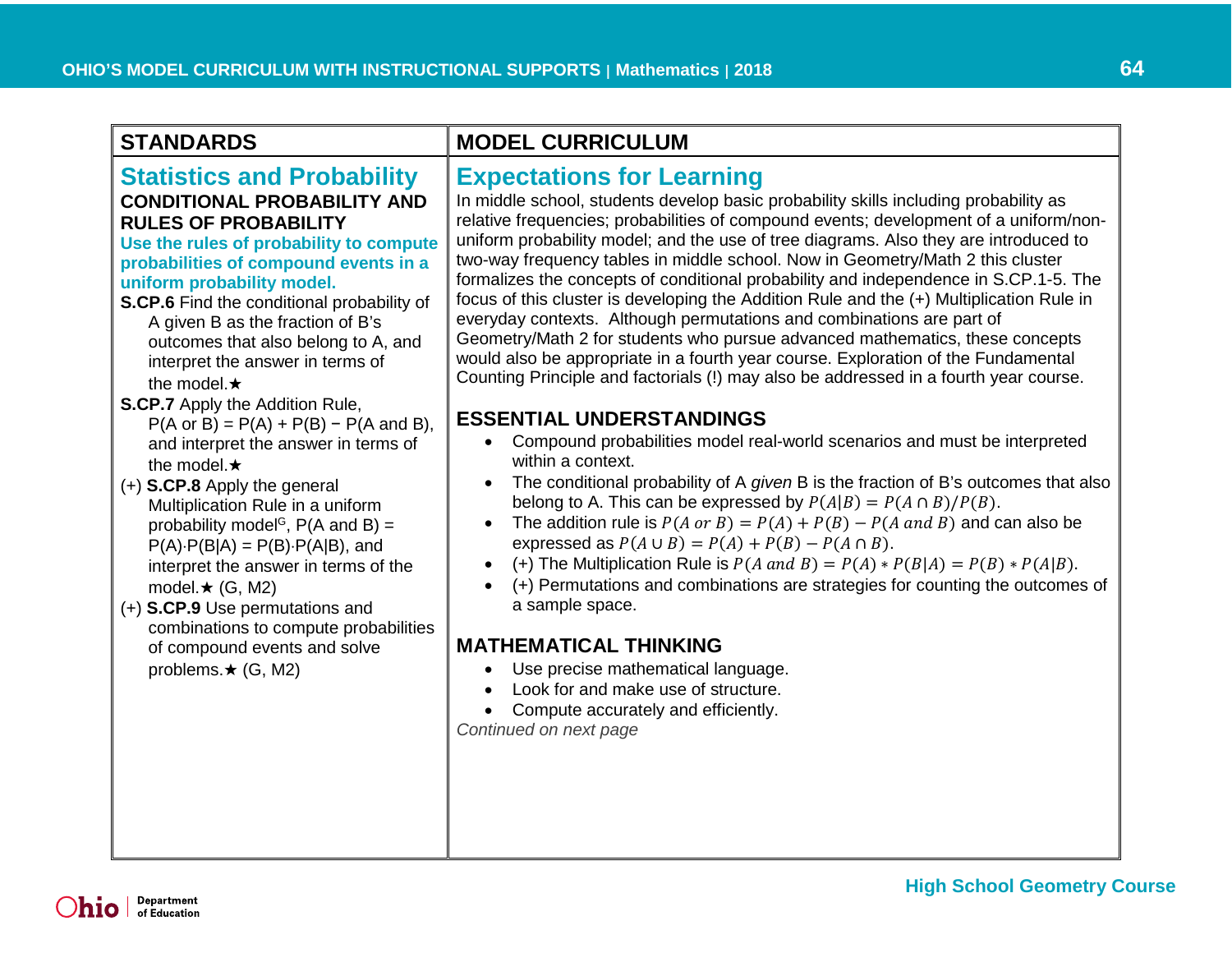<span id="page-64-0"></span>

| <b>Expectations for Learning, continued</b><br><b>INSTRUCTIONAL FOCUS</b><br>Recognize and justify mathematically whether two events are independent.<br>Generalize probability rules using patterns.<br>Compute probabilities accurately and efficiently.<br>(+) Recognize and apply counting methods to compute probabilities.<br>Compute the conditional probability of A given B.<br>Interpret and explain conditional probability within a context.<br>Apply the Addition Rule.<br>Interpret and explain the Addition Rule within a context.<br>(+) Apply the Multiplication Rule.<br>(+) Interpret and explain the Multiplication Rule within a context.<br>(+) Know and explain the difference between a permutation and a combination.<br>(+) Calculate probabilities using permutations and combinations. |
|--------------------------------------------------------------------------------------------------------------------------------------------------------------------------------------------------------------------------------------------------------------------------------------------------------------------------------------------------------------------------------------------------------------------------------------------------------------------------------------------------------------------------------------------------------------------------------------------------------------------------------------------------------------------------------------------------------------------------------------------------------------------------------------------------------------------|
| (+) Interpret and explain probabilities using permutations and combinations<br>within a context.<br><b>Content Elaborations</b><br><b>OHIO'S HIGH SCHOOL CRITICAL AREAS OF FOCUS</b><br>Geometry, Number 1, page 3<br><b>CONNECTIONS ACROSS STANDARDS</b><br>Understand independence and conditional probability (S.CP.1-5).                                                                                                                                                                                                                                                                                                                                                                                                                                                                                       |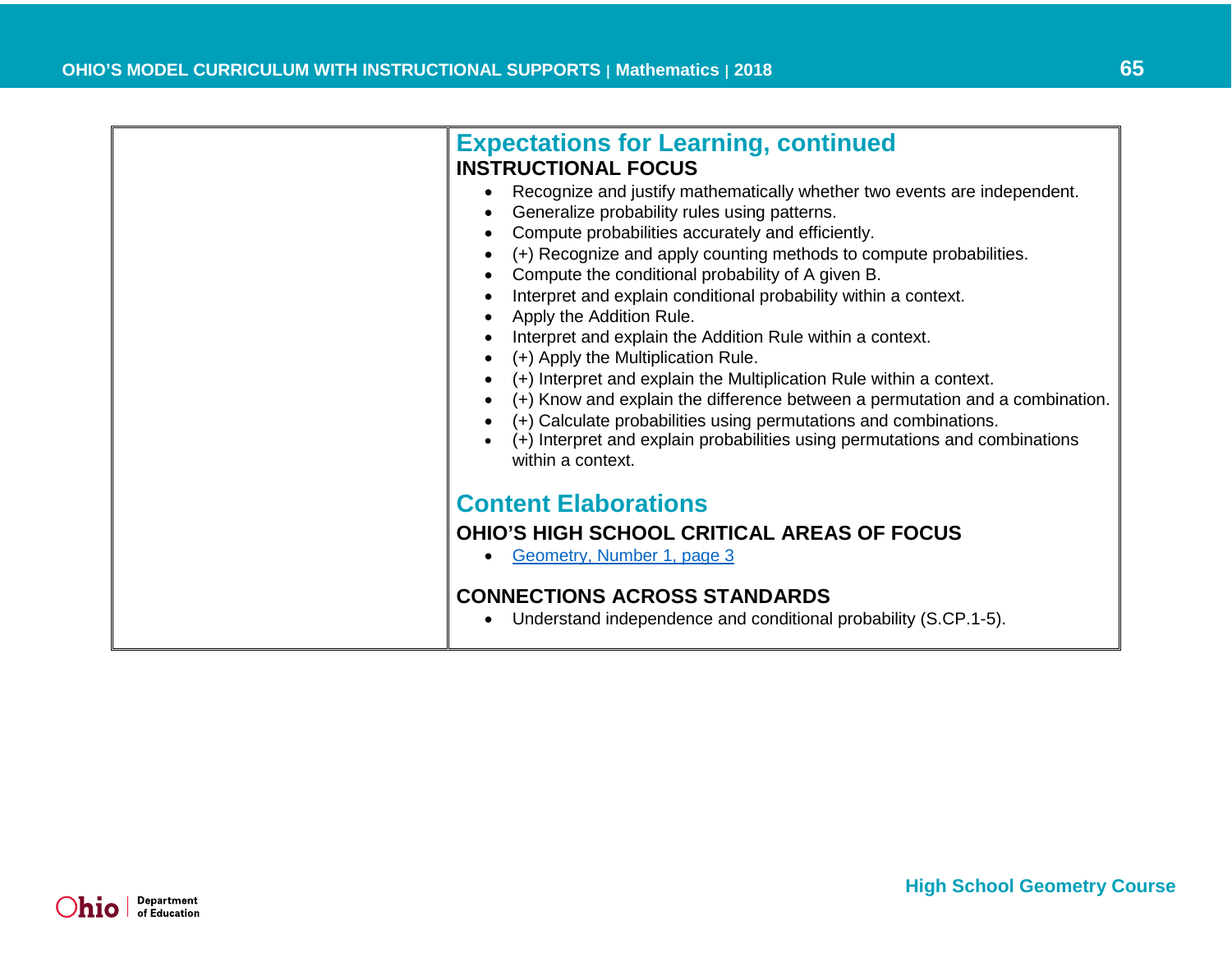<span id="page-65-0"></span>**Instructional Strategies**

*This section is under revision and will be published in 2018.* 

# <span id="page-65-1"></span>**Instructional Tools/Resources**